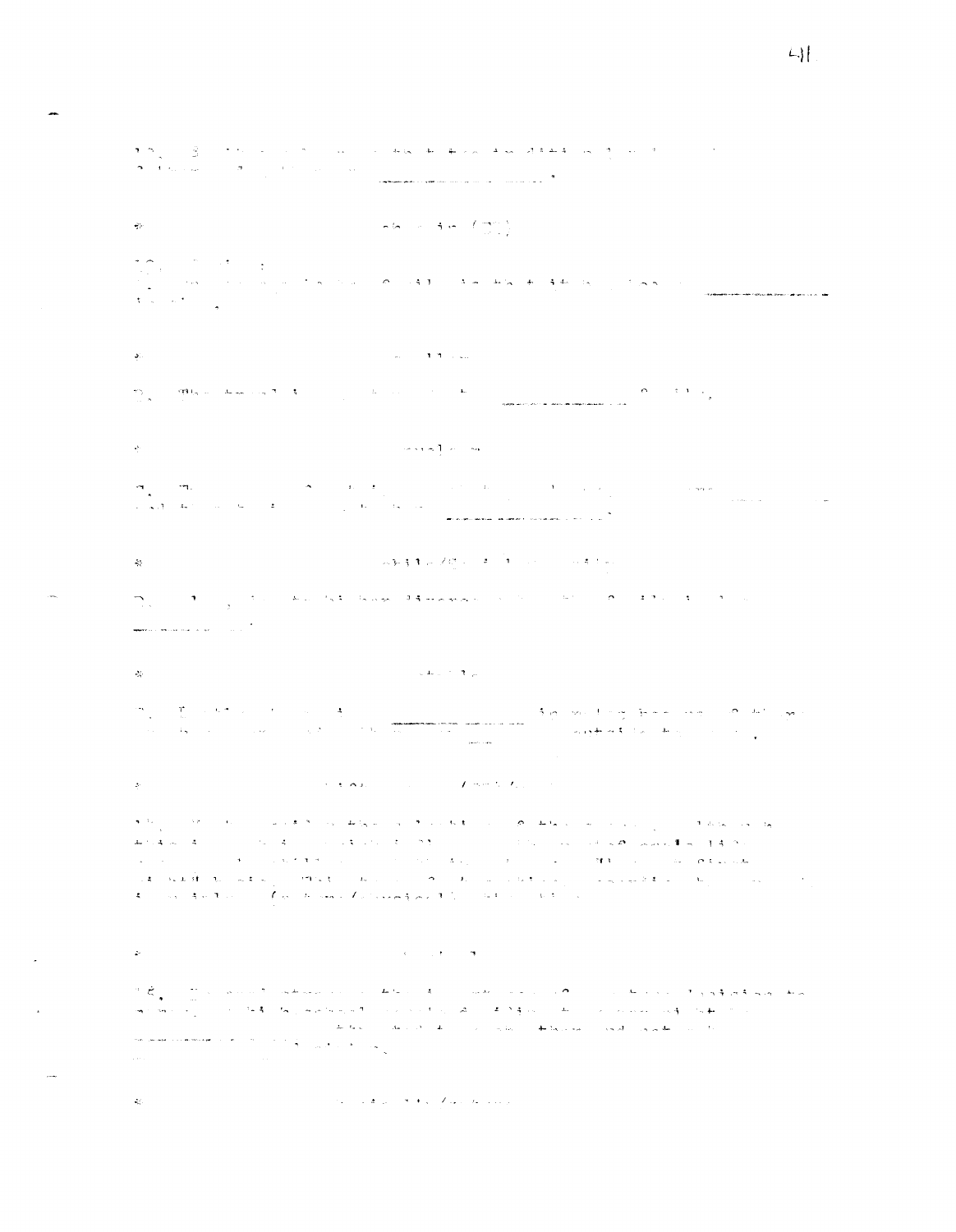$\frac{1}{2}$ 

### $l$  as  $,$  coor( $dR$ )

17. Convers 's in the service is the serve of these

### $2\alpha\beta$  .  $\label{eq:2} \mathcal{L}(\mathcal{F}) = \mathcal{L}(\mathcal{F}) = \mathcal{L}(\mathcal{F}) \mathcal{F}(\mathcal{F})$

### $\label{eq:2} \mathcal{L}(\mathcal{A},\mathcal{L})=\mathcal{L}(\mathcal{L}(\mathcal{A},\mathcal{L}))\otimes\mathcal{L}(\mathcal{L}(\mathcal{L}))\otimes\mathcal{L}(\mathcal{L}(\mathcal{L}))\otimes\mathcal{L}(\mathcal{L}(\mathcal{L}))$  $\sigma_{\rm{max}}$

 $\label{eq:1} \mathcal{L}(\mathcal{L}) = \mathcal{L}(\mathcal{L}) = \mathcal{L}(\mathcal{L}) + \mathcal{L}(\mathcal{L})$  $\label{eq:2.1} \frac{1}{\sqrt{2}}\sum_{i=1}^n\frac{1}{\sqrt{2}}\sum_{i=1}^n\frac{1}{\sqrt{2}}\sum_{i=1}^n\frac{1}{\sqrt{2}}\sum_{i=1}^n\frac{1}{\sqrt{2}}\sum_{i=1}^n\frac{1}{\sqrt{2}}\sum_{i=1}^n\frac{1}{\sqrt{2}}\sum_{i=1}^n\frac{1}{\sqrt{2}}\sum_{i=1}^n\frac{1}{\sqrt{2}}\sum_{i=1}^n\frac{1}{\sqrt{2}}\sum_{i=1}^n\frac{1}{\sqrt{2}}\sum_{i=1}^n\frac$  $\sigma_{\rm{max}}$ 

#### $\mathcal{L}_{\text{max}}$  and  $\mathcal{L}_{\text{max}}$  $\frac{\Delta}{2} \omega_{\rm{max}}$  , where  $\omega_{\rm{max}}$

المستدل المركز العالمي الأمريكي المركز التي يتم التي يتم التي يتم التي يتم التي تتم المركز التي يتم التي يتم ا<br>المستدل المركز التي يتم المستحد التي يتم في الحرب التي يتم المستحدة التي يتم التي يتم التي يتم التي يتم التي

 $\label{eq:2.1} \mathcal{L}(\mathcal{L})=\mathcal{L}(\mathcal{L})\left(\mathcal{L}(\mathcal{L})\right)=\mathcal{L}(\mathcal{L})\left(\mathcal{L}(\mathcal{L})\right)=\mathcal{L}(\mathcal{L})\left(\mathcal{L}(\mathcal{L})\right)=\mathcal{L}(\mathcal{L})\left(\mathcal{L}(\mathcal{L})\right)=\mathcal{L}(\mathcal{L})\left(\mathcal{L}(\mathcal{L})\right)=\mathcal{L}(\mathcal{L})\left(\mathcal{L}(\mathcal{L})\right)=\mathcal{L}(\mathcal{L})\left(\mathcal{L}(\mathcal{L$  $\Delta \omega_{\rm{max}}$  and  $\omega_{\rm{max}}$ 

 $\label{eq:R1} \mathcal{L}_\text{G} = \mathcal{L}_\text{G} + \mathcal{L}_\text{G} + \mathcal{L}_\text{G} + \mathcal{L}_\text{G} + \mathcal{L}_\text{G} + \mathcal{L}_\text{G} + \mathcal{L}_\text{G} + \mathcal{L}_\text{G} + \mathcal{L}_\text{G} + \mathcal{L}_\text{G} + \mathcal{L}_\text{G} + \mathcal{L}_\text{G} + \mathcal{L}_\text{G} + \mathcal{L}_\text{G} + \mathcal{L}_\text{G} + \mathcal{L}_\text{G} + \mathcal{L}_\text$ 

ان کی ایک مسئول ایران از این ایران این است به این ایران ایران ایران ایران ایران ایران ایران ایران ایران ایران<br>افغان کار ایران

nn, gostina<br>1992 - José na primeira a sporta de la provincia de la provincia de

 $\frac{\Delta}{2}C$  and  $\frac{\Delta}{2}$  $\label{eq:2.1} \frac{1}{\sqrt{2\pi}}\sum_{\substack{m=1\\m\neq m}}\frac{1}{m}\sum_{\substack{m=1\\m\neq m}}\frac{1}{m}\sum_{\substack{m=1\\m\neq m}}\frac{1}{m}\sum_{\substack{m=1\\m\neq m}}\frac{1}{m}\sum_{\substack{m=1\\m\neq m}}\frac{1}{m}\sum_{\substack{m=1\\m\neq m}}\frac{1}{m}\sum_{\substack{m=1\\m\neq m}}\frac{1}{m}\sum_{\substack{m=1\\m\neq m}}\frac{1}{m}\sum_{\substack{m=1\\m\neq$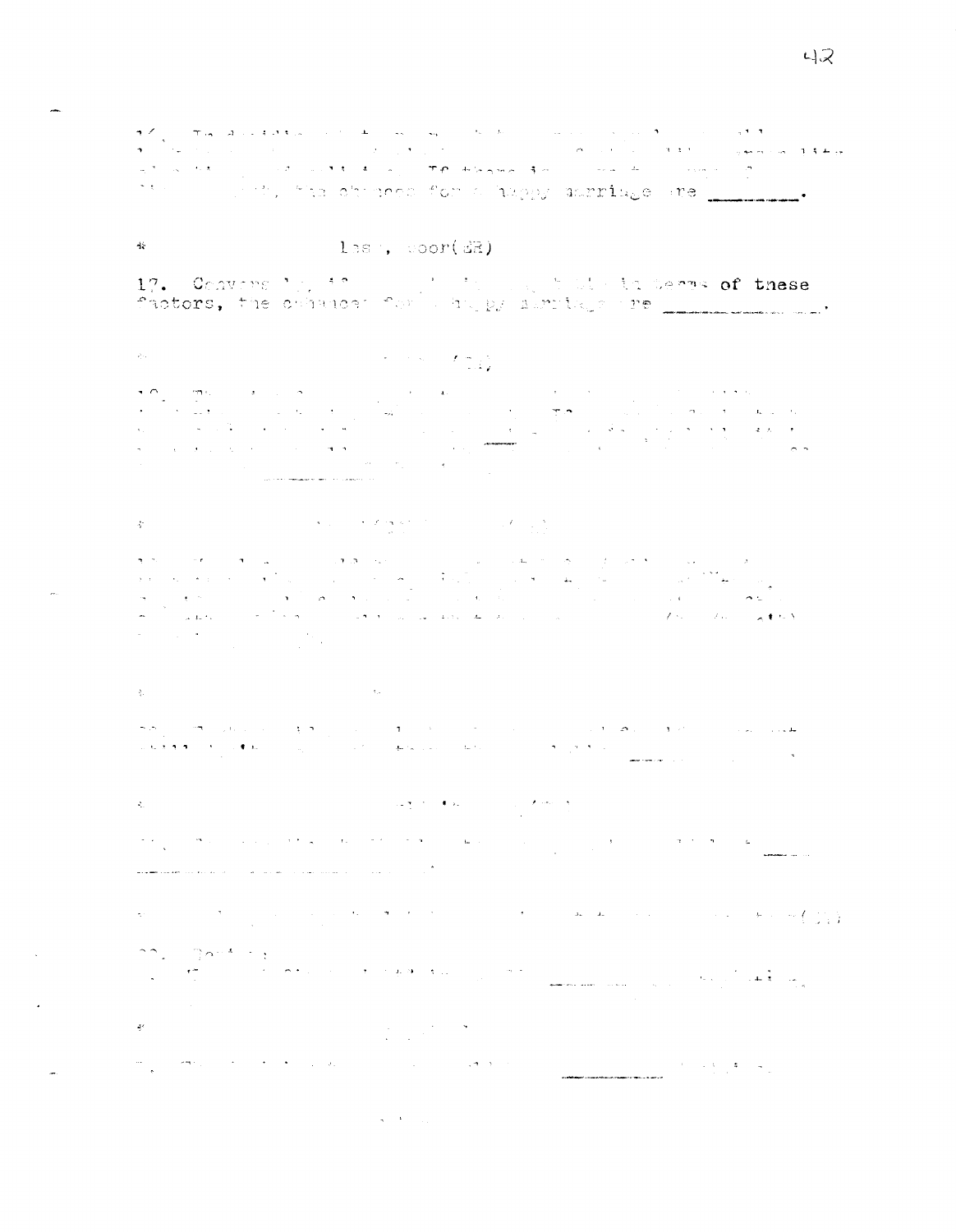. C. A couple has a better probability for a happy marriage if they are \_\_\_\_\_\_\_\_\_\_\_\_\_ in factors such as personality, education, and religion.

\* compatible (ER)

D. An engagement should last

\* long enough for the couple to know each other (ER)

23. Now consider the influence of the parents' relationship upon development. For example, the constant fighting of parents does not lead to a secure environment for the child. It was shown in an earlier unit that a child needs a environment for optimal development.

# \* secure

24. So a child will not achieve optimal development if his parents are constantly **constantly** 

### \* fighting

--------------------------

25. Furthur, parents who are angry sometimes project their anger upon their children and punish them for no reason. Therefore, parents who constanly fight might unjustly theeir children.

### \* punish

26. So it can be seen that relations between parents which aren't secure effect the child's \_\_\_\_\_\_\_\_\_\_\_\_\_\_\_\_\_\_\_.

 $\mathcal{A}_{\mathcal{F}_{\mathcal{F}}}$ 

### \* development

27. Furthur, the influence of the parental relations on development are long-lasting. Many adults can trace the cause of some of their problems baCK to friction between their

### \* parents

28. So we can see that an important factor in child development is having well-adjusted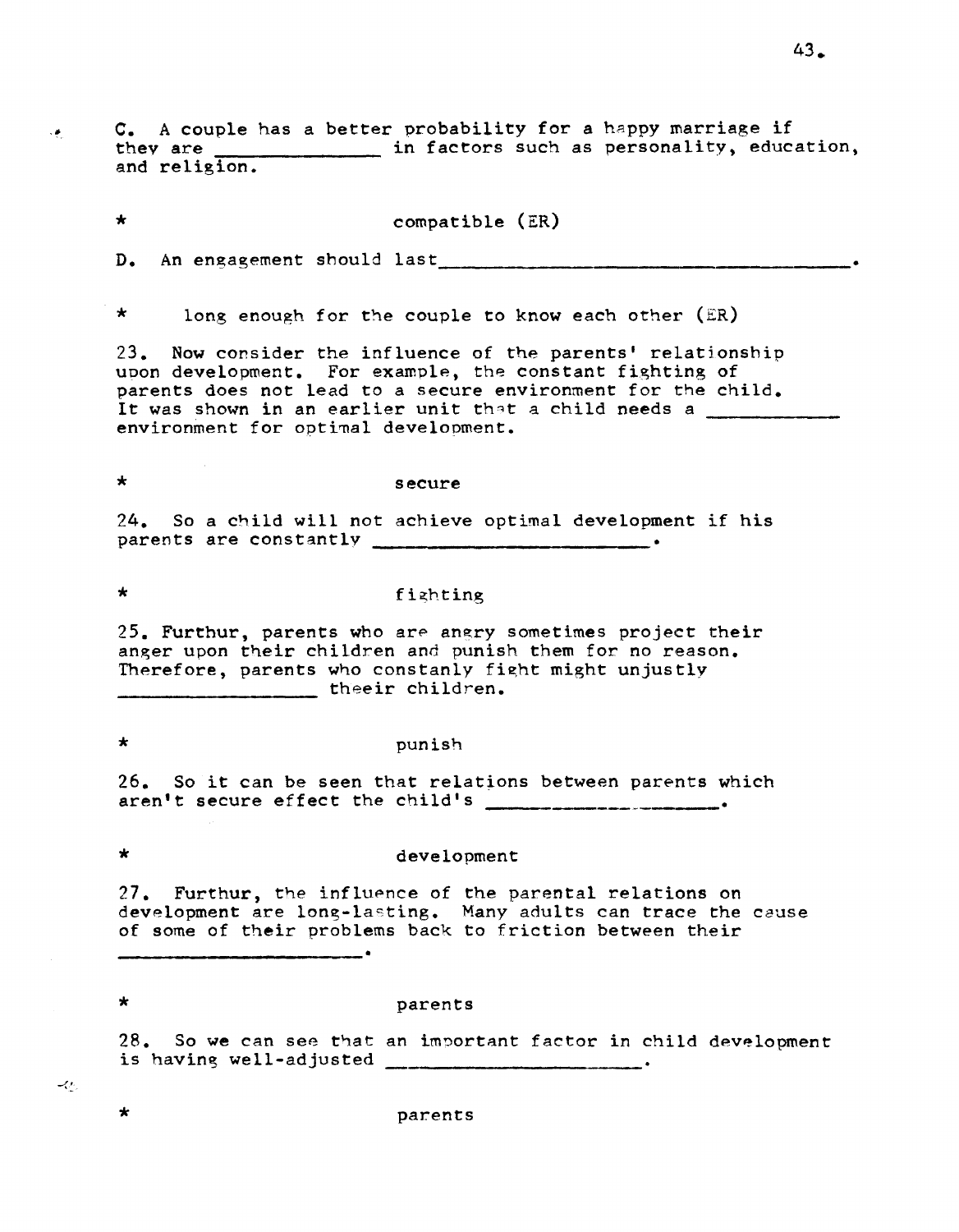$\hat{\theta}_t$  .

 $\sigma_{\rm c}$  and  $\sigma_{\rm c}$ 

 $\label{eq:2.1} \mathcal{A} = \mathcal{A} \times \mathcal{A} = \mathcal{A} \times \mathcal{A}$  $\tilde{\mathbf{y}}$ 

.<br>2016년 - 대한민국의 대한민국의 대한민국의 대한민국의 대한민국의 대한민국의 대한민국의 대한민국의 대한민국의 대한민국의 대한민국의 대한민국의 대한민국의 대한민국의 대한민국의 대한민국의 대한민국의<br>1976년 - 대한민국의 대한민국의 대한민국의 대한민국의 대한민국의 대한민국의 대한민국의 대한민국의 대한민국의 대한민국의 대한민국의 대한민국의 대한민국의 대한민국의 대한민국의 대한민국의 대한민국의

 $\label{eq:2.1} \mathcal{F}_{\mathcal{A}}(x,y) = \mathcal{F}_{\mathcal{A}}(x,y) = \mathcal{F}_{\mathcal{A}}(x,y) = \mathcal{F}_{\mathcal{A}}(x,y) = \mathcal{F}_{\mathcal{A}}(x,y) = \mathcal{F}_{\mathcal{A}}(x,y)$  $\mathbf{Y}^{(n)}$  and  $\mathbf{Y}^{(n)}$  .

man and the second companies of the companies of the second companies of the second companies of the where we have a similar set of the set  $\overline{\mathcal{O}}$  , and  $\overline{\mathcal{O}}$ 

 $\label{eq:2} \mathcal{L}_{\mathcal{A}}(\mathcal{A})=\frac{1}{2}\sum_{i=1}^n\mathcal{L}_{\mathcal{A}}(\mathcal{A})\mathcal{L}_{\mathcal{A}}(\mathcal{A})\mathcal{L}_{\mathcal{A}}(\mathcal{A})\mathcal{L}_{\mathcal{A}}(\mathcal{A})\mathcal{L}_{\mathcal{A}}(\mathcal{A})\mathcal{L}_{\mathcal{A}}(\mathcal{A})\mathcal{L}_{\mathcal{A}}(\mathcal{A})\mathcal{L}_{\mathcal{A}}(\mathcal{A})\mathcal{L}_{\mathcal{A}}(\mathcal{A})\mathcal{L}_{\mathcal{A}}(\mathcal{A})$ 

 $\label{eq:2.1} \mathcal{L}(\mathcal{L}(\mathcal{L}))=\mathcal{L}(\mathcal{L}(\mathcal{L}))\otimes \mathcal{L}(\mathcal{L}(\mathcal{L}))\otimes \mathcal{L}(\mathcal{L}(\mathcal{L}))\otimes \mathcal{L}(\mathcal{L}(\mathcal{L}))\otimes \mathcal{L}(\mathcal{L}(\mathcal{L}))\otimes \mathcal{L}(\mathcal{L}(\mathcal{L}))\otimes \mathcal{L}(\mathcal{L}(\mathcal{L}))\otimes \mathcal{L}(\mathcal{L}(\mathcal{L}))\otimes \mathcal{L}(\mathcal{L}(\mathcal{L}(\mathcal{L}(\$  $\mathbf{S}^{(n)}$  and  $\mathbf{S}^{(n)}$ 

 $\frac{1}{2} \frac{d\mu}{d\mu}$  .  $\alpha \rightarrow \alpha \rightarrow \alpha$ 

 $\label{eq:1.1} \left\langle \phi_{\alpha} \right\rangle_{\alpha} = \left\langle \phi_{\alpha} \right\rangle_{\alpha} = \left\langle \phi_{\alpha} \right\rangle_{\alpha} = \left\langle \phi_{\alpha} \right\rangle_{\alpha} = \left\langle \phi_{\alpha} \right\rangle_{\alpha}$  $\mathcal{O}(\mathbb{R}^n)$  .

 $\mathcal{L}^{\pm}$ 

 $\sim$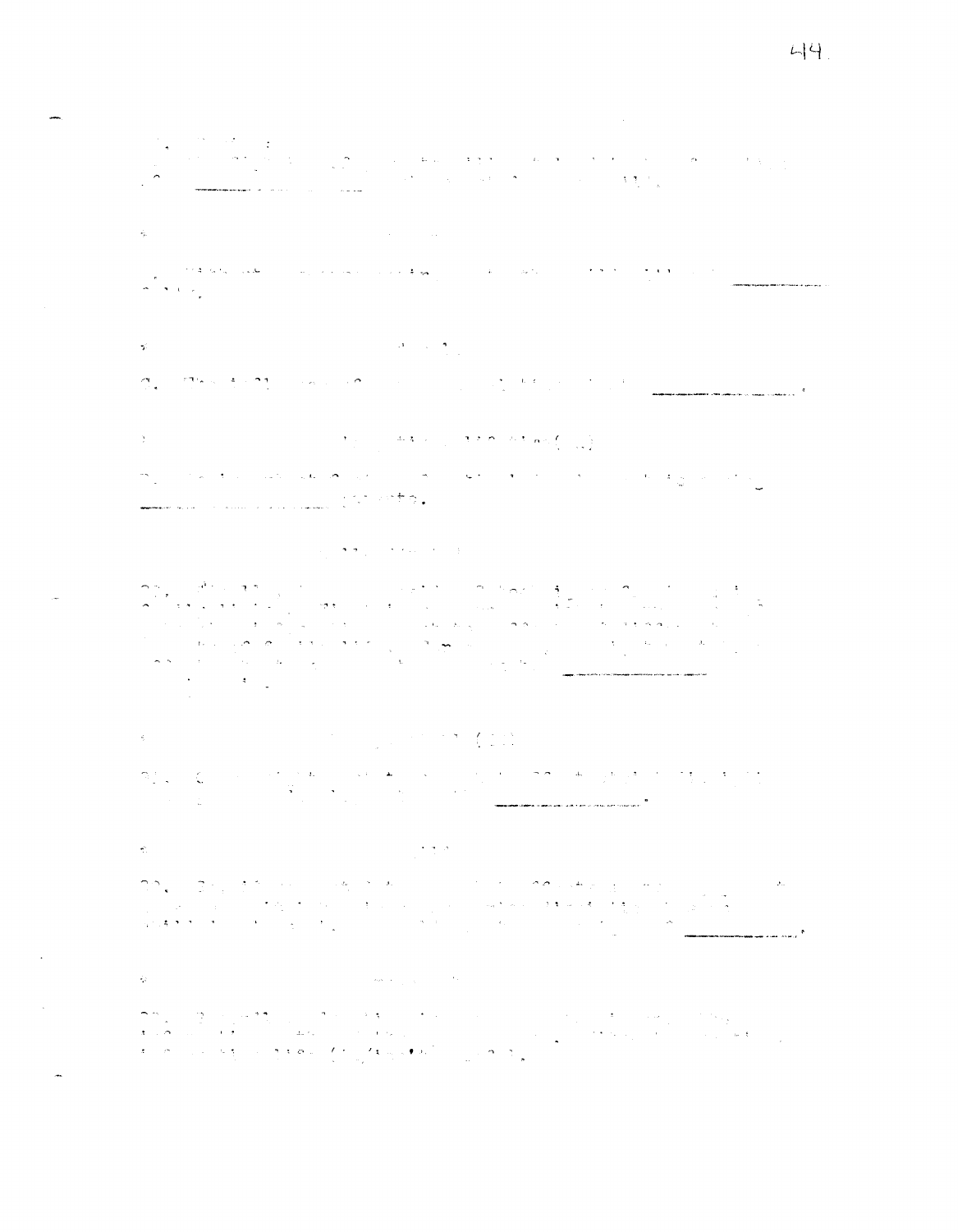$\mathcal{O}^{(1)}_{\mathcal{O}^{(1)}}$  . The set of the set of the set of the set of the set of the set of the set of the set of the set of the set of the set of the set of the set of the set of the set of the set of the set of the set المحافظة المستقبل المحافظة المتحدة المحافظة المحافظة المحافظة المحافظة المحافظة المحافظة المحافظة المحافظة الم<br>والمحافظة المحافظة المحافظة المحافظة المحافظة المحافظة المحافظة المحافظة المحافظة المحافظة المحافظة المحافظة ا  $\mathcal{O}(\mathbb{R}^n)$  and  $\mathcal{O}(\mathbb{R}^n)$  $\mathcal{L}^{\mathcal{L}}(\mathcal{L}^{\mathcal{L}})$  ,  $\mathcal{L}^{\mathcal{L}}(\mathcal{L}^{\mathcal{L}})$  , and  $\mathcal{L}^{\mathcal{L}}(\mathcal{L}^{\mathcal{L}})$ 

 $\sigma_{\rm{eff}}$ 

 $\gamma_{\rm{eff}}$ 

 $\label{eq:2.1} \Lambda_{\lambda}(\mathbb{R}^2) = \frac{1}{\sqrt{2}} \sum_{i=1}^{\infty} \frac{1}{i} \sum_{i=1}^{\infty} \frac{1}{i} \sum_{i=1}^{\infty} \frac{1}{i} \sum_{i=1}^{\infty} \frac{1}{i} \sum_{i=1}^{\infty} \frac{1}{i} \sum_{i=1}^{\infty} \frac{1}{i} \sum_{i=1}^{\infty} \frac{1}{i} \sum_{i=1}^{\infty} \frac{1}{i} \sum_{i=1}^{\infty} \frac{1}{i} \sum_{i=1}^{\infty} \frac$  $\Delta \sigma$  , where  $\sigma$ 

ाणि, अर्थित क्षेत्र सुरुक्त संस्था करते । अति अति संस्था करते । अति संस्था करते । अति संस्था करते । अति संस्था<br>कृष्ण अस्ति संस्था करते । अति संस्था .<br>Anti-color composition of characters

 $\delta_{\rm 2}$  .  $\label{eq:Ricci} \mathcal{L}^{\text{max}}_{\text{max}} = \frac{1}{\sqrt{2}} \left( \frac{1}{\sqrt{2}} \sum_{i=1}^{N} \frac{1}{\sqrt{2}} \sum_{i=1}^{N} \frac{1}{\sqrt{2}} \sum_{i=1}^{N} \frac{1}{\sqrt{2}} \sum_{i=1}^{N} \frac{1}{\sqrt{2}} \sum_{i=1}^{N} \frac{1}{\sqrt{2}} \sum_{i=1}^{N} \frac{1}{\sqrt{2}} \sum_{i=1}^{N} \frac{1}{\sqrt{2}} \sum_{i=1}^{N} \frac{1}{\sqrt{2}} \sum_{i=1}^{N$ 

 $\mathcal{L}$ 

 $\mathcal{A}^{\mathcal{A}}$ 

ನ್ನು ಪ್ರತಿಭಟಿಸಿದ್ದಾರೆ.<br>ಸಂಸ್ಥೆಗಳಲ್ಲಿ ಆಗ್ರಹ್ಮ ಸಂಸ್ಥೆ ಸಂಪಂಚಾದ್ರ ಪ್ರತಿ ಸಂಸ್ಥೆ ಕಾರ್ನಾಟಕ ಹಿಂದೂ ಸಂಸ್ಥೆ ಸಂಸ್ಥೆ ಸಂಸ್ಥೆ ಸಂಸ್ಥೆ ಸಂಸ್ಥೆ ಸಂಸ್ಥೆ ಸಂ<br>ದಿನ ವಿಶ್ವ ಸ್ಥಳೀಯ ಸಂಸ್ಥೆ ಸಂಸ್ಥೆ ಸಂಸ್ಥೆ ಸಂಸ್ಥೆ ಸಂಸ್ಥೆ ಸಂಸ್ಥೆ ಸಂಸ್ಥೆ ಸಂಸ್ಥೆ ಸಂಸ್ಥೆ ಸಂಸ್ಥೆ

 $\label{eq:2.1} \mathcal{L}=\frac{1}{2}\sum_{i=1}^n\sum_{j=1}^n\frac{1}{2\pi i}\sum_{j=1}^n\frac{1}{2\pi i}\sum_{j=1}^n\frac{1}{2\pi i}\sum_{j=1}^n\frac{1}{2\pi i}\sum_{j=1}^n\frac{1}{2\pi i}\sum_{j=1}^n\frac{1}{2\pi i}\sum_{j=1}^n\frac{1}{2\pi i}\sum_{j=1}^n\frac{1}{2\pi i}\sum_{j=1}^n\frac{1}{2\pi i}\sum_{j=1}^n\frac{1}{2\pi i}\sum_{j=1}^n\$  $\mathbf{q}_{\mathbf{S}^{\prime}}$  ,  $\mathbf{q}_{\mathbf{S}^{\prime}}$ 

ు కాండ్రీ ప్రాంతం ప్రాంతం నుండి కాండ్రీ ప్రాంతం నుండి వినియోగంలో ఉంది. సంబంధించి ప్రాంతం నుండి వ్యవస్థ కాండ్రీ<br>కాండ్రీ ప్రాంతం నుండి ప్రాంతం నుండి ప్రాంతం నుండి వ్యవస్థ కాండ్రీ ప్రాంతం నుండి ప్రాంతం నుండి ప్రాంతం నుండి ప

 $\mathcal{O}(\sqrt{2\pi})$  , and  $\mathcal{O}(\sqrt{2\pi})$  .  $\mathcal{L}^{\text{max}}_{\text{max}}$  and  $\mathcal{L}^{\text{max}}_{\text{max}}$ 

 $\frac{1}{2}$  and  $\frac{1}{2}$  are proposed by the state of  $\frac{1}{2}$  and  $\frac{1}{2}$  and  $\frac{1}{2}$  and  $\frac{1}{2}$  and  $\frac{1}{2}$  and  $\frac{1}{2}$  and  $\frac{1}{2}$  and  $\frac{1}{2}$  and  $\frac{1}{2}$  and  $\frac{1}{2}$  and  $\frac{1}{2}$  and  $\frac{1}{2}$  and  $\label{eq:3} \frac{\partial}{\partial t} \mathbf{u} = \mathbf{u} + \mathbf{u} + \mathbf{u} + \mathbf{u} + \mathbf{u} + \mathbf{u} + \mathbf{u} + \mathbf{u} + \mathbf{u} + \mathbf{u} + \mathbf{u} + \mathbf{u} + \mathbf{u} + \mathbf{u} + \mathbf{u} + \mathbf{u} + \mathbf{u} + \mathbf{u} + \mathbf{u} + \mathbf{u} + \mathbf{u} + \mathbf{u} + \mathbf{u} + \mathbf{u} + \mathbf{u} + \mathbf{u} + \mathbf{u} + \mathbf{u} + \$ 

 $\label{eq:2.1} \mathcal{L}=\frac{1}{2\pi}\left(\frac{1}{2}\left(\frac{1}{2}\right)^2\right)^2+\frac{1}{2\pi}\left(\frac{1}{2}\right)^2.$  $\sim$  30  $\%$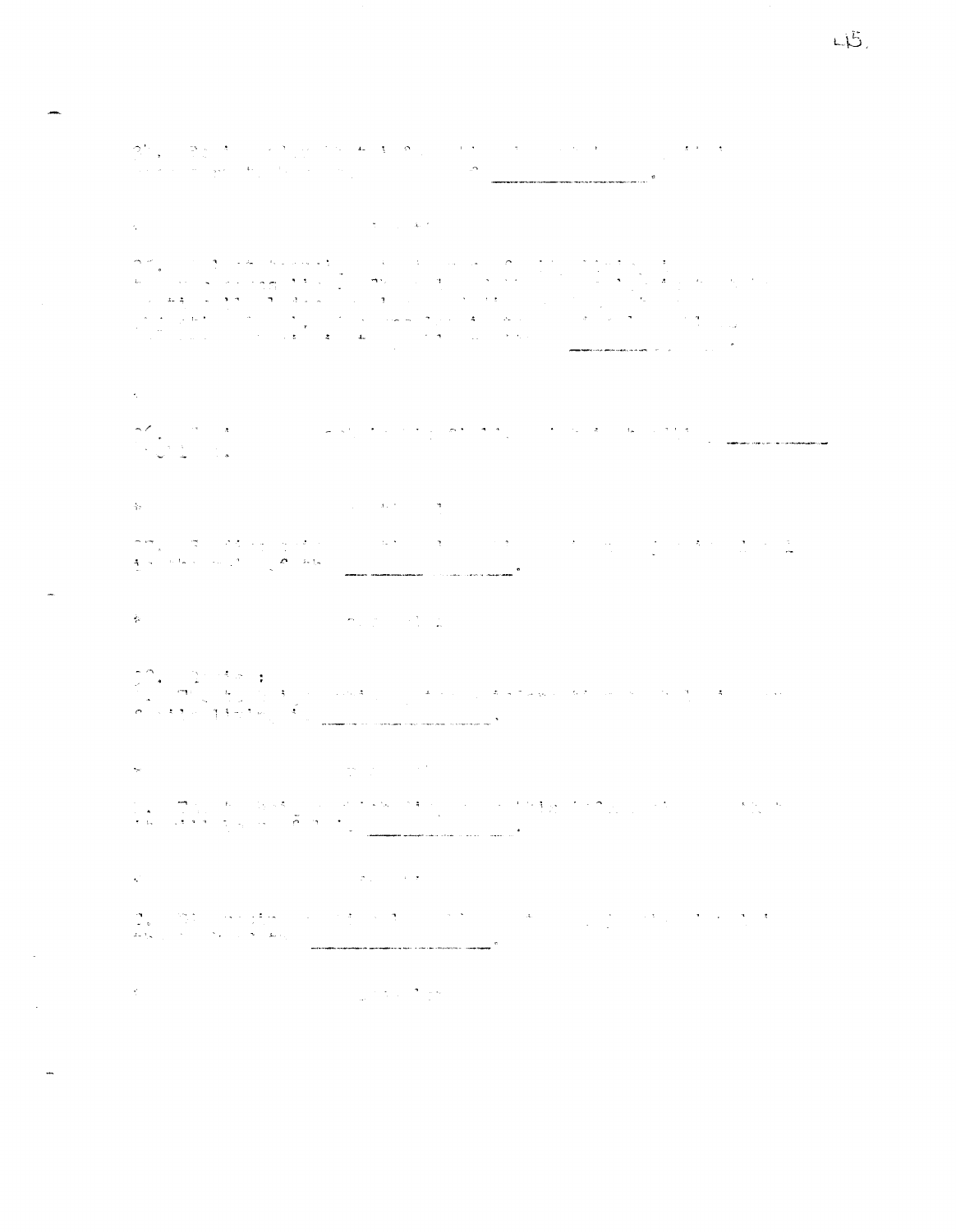### QUESTIONS OF FACTUAL REGALL

- 1. The nuclear family consists of A. father and mother B. grandparents C. children D. A and C only E. all of the above 2. A reason for theshift to the smaller nuclear family is A. a higher divorce rate &. greater mobility C. shift in sex roles D. none of the above 3. The decision to marry should be based on A. a need for security B. physical attraction C. a mature decision D. "love at first sight" 4. The period of courtship should last A. 3 months  $B. 16$  months C. 2 years D. none of the above 5. If we want to assess the effects of financial deprivation on marriage, we would use the technique of A. education B. survey analysis C. research D. counseling 6. If a couple was arguing about which of two churches to baptize their daughter at, the best way to resolve the conflict would be through the use of A. research B. counseling C. education D. none of the above 7. Culturally disadvantaged children may suffer not only from a lack of intellectual stimulation but also A. inferior genetic make-up B. lack of ambition C. poor parental relations
	- D. none of the above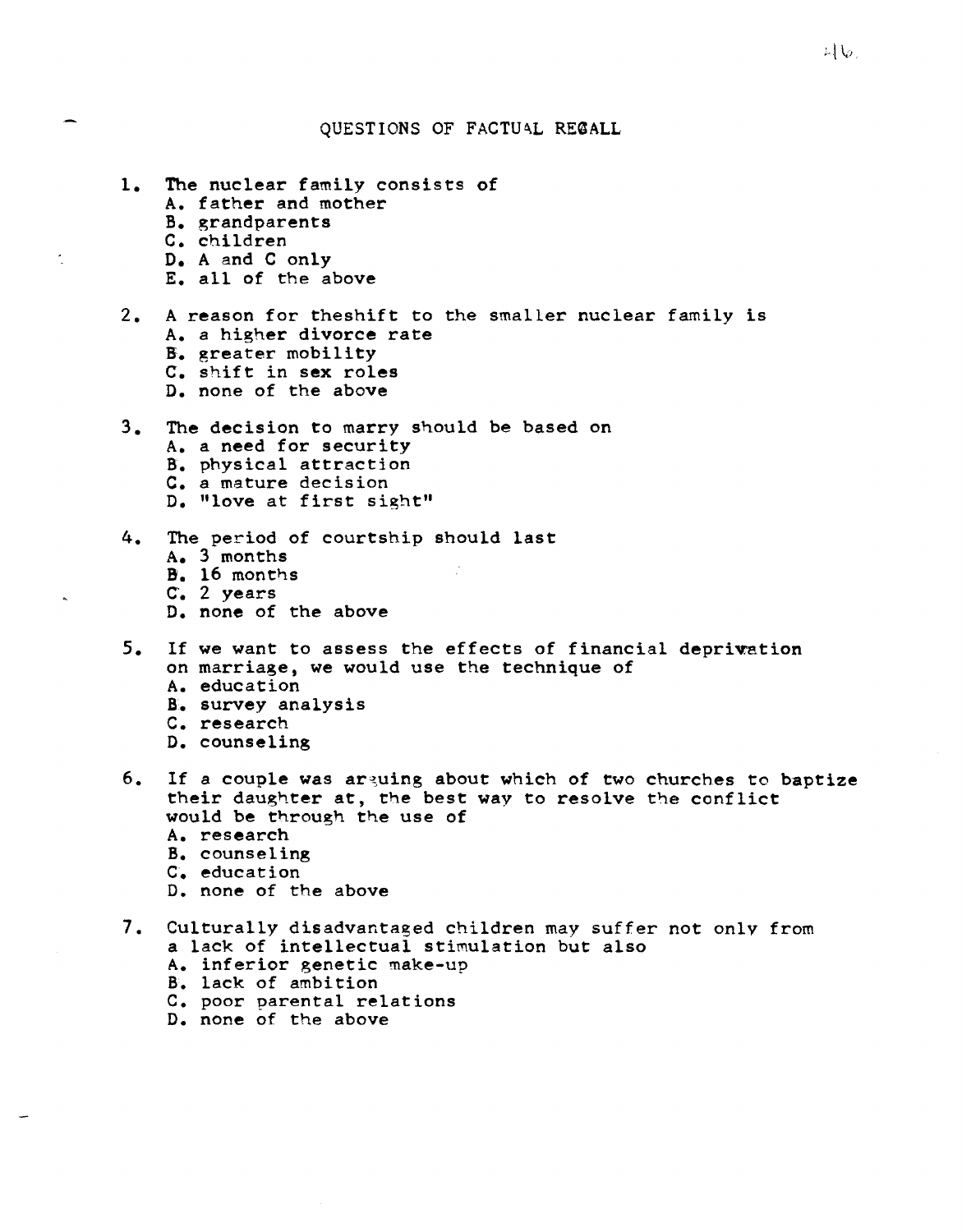- 8. A factor of family life which has not changed is A. how stable the family is
	- B. which parent provides financial supoort
	- C. the size of the family
	- D. a shift in parental role
- 9. According to this program, a poorly adjusted adult may be reflecting
	- A. incompatability of his parents
	- B. insecurity of employment
	- C. poor awareness of environment
	- D. lack of variety of interests

| Answers   |      |     |
|-----------|------|-----|
| l. D      | 6. B |     |
| 2. B      | 7.   | - C |
| 3. c      | 8. B |     |
| 4. D      | 9.   | A   |
| 5.<br>- C |      |     |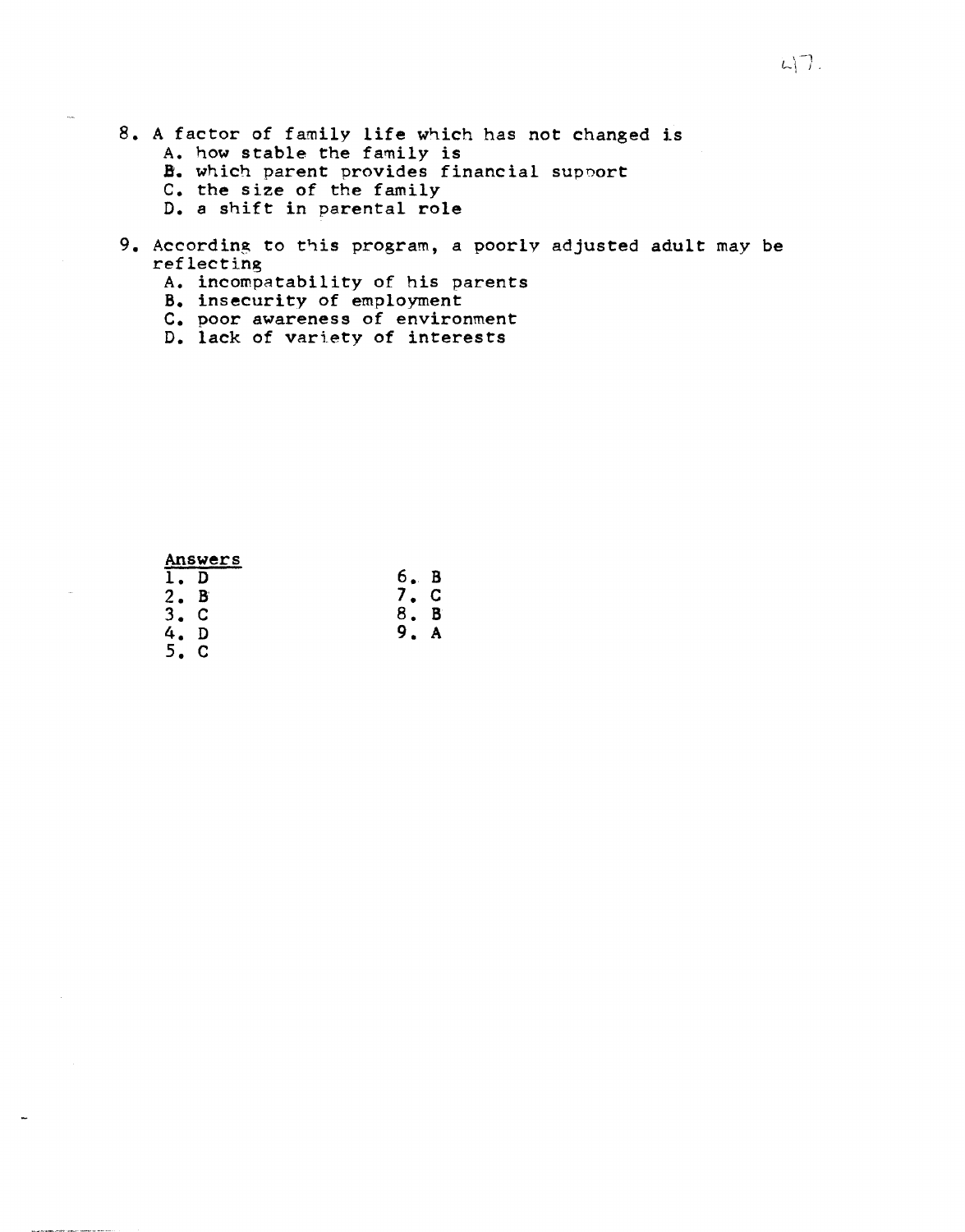$\label{eq:R1} \mathcal{R} = \mathcal{R} \left( \mathcal{R} \right) \left( \mathcal{R} \right) \left( \mathcal{R} \right) \left( \mathcal{R} \right) \left( \mathcal{R} \right) \left( \mathcal{R} \right) \left( \mathcal{R} \right) \left( \mathcal{R} \right) \left( \mathcal{R} \right)$ 

ing and the second second second second second second second second second second second second second second s<br>The companishment second and the second second second second second second second second second second second

್ಲಿ ಸ್ಥಾನಗಳು<br>ಅಂದು ಸಂಸ್ಥೆಗಳು ಸ್ಥಾನಗಳು ಸಂಸ್ಥೆಗಳು ಸಂಸ್ಥೆಗಳು ಸಂಸ್ಥೆಯ ಮಾಡಿದ್ದಾರೆ. ಅವರ ಅವಧಿಕಾರಿಗಳು ಸ್ಥಾನಗಳು ಸಂಸ್ಥೆಗಳು ಸಂಸ್ಥೆಗಳು أناس سأتبع والأربع

್ ಕಾರ್ಯಕ್ರಮ<br>ಅಲ್ಲಿ ಕಾರ್ಯಕ್ರಮ ಹಾಗೂ ಬಂಧಿಸಿದ್ದಾರೆ. ಅವರು ಕಾರ್ಯಕ್ರಮ ಕಾರ್ಯಕ್ರಮ ಕಾರ್ಯಕ್ರಮ ಸಂಸ್ಥೆಯಲ್ಲಿ ಸಂಸ್ಥೆಯಲ್ಲಿ ಸಂಸ್ಥೆಯಲ್ಲಿ ಕಾರ್<br>ಕಾರ್ಯಕ್ರಮ ಕಾರ್ಯಕ್ರಮ ಕಾರ್ಯಕ್ರಮ ಕಾರ್ಯಕ್ರಮ ಕಾರ್ಯಕ್ರಮ ಕಾರ್ಯಕ್ರಮ ಕಾರ್ಯಕ್ರಮ ಕಾರ್ಯಕ್ರಮ ಕಾರ್ಯಕ್ರಮ ಕಾರ್ಯಕ್

 $\langle \cdot, \cdot \rangle$  .

### $\overline{\sigma}^{\mu\nu}(\omega) \omega_{\mu\nu\rho\sigma}(\omega) \overline{\sigma}^{\mu\nu} \overline{\sigma}^{\mu\nu} \omega \overline{\sigma}^{\mu\nu} \overline{\sigma}^{\mu\nu} \omega \overline{\sigma}^{\mu\nu} \omega \overline{\sigma}^{\mu\nu}$

 $\mathcal{A}^{\mathcal{A}}_{\mathcal{A}}$  and  $\mathcal{A}^{\mathcal{A}}_{\mathcal{A}}$ 

 $\sim 800$ 

 $\sim 10^{-1}$ 

#### $\mathbf{E}^{(1)}$  and  $\mathbf{E}^{(2)}$  $\mathcal{L}^{\mathcal{L}}(\mathcal{L}^{\mathcal{L}})$  . The contribution of the contribution of

n († 1970)<br>19. juli – Alexandro Maria, francuski filozof, francuski politik, politik († 1903)<br>19. juli – Alexandro Maria, francuski politik, francuski politik, francuski politik, francuski politik, francu  $\mathcal{L}_{\text{max}} = \frac{1}{2} \sum_{i=1}^{2} \frac{1}{2} \sum_{j=1}^{2} \frac{1}{2} \sum_{j=1}^{2} \frac{1}{2} \sum_{j=1}^{2} \frac{1}{2} \sum_{j=1}^{2} \frac{1}{2} \sum_{j=1}^{2} \frac{1}{2} \sum_{j=1}^{2} \frac{1}{2} \sum_{j=1}^{2} \frac{1}{2} \sum_{j=1}^{2} \frac{1}{2} \sum_{j=1}^{2} \frac{1}{2} \sum_{j=1}^{2} \frac{1}{2} \sum_{j=1}^{2} \frac{1$ المستهدين العوس والأبراني الأرانيات ومعاقده الأرسيس

### $\mathbf{q} = \mathbf{q} \cdot \mathbf{r}$  , where  $\mathbf{q} = \mathbf{q} \cdot \mathbf{q}$

المقوية.<br>الحقوقية: الفرنسية المستقرر التي تستقرر التي تستقرر التي تستقرر التي تستقرر التي تستقرر المستقرر التي تستقرر ا  $\mathcal{L}^{\mathcal{L}}$  , we define the same function  $\mathcal{L}^{\mathcal{L}}$  $\sigma$  and  $\sigma$  and  $\sigma$  and  $\sigma$  . In the  $\sigma$ 

 $\mathcal{L}^{\mathcal{L}}$  and  $\mathcal{L}^{\mathcal{L}}$  are the set of the set of  $\mathcal{L}^{\mathcal{L}}$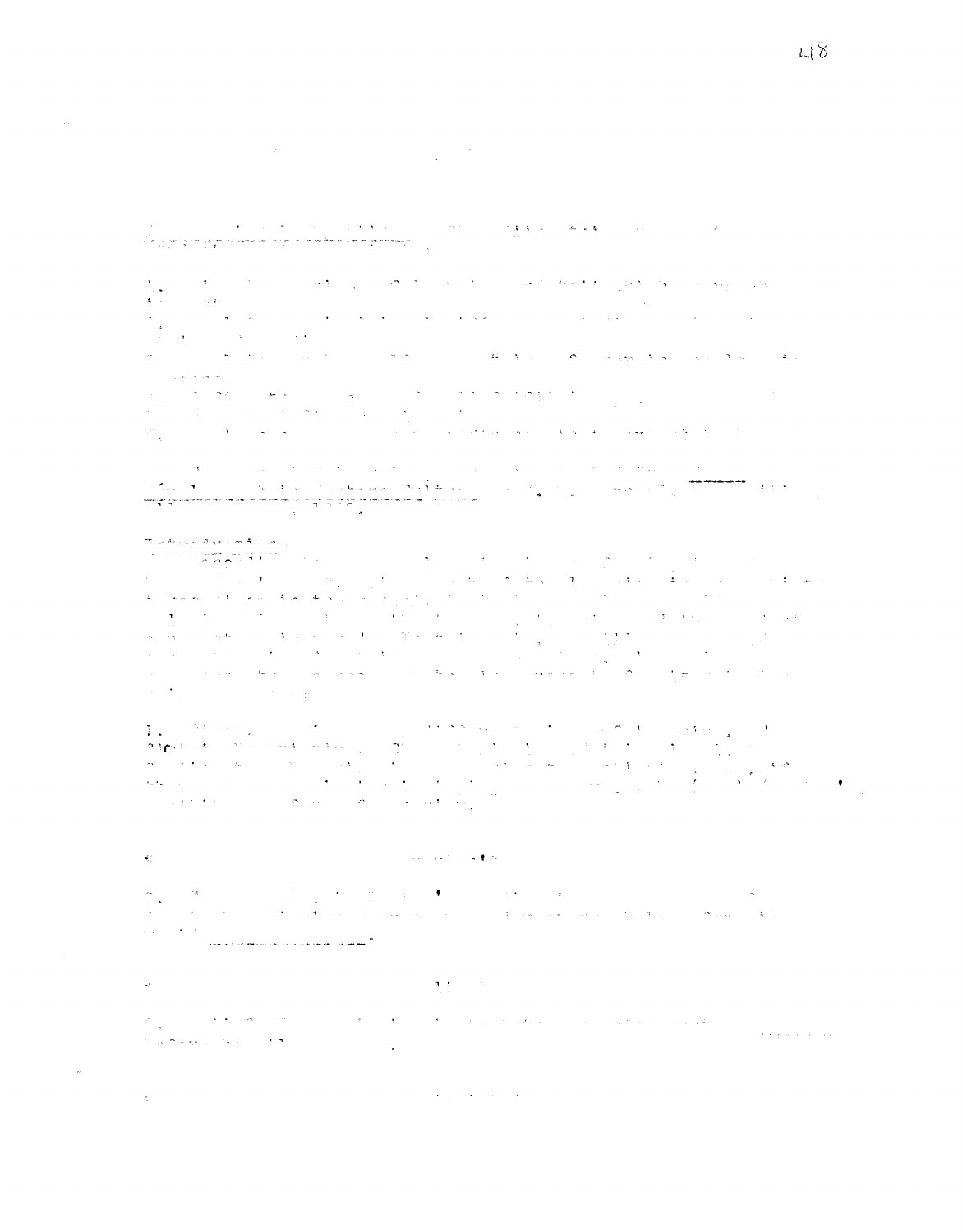$\label{eq:Q} \mathcal{Q} = \frac{1}{2} \sum_{\substack{ \text{odd } \ell \in \mathbb{N} \\ \ell \in \mathbb{N} \\ \ell \in \mathbb{N}}} \mathcal{Q}(\ell) \geq \frac{1}{2} \sum_{\substack{ \ell \in \mathbb{N} \\ \ell \in \mathbb{N} \\ \ell \in \mathbb{N}}} \mathcal{Q}(\ell) \geq \frac{1}{2} \sum_{\substack{ \ell \in \mathbb{N} \\ \ell \in \mathbb{N} \\ \ell \in \mathbb{N} \\ \ell \in \mathbb{N} \\ \ell \in \mathbb{N} \\ \ell \in \mathbb{N} \\ \ell \in \$ 

 $\mathcal{L}^{\text{max}}_{\text{max}}$  and  $\mathcal{L}^{\text{max}}_{\text{max}}$  . The contraction of the contraction of the contraction of  $\mathcal{L}^{\text{max}}_{\text{max}}$ 

 $\mathfrak{A}^{\mathfrak{p}}_{\mathfrak{p}}$  and  $\mathfrak{p}^{\mathfrak{p}}_{\mathfrak{p}}$  $\label{eq:2} \mathcal{L}^{\mathcal{L}}(\mathcal{L}^{\mathcal{L}}(\mathcal{L}^{\mathcal{L}}(\mathcal{L}^{\mathcal{L}}(\mathcal{L}^{\mathcal{L}}(\mathcal{L}^{\mathcal{L}}(\mathcal{L}^{\mathcal{L}}(\mathcal{L}^{\mathcal{L}}(\mathcal{L}^{\mathcal{L}}(\mathcal{L}^{\mathcal{L}}(\mathcal{L}^{\mathcal{L}}))))))$ 

 $\label{eq:2.1} \left\langle \Phi_{\alpha} \right\rangle_{\alpha} = \left\langle \left\langle \Phi_{\alpha} \right\rangle_{\alpha} \left\langle \Phi_{\alpha} \right\rangle_{\alpha} + \left\langle \Phi_{\alpha} \right\rangle_{\alpha} \left\langle \Phi_{\alpha} \right\rangle_{\alpha} + \left\langle \Phi_{\alpha} \right\rangle_{\alpha} \left\langle \Phi_{\alpha} \right\rangle_{\alpha} \right\rangle_{\alpha} + \left\langle \Phi_{\alpha} \right\rangle_{\alpha} \left\langle \Phi_{\alpha} \right\rangle_{\alpha} + \left\langle \Phi_{\alpha} \right\rangle_{\alpha} \left\langle \Phi_{\alpha} \right\rangle$ 

 $\label{eq:2.1} \mathcal{L}_{\mathcal{A}}(\mathcal{A})=\mathcal{A}(\mathcal{A})\mathcal{L}_{\mathcal{A}}(\mathcal{A})\mathcal{A}(\mathcal{A})\mathcal{A}(\mathcal{A})$ 

المستحصون لمداعا بالتعاريف

 $\mathcal{L}^{\mathcal{L}}(\mathcal{L}^{\mathcal{L}})$  ,  $\mathcal{L}^{\mathcal{L}}(\mathcal{L}^{\mathcal{L}})$  , and  $\mathcal{L}^{\mathcal{L}}(\mathcal{L}^{\mathcal{L}})$  , and  $\mathcal{L}^{\mathcal{L}}(\mathcal{L}^{\mathcal{L}})$ 

 $\label{eq:nonlinear} \begin{split} \pmb{\Phi}_{\text{max}}^{(1)} &= \mathcal{O}(\text{diag}(\mathcal{E}^{\text{max}})) \end{split}$ ്ത്രം<br>കാരം കാര്യങ്ങള് പ്രാധാനമായി പ്രാധാനമായി പ്രാധാനമായി പ്രാധാനമായി പ്രാധാനമായി പ്രാധാനമായി പ്രാധാനമായി കാര്യങ്ങളി<br>പ്രാധാനമായി കോട്ടിക്കാന് പ്രാധാനമായി പ്രാധാനമായി പ്രാധാനമായി പ്രാധാനമായി പ്രാധാനമായി പ്രാധാനമായി പ്രാധാന

 $\mathcal{L}^{\mathcal{L}}(\mathcal{L}^{\mathcal{L}}(\mathcal{L}^{\mathcal{L}}(\mathcal{L}^{\mathcal{L}}(\mathcal{L}^{\mathcal{L}}(\mathcal{L}^{\mathcal{L}}(\mathcal{L}^{\mathcal{L}}(\mathcal{L}^{\mathcal{L}}(\mathcal{L}^{\mathcal{L}}(\mathcal{L}^{\mathcal{L}}(\mathcal{L}^{\mathcal{L}}(\mathcal{L}^{\mathcal{L}}(\mathcal{L}^{\mathcal{L}}(\mathcal{L}^{\mathcal{L}}(\mathcal{L}^{\mathcal{L}}(\mathcal{L}^{\mathcal{L}}(\mathcal{L}^{\mathcal{L$  $\mathcal{L}^{(1)}$  and

 $\Delta \nu = 0.01$ الأرباء المتملك الأصامة السامدات

 $\label{eq:2.1} \frac{1}{\sqrt{2}}\left(\frac{1}{\sqrt{2}}\right)^{2} \left(\frac{1}{\sqrt{2}}\right)^{2} \left(\frac{1}{\sqrt{2}}\right)^{2} \left(\frac{1}{\sqrt{2}}\right)^{2} \left(\frac{1}{\sqrt{2}}\right)^{2} \left(\frac{1}{\sqrt{2}}\right)^{2} \left(\frac{1}{\sqrt{2}}\right)^{2} \left(\frac{1}{\sqrt{2}}\right)^{2} \left(\frac{1}{\sqrt{2}}\right)^{2} \left(\frac{1}{\sqrt{2}}\right)^{2} \left(\frac{1}{\sqrt{2}}\right)^{2} \left(\$  $\mathcal{F}_{\mathbf{q},\mathbf{q}}$  is a function of the contribution of  $\mathcal{F}_{\mathbf{q}}$  ,  $\mathcal{F}_{\mathbf{q}}$ 

் துச்சி படியார்.  $\mathcal{A}_{\mathcal{A}}$  ,  $\mathcal{A}_{\mathcal{A}}$  ,  $\mathcal{A}_{\mathcal{A}}$ 

 $\hat{a}$  and  $\hat{a}$ 

 $\label{eq:1} \mathcal{L}(\mathcal{A},\mathcal{C})=\mathcal{L}(\mathcal{A},\mathcal{C})\,,\qquad \qquad \mathcal{L}(\mathcal{A},\mathcal{C})=\mathcal{L}(\mathcal{A},\mathcal{C})\,,\qquad \qquad \mathcal{A}(\mathcal{A},\mathcal{C})=\mathcal{A}(\mathcal{A},\mathcal{C})\,,$  $\sigma(\tau) = \sigma(\tau)$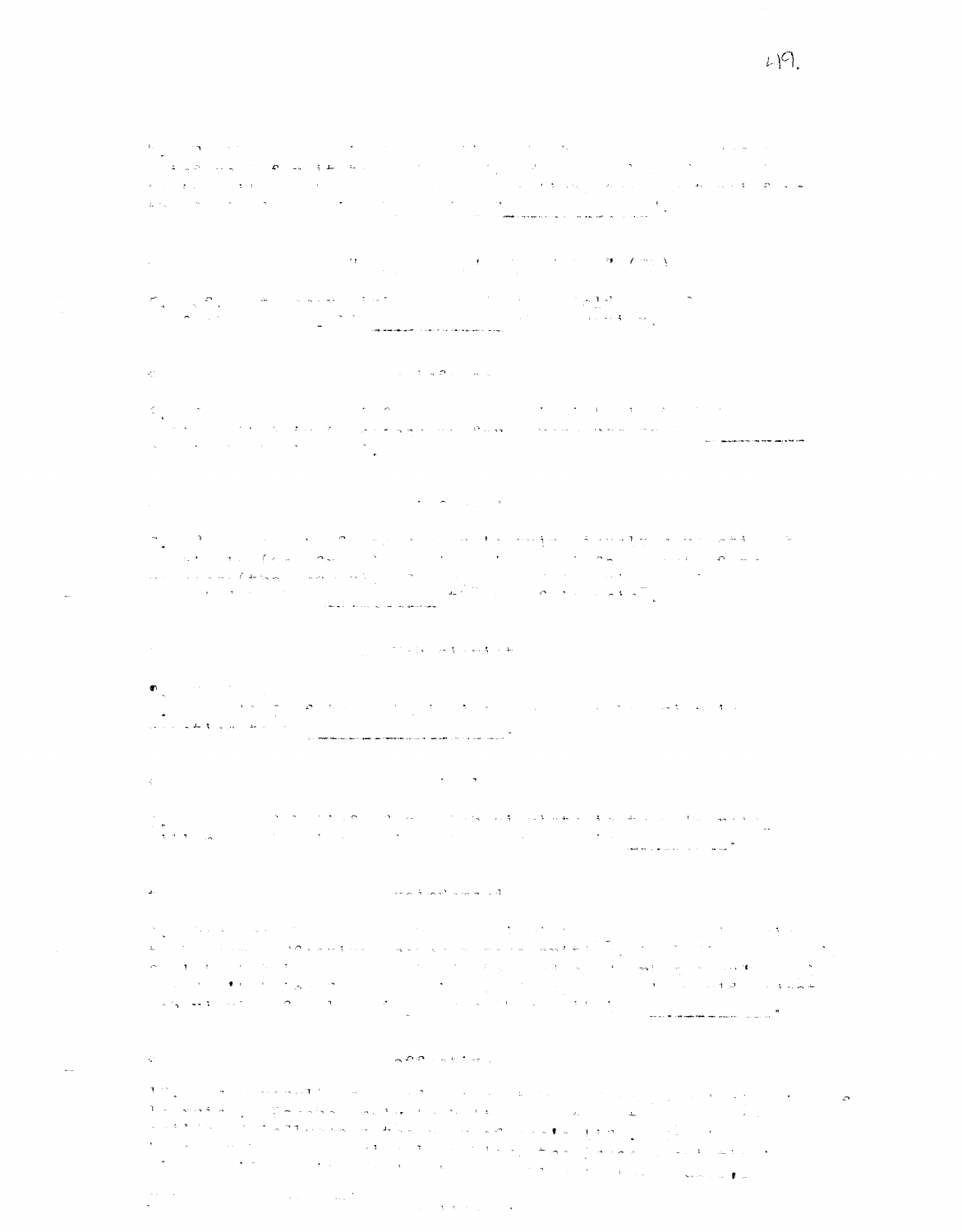الله الحيات التي يتناسب المنهوم المستحدة الأمريكي والمتحدث المستحدة المراقب المنافي المتحدث المن المعرفين المتح တိုင်းနှင့် တက်ကြိမ် တိုင်းမြို့သည်။ တက်ကို တက်ကို တက်ကို တက်ကို ပြည်နေရာ တွင်ရှင်း တက်နေ့ ကားလေးကို လုပ်ငန်း<br>မြို့သည်။ တက်ကို တက်ကို တက်ကို တက်ကို တက်ကို တက်ကို တက်ကို တက်ကို တက်ကို တက်ကို တက်ကို တက်ကို တက်ကို တက်ကို တက<br>

 $\mathcal{L}^{\mathcal{L}}$  is the contract of the  $\mathcal{L}^{\mathcal{L}}$  . The contract of the following  $\mathcal{L}^{\mathcal{L}}$ 

**SALES CONTRACTOR**  $\mathbf{F}^{\mathbf{r}}_{\mathbf{r}}(t) = \mathbf{F}^{\mathbf{r}}_{\mathbf{r}}(t) + \mathbf{F}^{\mathbf{r}}_{\mathbf{r}}(t) + \mathbf{F}^{\mathbf{r}}_{\mathbf{r}}(t) + \mathbf{F}^{\mathbf{r}}_{\mathbf{r}}(t) + \mathbf{F}^{\mathbf{r}}_{\mathbf{r}}(t) + \mathbf{F}^{\mathbf{r}}_{\mathbf{r}}(t) + \mathbf{F}^{\mathbf{r}}_{\mathbf{r}}(t) + \mathbf{F}^{\mathbf{r}}_{\mathbf{r}}(t) + \mathbf{$ 

 $\sim$  complex  $\sim$ 

 $\Delta\mu$  and  $\mu$  $\mathcal{O}(\mathbb{R}^2)$  . We consider a simple point of the field  $\mathcal{O}(\mathbb{R}^2)$ 

المالي العالم في منظم المناطق المعلومات المعلومات التي يقط في التعارف التي التي يتم التي يتم التي تتم التي تتم<br>الطبيب الموجود من التي الموجود التي يتم التي يتم التي تتم التي يتم التي يتم التي يتم التي يتم التي يتم التي يت  $\mathcal{A}^{\mathcal{A}}_{\mathcal{A}}(\mathcal{A})=\mathcal{A}^{\mathcal{A}}_{\mathcal{A}}\left(\mathcal{A}^{\mathcal{A}}_{\mathcal{A}}\right)\left(\mathcal{A}^{\mathcal{A}}_{\mathcal{A}}\right)\left(\mathcal{A}^{\mathcal{A}}_{\mathcal{A}}\right)\left(\mathcal{A}^{\mathcal{A}}_{\mathcal{A}}\right)\left(\mathcal{A}^{\mathcal{A}}_{\mathcal{A}}\right)\left(\mathcal{A}^{\mathcal{A}}_{\mathcal{A}}\right)\left(\mathcal{A}^{\mathcal{A}}_{\mathcal{A}}\right)\left(\mathcal{$  $\mathcal{L}^{\text{max}}$  and  $\mathcal{L}^{\text{max}}$  $\frac{1}{2} \sum_{i=1}^{n} \frac{1}{2} \sum_{j=1}^{n} \frac{1}{2} \sum_{j=1}^{n} \frac{1}{2} \sum_{j=1}^{n} \frac{1}{2} \sum_{j=1}^{n} \frac{1}{2} \sum_{j=1}^{n} \frac{1}{2} \sum_{j=1}^{n} \frac{1}{2} \sum_{j=1}^{n} \frac{1}{2} \sum_{j=1}^{n} \frac{1}{2} \sum_{j=1}^{n} \frac{1}{2} \sum_{j=1}^{n} \frac{1}{2} \sum_{j=1}^{n} \frac{1}{2} \sum_{j=1}^{n$ 

 $\hat{f}$  , where  $\hat{f}$  is a set of the set of the set of the set of the set of the  $\hat{f}$  $\frac{1}{2} \sum_{i=1}^{n} \frac{1}{\left( \sum_{j=1}^{n} \frac{1}{j} \right)^{i}}$ 

 $\mathbf{1}(\mathcal{B}_{\mathcal{A}_{\mathcal{A}}})$  ,  $\mathcal{B}_{\mathcal{A}_{\mathcal{A}}}$  ,  $\mathcal{B}_{\mathcal{A}}$  ,  $\mathcal{B}_{\mathcal{A}}$  ,  $\mathcal{B}_{\mathcal{A}}$  ,  $\mathcal{B}_{\mathcal{A}}$  ,  $\mathcal{B}_{\mathcal{A}}$  ,  $\mathcal{B}_{\mathcal{A}}$  ,  $\mathcal{B}_{\mathcal{A}}$  ,  $\mathcal{B}_{\mathcal{A}}$  ,  $\mathcal{B}_{\mathcal{A}}$  ,  $\mathcal{B}_{\mathcal{A}}$  ന്നത്.<br>നാലിന്റെ കാര്ക്കിക്കുകൾ കാര്യമായി തീരുക്കുകയും കാര്യമായി ക്രിയോഗില് നിന്ന് നിന്ന് നിന്ന് നാല് നിന്ന് നിന്ന് വി ಬಂದಿದೆ.<br>ಸೀಕೇರ್ ಕಾಲಿನಲ್ಲಿ ಕಾಕು ಹೇಕು?<br>ಬಂದಾವು ಎಂಬ ಸಂಬಂಧಿಸಿದ್ದು, ಮಾಡಿಕೊಂಡು ಕಾಲ್ಕು ಸಂಬಂಧಿಸಿದ್ದು

الموسوفات والأساسيد والمتابع والمتاريخ والمعاري والمتاري

ඇති වූ තැබෑමට කොළඹය විවිධ විවිධ විවිධ විවිධ විවිධ කරන මිටික විවිධ විවිධ විවිධ විවිධ විවිධ විවිධ විවිධ විවිධ<br>මැලිස් විවිධ විවිධ විවිධ විවිධ විවිධ විවිධ විවිධ විවිධ කරන තැබේ. කියන්න කොළඹය විවිධ විවිධ විවිධ විවිධ الجان الجان الأبرمنيِّ الأمم لأن التَّقيلية على من جديد المرفى التي ينظر بالمربِّع التي ينتجع التي المربِّع ال ನ್ನು ಸಂಪೂರ್ಣ ಸ್ಥಾಪಕ ಮಾಡಿದ್ದಾರೆ.<br>ನಿಂದು ಸ್ಥಾಪಕ ಶಾಸಕರು ಪ್ರತಿ ಪಾದಾವು ಕಾರ್ಯಕ್ರಮ ಹಾಗೂ ಹಾಕಾಂಡ್ ಸ್ಥಾಪಕ್ಕೆ ಕಾರ್ಯಕ್ರಮ ಕಾರ್ಯಕ್ರಮ ಪ್ರತಿ ಪ್ರತಿ ಪ್ರತಿ ಪ್ರಸಾರ  $\mathbb{R}^2$  ,  $\mathbb{R}^2$  ,  $\mathbb{R}^2$  ,  $\mathbb{R}^2$  ,  $\mathbb{R}^2$  ,  $\mathbb{R}^2$  ,  $\mathbb{R}^2$  ,  $\mathbb{R}^2$  $\omega$  and  $\mathcal{D}^{\pm}$ 

r (a) a the stake (a) and a test (a) oblye(a) crder)

 $17.$  Revie :

 $\frac{1}{2\pi\alpha}$  .

17. seviet:<br>&. A theory write of the second second still only of the second still only of the second still only of the second still of the second still of the second state of the second state of the second state of the sec

 $\mathcal{L}(\mathcal{A})=\mathcal{A}(\mathcal{A})$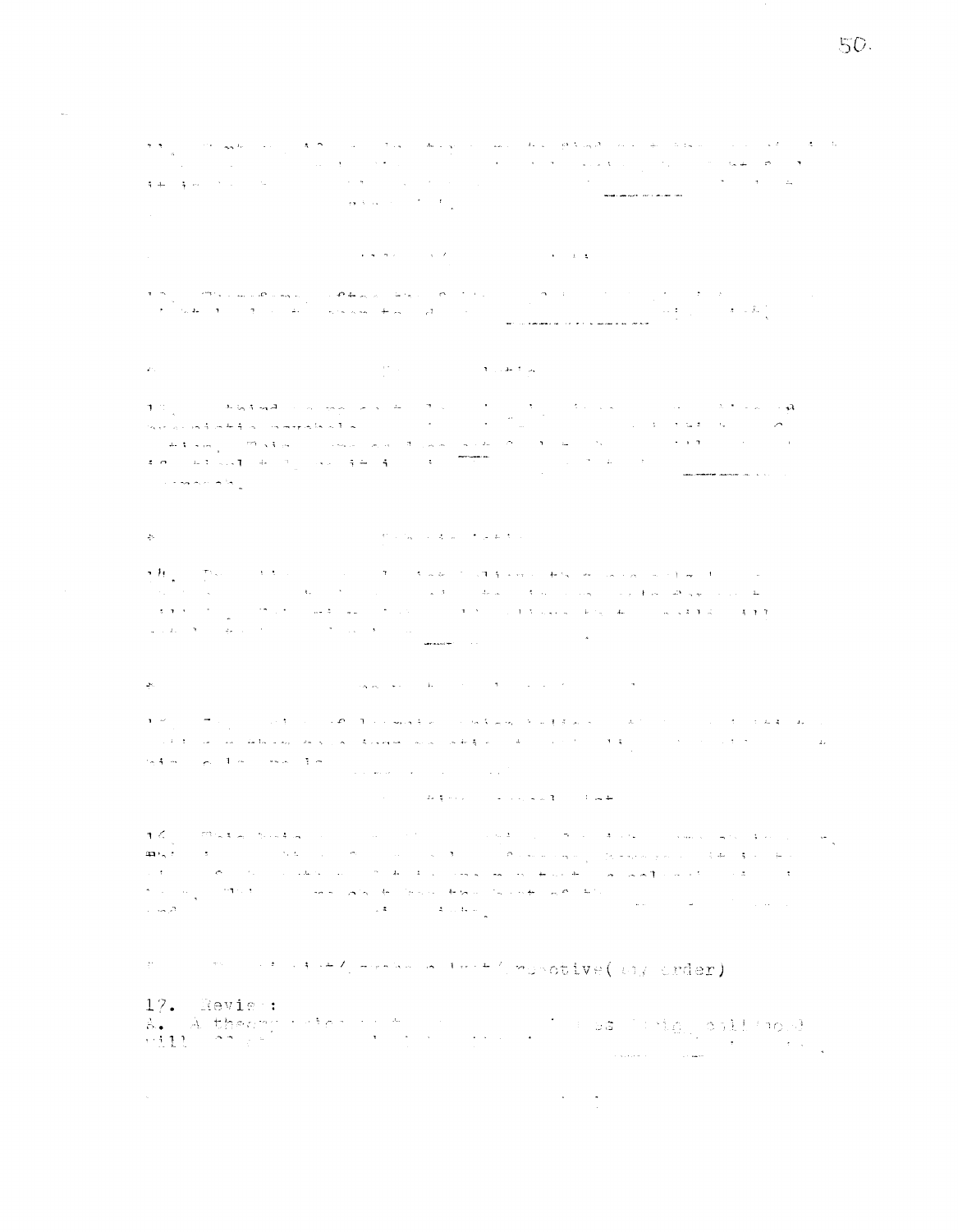#### $\hat{\mathcal{L}}_{\text{max}}$  and  $\hat{\mathcal{L}}_{\text{max}}$  and  $\mathcal{L}(\mathcal{L})$  and  $\mathcal{L}(\mathcal{L})$

 $\sim 10^{-1}$ 

 $\mathcal{L}^{\pm}$ 

 $\mathcal{L}^{\text{max}}$ 

 $\sim$  1000  $^{-1}$ 

na de la computación de la construcción de la construcción de la construcción de la construcción de la construcción<br>En 1970, el construcción de la construcción de la construcción de la construcción de la construcción de l

**我们的一个人,我们也不会有什么?""我们的人,我们也不会有什么?""我们的人,我们也不会有什么?""我们的人,我们也不会有什么?""我们** 

### $\label{eq:2.1} \frac{1}{\sqrt{2\pi}}\int_{\mathbb{R}^3}\frac{1}{\sqrt{2\pi}}\int_{\mathbb{R}^3}\frac{1}{\sqrt{2\pi}}\int_{\mathbb{R}^3}\frac{1}{\sqrt{2\pi}}\int_{\mathbb{R}^3}\frac{1}{\sqrt{2\pi}}\int_{\mathbb{R}^3}\frac{1}{\sqrt{2\pi}}\int_{\mathbb{R}^3}\frac{1}{\sqrt{2\pi}}\int_{\mathbb{R}^3}\frac{1}{\sqrt{2\pi}}\int_{\mathbb{R}^3}\frac{1}{\sqrt{2\pi}}\int_{\mathbb{R}^3}\frac{1$  $\omega_{\rm{max}}$

#### $\sim$  8  $\pm$  7  $\mathcal{L}^{\text{max}}_{\text{max}}$  $\Delta \omega$  and  $\Delta \omega$  are  $\Delta \omega$  .

 $\begin{aligned} \sum_{i=1}^{n} \sum_{j=1}^{n} \frac{1}{j} \left( \frac{1}{j} \sum_{j=1}^{n} \frac{1}{j} \sum_{j=1}^{n} \frac{1}{j} \sum_{j=1}^{n} \frac{1}{j} \sum_{j=1}^{n} \frac{1}{j} \sum_{j=1}^{n} \frac{1}{j} \sum_{j=1}^{n} \frac{1}{j} \sum_{j=1}^{n} \frac{1}{j} \sum_{j=1}^{n} \frac{1}{j} \sum_{j=1}^{n} \frac{1}{j} \sum_{j=1}^{n} \frac{1}{j} \sum_{j=1}^{$ a sa mara na karangan na karangan na karangan.<br>Karangan na karangan na karangan na karangan na karangan na karangan na karangan na karangan na karangan na ka

### and one consider  $\mathcal{O}(\mathcal{O}_\mathcal{O})$  , where  $\mathcal{O}(\mathcal{O}_\mathcal{O})$  , where  $\mathcal{O}(\mathcal{O}_\mathcal{O})$

#### $\mathcal{L}^{\mathcal{L}}(\mathcal{L}^{\mathcal{L}})$  and  $\mathcal{L}^{\mathcal{L}}(\mathcal{L}^{\mathcal{L}})$  . The contribution of  $\omega_{\rm{max}}$

 $\label{eq:2.1} \frac{1}{2} \int_{\mathbb{R}^d} \frac{1}{\sqrt{2\pi}} \int_{\mathbb{R}^d} \frac{1}{\sqrt{2\pi}} \int_{\mathbb{R}^d} \frac{1}{\sqrt{2\pi}} \int_{\mathbb{R}^d} \frac{1}{\sqrt{2\pi}} \int_{\mathbb{R}^d} \frac{1}{\sqrt{2\pi}} \int_{\mathbb{R}^d} \frac{1}{\sqrt{2\pi}} \int_{\mathbb{R}^d} \frac{1}{\sqrt{2\pi}} \int_{\mathbb{R}^d} \frac{1}{\sqrt{2\pi}} \int_{\mathbb{R}^d}$ 

# $\label{eq:2} \frac{1}{\sqrt{2}}\left(\frac{1}{\sqrt{2}}\right)^{2} \left(\frac{1}{\sqrt{2}}\right)^{2} \left(\frac{1}{\sqrt{2}}\right)^{2} \left(\frac{1}{\sqrt{2}}\right)^{2} \left(\frac{1}{\sqrt{2}}\right)^{2} \left(\frac{1}{\sqrt{2}}\right)^{2} \left(\frac{1}{\sqrt{2}}\right)^{2} \left(\frac{1}{\sqrt{2}}\right)^{2} \left(\frac{1}{\sqrt{2}}\right)^{2} \left(\frac{1}{\sqrt{2}}\right)^{2} \left(\frac{1}{\sqrt{2}}\right)^{2} \left(\frac{$

 $\sim 3$ 

 $\mathcal{A}^{\mathcal{A}}$  and  $\mathcal{A}^{\mathcal{A}}$  are  $\mathcal{A}^{\mathcal{A}}$  . The contribution of  $\mathcal{A}^{\mathcal{A}}$  $\mathcal{L}^{(1)}$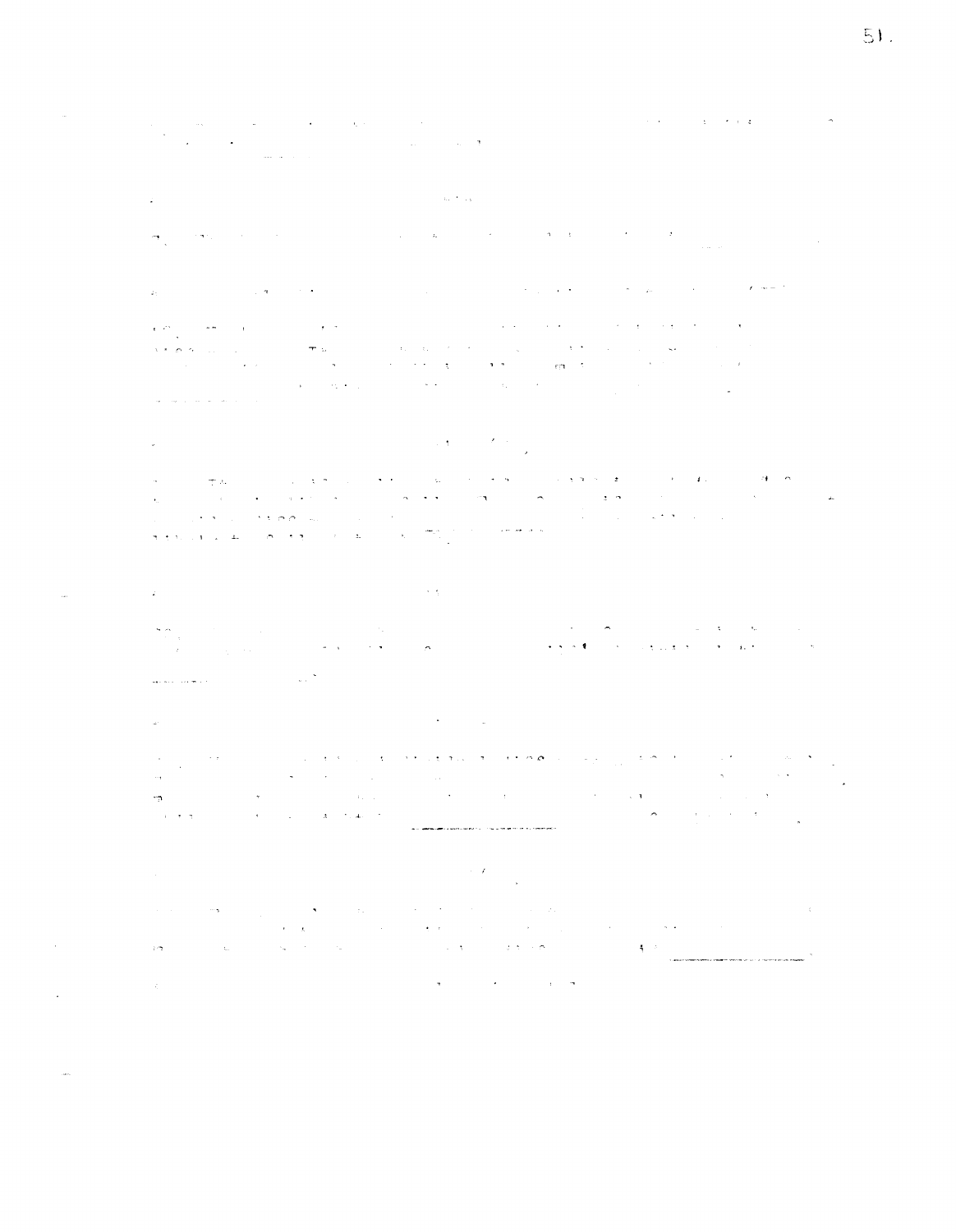المسلمين<br>المسلمين المسلمين المسلمين المسلمين المسلمين<br>المسلمين المسلمين المسلمين المسلمين المسلمين المسلمين  $\sim 10^{-11}$ 

$$
\begin{array}{l} \text{where } \mathcal{L} \text{ is a non-zero, } \mathcal{L} \text{ is a non-zero, } \mathcal{L} \text{ is a non-zero, } \mathcal{L} \text{ is a non-zero, } \mathcal{L} \text{ is a non-zero, } \mathcal{L} \text{ is a non-zero, } \mathcal{L} \text{ is a non-zero, } \mathcal{L} \text{ is a non-zero, } \mathcal{L} \text{ is a non-zero, } \mathcal{L} \text{ is a non-zero, } \mathcal{L} \text{ is a non-zero, } \mathcal{L} \text{ is a non-zero, } \mathcal{L} \text{ is a non-zero, } \mathcal{L} \text{ is a non-zero, } \mathcal{L} \text{ is a non-zero, } \mathcal{L} \text{ is a non-zero, } \mathcal{L} \text{ is a non-zero, } \mathcal{L} \text{ is a non-zero, } \mathcal{L} \text{ is a non-zero, } \mathcal{L} \text{ is a non-zero, } \mathcal{L} \text{ is a non-zero, } \mathcal{L} \text{ is a non-zero, } \mathcal{L} \text{ is a non-zero, } \mathcal{L} \text{ is a non-zero, } \mathcal{L} \text{ is a non-zero, } \mathcal{L} \text{ is a non-zero, } \mathcal{L} \text{ is a non-zero, } \mathcal{L} \text{ is a non-zero, } \mathcal{L} \text{ is a non-zero, } \mathcal{L} \text{ is a non-zero, } \mathcal{L} \text{ is a non-zero, } \mathcal{L} \text{ is a non-zero, } \mathcal{L} \text{ is a non-zero, } \mathcal{L} \text{ is a non-zero, } \mathcal{L} \text{ is a non-zero, } \mathcal{L} \text{ is a non-zero, } \mathcal{L} \text{ is a non-zero, } \mathcal{L} \text{ is a non-zero, } \mathcal{L} \text{ is a non-zero, } \mathcal{L} \text{ is a non-zero, } \mathcal{L} \text{ is a non-zero, } \mathcal{L} \text{ is a non-zero, } \mathcal{L} \text{ is a non-zero, } \mathcal{L} \text{ is a non-zero, } \mathcal{L} \text{ is a non-zero, } \mathcal{L} \text{ is a non-zero, } \mathcal{L} \text{ is a non-zero, } \mathcal{L} \text{ is a non-zero, } \mathcal{L} \text{ is a non-zero, } \mathcal{L} \text{ is a non-zero
$$

 $\mathcal{L}^{\mathcal{L}}$  and  $\mathcal{L}^{\mathcal{L}}$  are the set of the set of the set of the  $\mathcal{L}^{\mathcal{L}}$ 

 $\mathcal{L}(\mathcal{A})$  and  $\mathcal{L}(\mathcal{A})$  and  $\mathcal{L}(\mathcal{A})$  $\sim 100$ 

$$
\text{where } \mathcal{L}(\mathbf{w}) = \mathcal{L}(\mathbf{w}) = \mathcal{L}(\mathbf{w}) = \mathcal{L}(\mathbf{w}) = \mathcal{L}(\mathbf{w}) = \mathcal{L}(\mathbf{w}) = \mathcal{L}(\mathbf{w}) = \mathcal{L}(\mathbf{w}) = \mathcal{L}(\mathbf{w}) = \mathcal{L}(\mathbf{w}) = \mathcal{L}(\mathbf{w}) = \mathcal{L}(\mathbf{w}) = \mathcal{L}(\mathbf{w}) = \mathcal{L}(\mathbf{w}) = \mathcal{L}(\mathbf{w}) = \mathcal{L}(\mathbf{w}) = \mathcal{L}(\mathbf{w}) = \mathcal{L}(\mathbf{w}) = \mathcal{L}(\mathbf{w}) = \mathcal{L}(\mathbf{w}) = \mathcal{L}(\mathbf{w}) = \mathcal{L}(\mathbf{w}) = \mathcal{L}(\mathbf{w}) = \mathcal{L}(\mathbf{w}) = \mathcal{L}(\mathbf{w}) = \mathcal{L}(\mathbf{w}) = \mathcal{L}(\mathbf{w}) = \mathcal{L}(\mathbf{w}) = \mathcal{L}(\mathbf{w}) = \mathcal{L}(\mathbf{w}) = \mathcal{L}(\mathbf{w}) = \mathcal{L}(\mathbf{w}) = \mathcal{L}(\mathbf{w}) = \mathcal{L}(\mathbf{w}) = \mathcal{L}(\mathbf{w})
$$

$$
A_{\mathcal{A}}(x)=\left\{x\in\mathbb{R}^n\mid x\in\mathbb{R}^n\mid x\in\mathbb{R}^n\mid x\in\mathbb{R}^n\mid x\in\mathbb{R}^n\mid x\in\mathbb{R}^n\mid x\in\mathbb{R}^n\mid x\in\mathbb{R}^n\mid x\in\mathbb{R}^n\mid x\in\mathbb{R}^n\mid x\in\mathbb{R}^n\mid x\in\mathbb{R}^n\mid x\in\mathbb{R}^n\mid x\in\mathbb{R}^n\mid x\in\mathbb{R}^n\mid x\in\mathbb{R}^n\mid x\in\mathbb{R}^n\mid x\in\mathbb{R}^n\mid x\in\mathbb{R}^n\mid x\in\mathbb{R}^n\mid x\in\mathbb{R}^n\mid x\in\mathbb{R}^n\mid x\in\mathbb{R}^n\mid x\in\mathbb{R}^n\mid x\in\mathbb{R}^n\mid x\in\mathbb{R}^n\mid x\in\mathbb{R}^n\mid x\in\mathbb{R}^n\mid x\in\mathbb{R}^n\mid x\in\mathbb{R}^n\mid x\in\mathbb{R}^n\mid x\in\mathbb{R}^n\mid x\in\mathbb{R}^n\mid x\in\mathbb{R}^n\mid x\in\mathbb{R}^n\mid x\in\mathbb{R}^n\mid x\in\mathbb{R}^n\mid x\in\mathbb{R}^n\mid x\in\mathbb{R}^n\mid x\in\mathbb{R}^n\mid x\in\mathbb{R}^n\mid x\in\mathbb{R}^n\mid x\in\mathbb{R}^n\mid x\in\mathbb{R}^n\mid x\in\mathbb{R}^n\mid x\in\mathbb{R}^n\mid x\in\mathbb{R}^n\mid x\in\mathbb{R}^n\mid x\in\mathbb{R}^n\mid x\in\mathbb{R}^n\mid x\in\mathbb{R}^n\mid x\in\mathbb{R}^n\mid x\in\mathbb{R}^n\mid x\in\mathbb{R}^n\mid x\in\mathbb{R}^n\mid x\in\mathbb{R}^n\mid x\in\mathbb{R}^n\mid x\in
$$

$$
f_{\mathcal{A}}(x)=\left\{f_{\mathcal{A}}(x)=f_{\mathcal{A}}(x)=f_{\mathcal{A}}(x)=f_{\mathcal{A}}(x)=f_{\mathcal{A}}(x)=f_{\mathcal{A}}(x)=f_{\mathcal{A}}(x)=f_{\mathcal{A}}(x)=f_{\mathcal{A}}(x)=f_{\mathcal{A}}(x)=f_{\mathcal{A}}(x)=f_{\mathcal{A}}(x)=f_{\mathcal{A}}(x)=f_{\mathcal{A}}(x)=f_{\mathcal{A}}(x)=f_{\mathcal{A}}(x)=f_{\mathcal{A}}(x)=f_{\mathcal{A}}(x)=f_{\mathcal{A}}(x)=f_{\mathcal{A}}(x)=f_{\mathcal{A}}(x)=f_{\mathcal{A}}(x)=f_{\mathcal{A}}(x)=f_{\mathcal{A}}(x)=f_{\mathcal{A}}(x)=f_{\mathcal{A}}(x)=f_{\mathcal{A}}(x)=f_{\mathcal{A}}(x)=f_{\mathcal{A}}(x)=f_{\mathcal{A}}(x)=f_{\mathcal{A}}(x)=f_{\mathcal{A}}(x)=f_{\mathcal{A}}(x)=f_{\mathcal{A}}(x)=f_{\mathcal{A}}(x)=f_{\mathcal{A}}(x)=f_{\mathcal{A}}(x)=f_{\mathcal{A}}(x)=f_{\mathcal{A}}(x)=f_{\mathcal{A}}(x)=f_{\mathcal{A}}(x)=f_{\mathcal{A}}(x)=f_{\mathcal{A}}(x)=f_{\mathcal{A}}(x)=f_{\mathcal{A}}(x)=f_{\mathcal{A}}(x)=f_{\mathcal{A}}(x)=f_{\mathcal{A}}(x)=f_{\mathcal{A}}(x)=f_{\mathcal{A}}(x)=f_{\mathcal{A}}(x)=f_{\mathcal{A}}(x)=f_{\mathcal{A}}(x)=f_{\mathcal{A}}(x)=f_{\mathcal{A}}(x)=f_{\mathcal{A}}(x)=f_{\mathcal{A}}(x)=f_{\mathcal{A}}(x)=f_{\mathcal{A}}(x)=f_{\mathcal{A}}(x)=f_{\mathcal{A}}(x)=f_{\mathcal{A}}(x)=f_{\mathcal{A}}(x)=f_{\mathcal{A}}(x)=f_{\mathcal{A}}(x)=f_{\mathcal{A}}(x)=f_{\mathcal{A}}(x)=f_{\mathcal{A
$$

$$
\mathfrak{F}^{\mathfrak{p}}_{\mathfrak{p}}(\mathfrak{p})=\mathfrak{p}^{\mathfrak{p}}_{\mathfrak{p}}(\mathfrak{p})=\mathfrak{p}^{\mathfrak{p}}_{\mathfrak{p}}(\mathfrak{p})=\mathfrak{p}^{\mathfrak{p}}_{\mathfrak{p}}(\mathfrak{p})=\mathfrak{p}^{\mathfrak{p}}_{\mathfrak{p}}(\mathfrak{p})=\mathfrak{p}^{\mathfrak{p}}_{\mathfrak{p}}(\mathfrak{p})=\mathfrak{p}^{\mathfrak{p}}_{\mathfrak{p}}(\mathfrak{p})=\mathfrak{p}^{\mathfrak{p}}_{\mathfrak{p}}(\mathfrak{p})=\mathfrak{p}^{\mathfrak{p}}_{\mathfrak{p}}(\mathfrak{p})=\mathfrak{p}^{\mathfrak{p}}_{\mathfrak{p}}(\mathfrak{p})=\mathfrak{p}^{\mathfrak{p}}_{\mathfrak{p}}(\mathfrak{p})=\mathfrak{p}^{\mathfrak{p}}_{\mathfrak{p}}(\mathfrak{p})=\mathfrak{p}^{\mathfrak{p}}_{\mathfrak{p}}(\mathfrak{p})=\mathfrak{p}^{\mathfrak{p}}_{\mathfrak{p}}(\mathfrak{p})=\mathfrak{p}^{\mathfrak{p}}_{\mathfrak{p}}(\mathfrak{p})=\mathfrak{p}^{\mathfrak{p}}_{\mathfrak{p}}(\mathfrak{p})=\mathfrak{p}^{\mathfrak{p}}_{\mathfrak{p}}(\mathfrak{p})=\mathfrak{p}^{\mathfrak{p}}_{\mathfrak{p}}(\mathfrak{p})=\mathfrak{p}^{\mathfrak{p}}_{\mathfrak{p}}(\mathfrak{p})=\mathfrak{p}^{\mathfrak{p}}_{\mathfrak{p}}(\mathfrak{p})=\mathfrak{p}^{\mathfrak{p}}_{\mathfrak{p}}(\mathfrak{p})=\mathfrak{p}^{\mathfrak{p}}_{\mathfrak{p}}(\mathfrak{p})=\mathfrak{p}^{\mathfrak{p}}_{\mathfrak{p}}(\mathfrak{p})=\mathfrak{p}^{\mathfrak{p}}_{\mathfrak{p}}(\mathfrak{p})=\mathfrak{p}^{\mathfrak{p}}_{\mathfrak{p}}(\mathfrak{p})=\mathfrak{p}^{\math
$$

 $\sim 85$  km s  $^{-1}$ 

$$
\mathcal{L} = \mathcal{L} \left( \mathcal{L} \right)
$$

 $\sim 10^{-1}$  $\mathcal{L}_{\mathcal{A}}$  and  $\mathcal{L}_{\mathcal{A}}$  and  $\mathcal{L}_{\mathcal{A}}$  are  $\mathcal{L}_{\mathcal{A}}$  . We can constrain the contribution of  $\mathcal{L}_{\mathcal{A}}$ 

$$
f_{\rm{max}}(x)=\frac{1}{2}x
$$

 $\label{eq:2} \mathcal{L}(\mathcal{L}) = \mathcal{L}(\mathcal{L}) \left( \mathcal{L}(\mathcal{L}) \right) \mathcal{L}(\mathcal{L}) \left( \mathcal{L}(\mathcal{L}) \right)$  $\mathcal{L}^{\text{max}}$ 

 $\overline{G}_{\rm{eff}}$  . The first space of the space of the space of the space of the space of the space of the space of the space of the space of the space of the space of the space of the space of the space of the space of the

$$
\mathcal{B}^{\mathcal{A}}_{\mathcal{A}}(\mathcal{A})=\mathcal{B}^{\mathcal{A}}_{\mathcal{A}}(\mathcal{A})=\mathcal{B}^{\mathcal{A}}_{\mathcal{A}}(\mathcal{A})=\mathcal{B}^{\mathcal{A}}_{\mathcal{A}}(\mathcal{A})=\mathcal{B}^{\mathcal{A}}_{\mathcal{A}}(\mathcal{A})
$$

a de la constitución de la constitución de la constitución de la constitución de la constitución de la constitución<br>La constitución de la constitución de la constitución de la constitución de la constitución de la constitu

$$
\mathcal{A}^{\mathcal{A}}_{\mathcal{A}}(\mathcal{A}^{\mathcal{A}}_{\mathcal{A}}(\mathcal{A}^{\mathcal{A}}_{\mathcal{A}}))=\mathcal{A}^{\mathcal{A}}_{\mathcal{A}}(\mathcal{A}^{\mathcal{A}}_{\mathcal{A}}(\mathcal{A}^{\mathcal{A}}_{\mathcal{A}}))=\mathcal{A}^{\mathcal{A}}_{\mathcal{A}}(\mathcal{A}^{\mathcal{A}}_{\mathcal{A}}(\mathcal{A}^{\mathcal{A}}_{\mathcal{A}}))=\mathcal{A}^{\mathcal{A}}_{\mathcal{A}}(\mathcal{A}^{\mathcal{A}}_{\mathcal{A}}(\mathcal{A}^{\mathcal{A}}_{\mathcal{A}}))
$$

 $\mathcal{R}^{\text{max}}_{\text{max}}$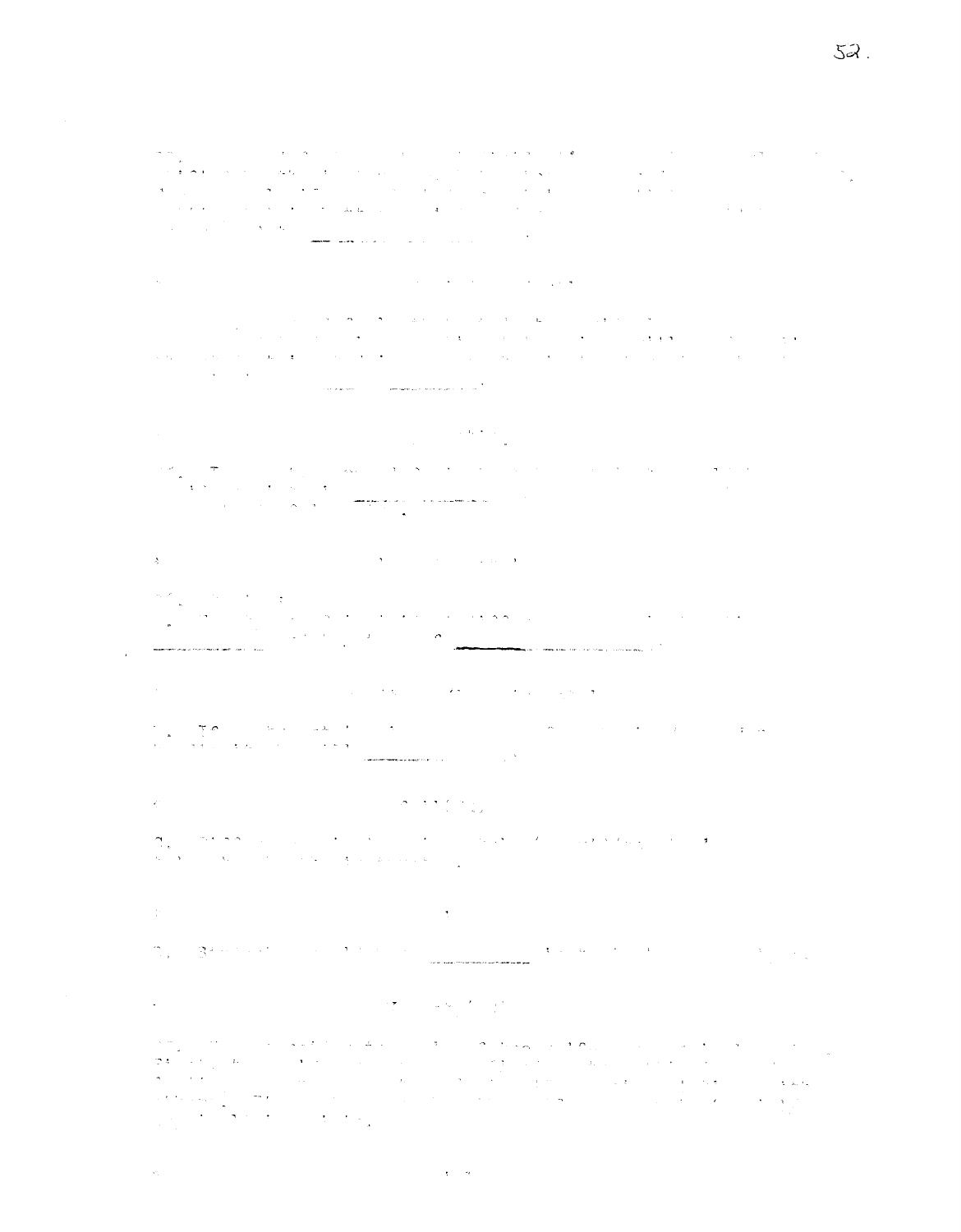# $\label{eq:2.1} \begin{split} \mathcal{L}_{\text{max}}(\mathcal{L}_{\text{max}}) = \mathcal{L}_{\text{max}}(\mathcal{L}_{\text{max}}) \,, \end{split}$

$$
\frac{1}{2}
$$

 $\overline{B}$  and  $\overline{B}$  . The  $\overline{B}$  $\mathcal{A}(\mathbf{A})$  and  $\mathcal{A}(\mathbf{A})$ 

 $\bar{L}_{\rm{max}}$ 

 $\mathcal{L}(\mathbf{x})$  .

 $\sim$ 

$$
\mathbf{S}^{\mathbf{u}} \left( \mathbf{A} \cdot \mathbf{S} \cdot \mathbf{Z} \right) = \mathbf{S}^{\mathbf{u}} \left( \mathbf{S}^{\mathbf{u}} \right) = \mathbf{S}^{\mathbf{u}} \left( \mathbf{S}^{\mathbf{u}} \right) = \mathbf{S}^{\mathbf{u}} \left( \mathbf{S}^{\mathbf{u}} \right) = \mathbf{S}^{\mathbf{u}} \left( \mathbf{S}^{\mathbf{u}} \right) = \mathbf{S}^{\mathbf{u}} \left( \mathbf{S}^{\mathbf{u}} \right) = \mathbf{S}^{\mathbf{u}} \left( \mathbf{S}^{\mathbf{u}} \right) = \mathbf{S}^{\mathbf{u}} \left( \mathbf{S}^{\mathbf{u}} \right) = \mathbf{S}^{\mathbf{u}} \left( \mathbf{S}^{\mathbf{u}} \right) = \mathbf{S}^{\mathbf{u}} \left( \mathbf{S}^{\mathbf{u}} \right) = \mathbf{S}^{\mathbf{u}} \left( \mathbf{S}^{\mathbf{u}} \right) = \mathbf{S}^{\mathbf{u}} \left( \mathbf{S}^{\mathbf{u}} \right) = \mathbf{S}^{\mathbf{u}} \left( \mathbf{S}^{\mathbf{u}} \right) = \mathbf{S}^{\mathbf{u}} \left( \mathbf{S}^{\mathbf{u}} \right) = \mathbf{S}^{\mathbf{u}} \left( \mathbf{S}^{\mathbf{u}} \right) = \mathbf{S}^{\mathbf{u}} \left( \mathbf{S}^{\mathbf{u}} \right) = \mathbf{S}^{\mathbf{u}} \left( \mathbf{S}^{\mathbf{u}} \right) = \mathbf{S}^{\mathbf{u}} \left( \mathbf{S}^{\mathbf{u}} \right) = \mathbf{S}^{\mathbf{u}} \left( \mathbf{S}^{\mathbf{u}} \right) = \mathbf{S}^{\mathbf{u}} \left( \mathbf{S}^{\mathbf{u}} \right) = \mathbf{S}^{\mathbf{u}} \left( \mathbf{S}^{\mathbf{u}} \right) = \mathbf{S}^{\mathbf{u}} \left( \mathbf{S}^{\mathbf{u}} \right) = \mathbf{S}^{\mathbf{u}} \left( \mathbf{S}^{\math
$$

ine postavanja se postavanja se postavanja se se se postavanja se postavanja se postavanja se postavanja se s<br>Konstrukcija se postavlja se postavlja se postavlja se postavlja se postavlja se postavlja se postavlja se po<br>Ko

### $\Delta$  and  $\Delta$  are the set of the set of the set of the set of the set of the set of the set of the set of the set of the set of the set of the set of the set of the set of the set of the set of the set of the set of the s

 $\mathcal{L}^{\mathcal{L}}(\mathbf{S})$  and  $\mathcal{L}^{\mathcal{L}}(\mathbf{S})$  and  $\mathcal{L}^{\mathcal{L}}(\mathbf{S})$  and  $\mathcal{L}^{\mathcal{L}}(\mathbf{S})$  $\lambda_{\rm{max}}$ 

 $\label{eq:2.1} \frac{1}{\sqrt{2}}\int_{\mathbb{R}^{2}}\int_{\mathbb{R}^{2}}\int_{\mathbb{R}^{2}}\int_{\mathbb{R}^{2}}\int_{\mathbb{R}^{2}}\int_{\mathbb{R}^{2}}\int_{\mathbb{R}^{2}}\int_{\mathbb{R}^{2}}\int_{\mathbb{R}^{2}}\int_{\mathbb{R}^{2}}\int_{\mathbb{R}^{2}}\int_{\mathbb{R}^{2}}\int_{\mathbb{R}^{2}}\int_{\mathbb{R}^{2}}\int_{\mathbb{R}^{2}}\int_{\mathbb{R}^{2}}\int_{\mathbb{R}$ 

 $\mathcal{L}^{\text{max}}_{\text{max}}$  , where  $\mathcal{L}^{\text{max}}_{\text{max}}$  $\mathbf{z} = \mathbf{z} \in \mathbb{R}^{n \times n}$ 

 $\begin{split} &\frac{1}{2}\sum_{i=1}^{n}\sum_{j=1}^{n}\frac{1}{j!}\sum_{j=1}^{n}\sum_{j=1}^{n}\frac{1}{j!}\sum_{j=1}^{n}\frac{1}{j!}\sum_{j=1}^{n}\frac{1}{j!}\sum_{j=1}^{n}\frac{1}{j!}\sum_{j=1}^{n}\frac{1}{j!}\sum_{j=1}^{n}\frac{1}{j!}\sum_{j=1}^{n}\frac{1}{j!}\sum_{j=1}^{n}\frac{1}{j!}\sum_{j=1}^{n}\frac{1}{j!}\sum_{j=1}^{n}\frac{1}{j!}\sum_{j=1}^{n}\frac{1}{$  $\label{eq:3.1} \frac{1}{2} \left( \frac{1}{2} \sum_{i=1}^n \frac{1}{2} \sum_{j=1}^n \frac{1}{2} \sum_{j=1}^n \frac{1}{2} \sum_{j=1}^n \frac{1}{2} \sum_{j=1}^n \frac{1}{2} \sum_{j=1}^n \frac{1}{2} \sum_{j=1}^n \frac{1}{2} \sum_{j=1}^n \frac{1}{2} \sum_{j=1}^n \frac{1}{2} \sum_{j=1}^n \frac{1}{2} \sum_{j=1}^n \frac{1}{2} \sum_{j=1}^n \frac{1}{2} \sum$ 

# $\label{eq:2} \begin{split} \mathcal{L}_{\text{max}}(\mathbf{r}) = \mathcal{L}_{\text{max}}(\mathbf{r}) \mathcal{L}_{\text{max}}(\mathbf{r}) \mathcal{L}_{\text{max}}(\mathbf{r}) \mathcal{L}_{\text{max}}(\mathbf{r}) \mathcal{L}_{\text{max}}(\mathbf{r}) \mathcal{L}_{\text{max}}(\mathbf{r}) \mathcal{L}_{\text{max}}(\mathbf{r}) \mathcal{L}_{\text{max}}(\mathbf{r}) \mathcal{L}_{\text{max}}(\mathbf{r}) \mathcal{L}_{\text{max}}(\mathbf{r}) \mathcal{L}_{\text{max}}(\mathbf{r}) \mathcal$

 $\overline{\mathbf{A}}_1$  , and  $\overline{\mathbf{A}}_2$  , and  $\overline{\mathbf{A}}_3$  , and  $\overline{\mathbf{A}}_3$  , and  $\overline{\mathbf{A}}_3$  , and  $\overline{\mathbf{A}}_3$  , and  $\overline{\mathbf{A}}_3$  , and  $\overline{\mathbf{A}}_3$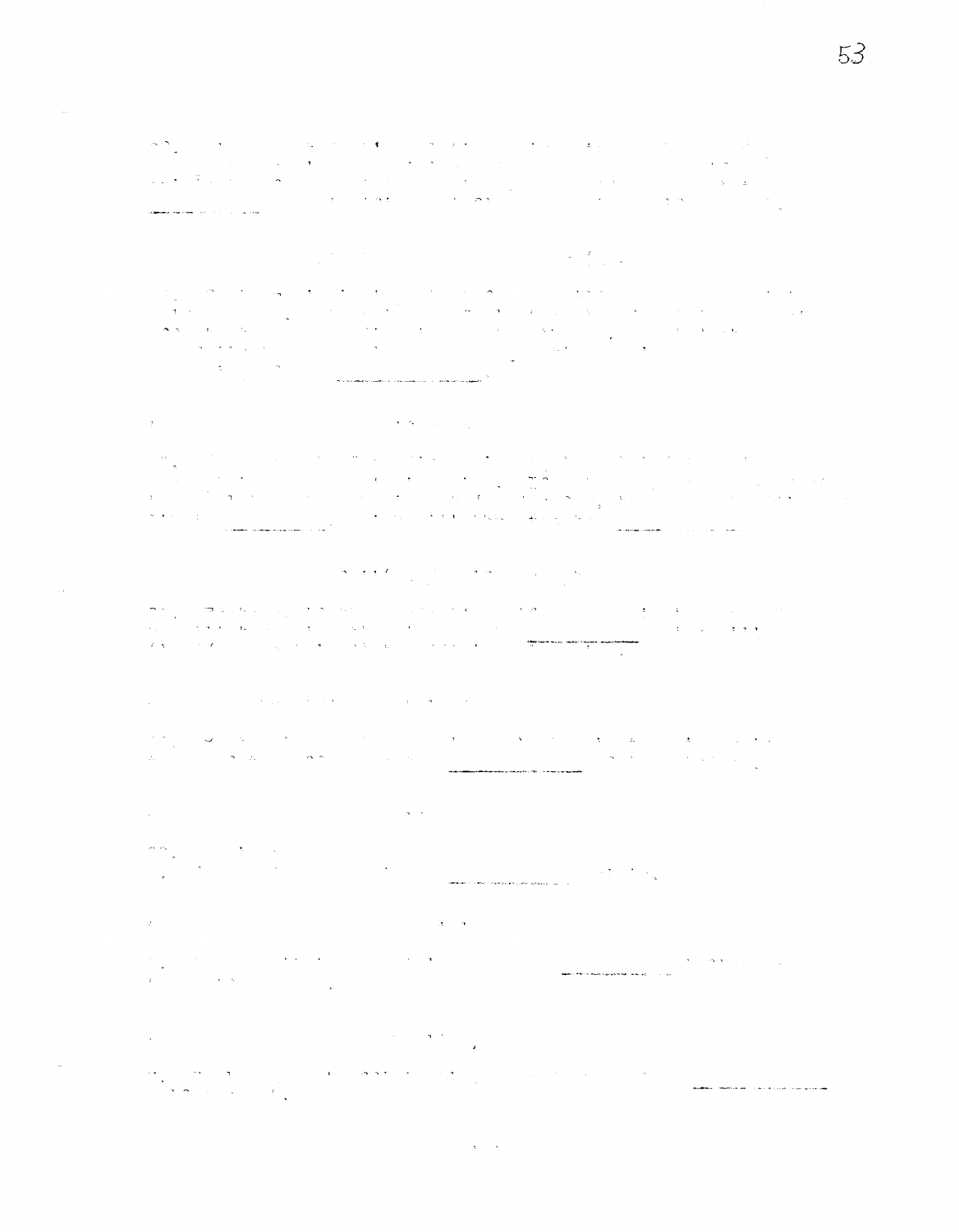$\sum_{i=1}^n\sum_{j=1}^n\sum_{j=1}^n\sum_{j=1}^n\sum_{j=1}^n\sum_{j=1}^n\sum_{j=1}^n\sum_{j=1}^n\sum_{j=1}^n\sum_{j=1}^n\sum_{j=1}^n\sum_{j=1}^n\sum_{j=1}^n\sum_{j=1}^n\sum_{j=1}^n\sum_{j=1}^n\sum_{j=1}^n\sum_{j=1}^n\sum_{j=1}^n\sum_{j=1}^n\sum_{j=1}^n\sum_{j=1}^n\sum_{j=1}^n\sum_{j=1}^n\sum_{j$  $\label{eq:R1} \mathcal{L}_1 = \mathcal{L}_2 = \mathcal{L}_3 = \mathcal{L}_4 = \mathcal{L}_5 = \mathcal{L}_6 = \mathcal{L}_7 = \mathcal{L}_8 = \mathcal{L}_9 = \mathcal{L}_1 = \mathcal{L}_1 = \mathcal{L}_2 = \mathcal{L}_3 = \mathcal{L}_4 = \mathcal{L}_5 = \mathcal{L}_6 = \mathcal{L}_7 = \mathcal{L}_8 = \mathcal{L}_9 = \mathcal{L}_1 = \mathcal{L}_1 = \mathcal{L}_2 = \mathcal{L}_3 = \mathcal{L}_1 = \mathcal{L}_2 = \mathcal{L}_3 = \mathcal{$ 

 $\label{eq:2.1} \mathcal{L}_{\mathcal{A}}(\mathcal{A})=\mathcal{L}_{\mathcal{A}}(\mathcal{A})=\mathcal{L}_{\mathcal{A}}(\mathcal{A})=\mathcal{L}_{\mathcal{A}}(\mathcal{A})=\mathcal{L}_{\mathcal{A}}(\mathcal{A})=\mathcal{L}_{\mathcal{A}}(\mathcal{A})=\mathcal{L}_{\mathcal{A}}(\mathcal{A})=\mathcal{L}_{\mathcal{A}}(\mathcal{A})=\mathcal{L}_{\mathcal{A}}(\mathcal{A})=\mathcal{L}_{\mathcal{A}}(\mathcal{A})=\mathcal{L}_{\mathcal{A}}(\mathcal{A})=\mathcal{L}_{\mathcal{A}}(\$ 

 $\label{eq:3.1} \left\langle \Phi_{\alpha\beta}^{\alpha\beta} \right\rangle = \left\langle \phi_{\alpha\beta}^{\alpha\beta} \right\rangle = \left\langle \phi_{\alpha\beta}^{\alpha\beta} \right\rangle = \left\langle \phi_{\alpha\beta}^{\alpha\beta} \right\rangle = \left\langle \phi_{\alpha\beta}^{\alpha\beta} \right\rangle = \left\langle \phi_{\alpha\beta}^{\alpha\beta} \right\rangle = \left\langle \phi_{\alpha\beta}^{\alpha\beta} \right\rangle = \left\langle \phi_{\alpha\beta}^{\alpha\beta} \right\rangle = \left\langle \phi_{\alpha\beta}^{\alpha\beta} \right\rangle = \left\langle$ 

i menjadi menganjukan di sebagai ke mengangkan ke kalendar dan bersama dan bersama dan bersama dan bersama dan<br>Penganjur dalam penganjur ke kalendar dan bersama dan bersama dan bersama dan bersama dan bersama dan penganju

 $\mathbf{S}^{\text{in}}_{\text{in}}$  and  $\mathbf{S}^{\text{in}}_{\text{out}}$ 

 $\label{eq:2.1} \frac{1}{\sqrt{2\pi}}\int_{\mathbb{R}^3} \frac{1}{\sqrt{2\pi}}\left(\frac{1}{\sqrt{2\pi}}\int_{\mathbb{R}^3} \frac{1}{\sqrt{2\pi}}\left(\frac{1}{\sqrt{2\pi}}\int_{\mathbb{R}^3} \frac{1}{\sqrt{2\pi}}\left(\frac{1}{\sqrt{2\pi}}\int_{\mathbb{R}^3} \frac{1}{\sqrt{2\pi}}\int_{\mathbb{R}^3} \frac{1}{\sqrt{2\pi}}\left(\frac{1}{\sqrt{2\pi}}\int_{\mathbb{R}^3} \frac{1}{\sqrt{2\pi$ 

 $\mathcal{L}_{\text{max}}$ 

 $\label{eq:Ricci} \mathcal{L}_{\mathcal{A}} = \left\{ \begin{array}{ll} \mathcal{L}_{\mathcal{A}} \left( \mathcal{A} \right) \left( \mathcal{A} \right) \left( \mathcal{A} \right) \left( \mathcal{A} \right) \left( \mathcal{A} \right) \left( \mathcal{A} \right) \left( \mathcal{A} \right) \left( \mathcal{A} \right) \left( \mathcal{A} \right) \left( \mathcal{A} \right) \left( \mathcal{A} \right) \left( \mathcal{A} \right) \left( \mathcal{A} \right) \left( \mathcal{A} \right) \left( \mathcal{$  $\mathcal{L}(\mathcal{C})$  ,  $\mathcal{C}(\mathcal{C})$  ,

 $\label{eq:2.1} \mathcal{L}(\mathcal{L})=\mathcal{L}(\mathcal{L})\left(\mathcal{L}(\mathcal{L})\right) \left(\mathcal{L}(\mathcal{L})\right)$ 

 $\mathcal{L}^{\mathcal{L}}(\mathcal{L}^{\mathcal{L}})$  , where  $\mathcal{L}^{\mathcal{L}}(\mathcal{L}^{\mathcal{L}})$ 

ಾರ್ಡ್ನಲ್ಲಿ ಸಂಸ್ಥೆಯಲ್ಲಿ ಸಂಸ್ಥೆಯಲ್ಲಿ ಪ್ರಾರಂಭಿಸಿದ ಕಾರ್ಯಕ್ರಮ ಸಂಸ್ಥೆಯಲ್ಲಿ ಸಂಸ್ಥೆಯಲ್ಲಿ ಕಾರ್ಯಕ್ರಮ ಸಂಸ್ಥೆಯಲ್ಲಿ ಸಂಸ್ಥೆಯ<br>2000ರ ಸಂಸ್ಥೆಯಲ್ಲಿ ಸಂಸ್ಥೆಯಲ್ಲಿ ಸಂಸ್ಥೆಯಲ್ಲಿ ಸಂಸ್ಥೆಯಲ್ಲಿ ಸಂಸ್ಥೆಯಲ್ಲಿ ಸಂಸ್ಥೆಯಲ್ಲಿ ಸಂಸ್ಥೆಯಲ್ಲಿ ಸಂಸ್ಥೆಯಲ್ಲಿ ಸಂಸ್ಥೆಯ  $\sigma$  ,  $\overline{\mathcal{O}}$  , where the mass is a single set of  $\mathcal{O}$  , and  $\sigma$  $\mathcal{F}^{(n)}$  and  $\mathcal{F}^{(n)}$  is a subsequent of the same parameter of the same parameter  $\mathcal{F}^{(n)}$ 

 $\label{eq:2.1} \mathcal{L} = \mathcal{L} \left( \mathcal{L} \right)$  $\label{eq:2.1} \mathcal{L}_{\mathcal{A}}(\mathcal{A}(\mathcal{A}))=\mathcal{L}_{\mathcal{A}}(\mathcal{A}(\mathcal{A}))=\mathcal{L}_{\mathcal{A}}(\mathcal{A}(\mathcal{A}))=\mathcal{L}_{\mathcal{A}}(\mathcal{A}(\mathcal{A}))=\mathcal{L}_{\mathcal{A}}(\mathcal{A}(\mathcal{A}))=\mathcal{L}_{\mathcal{A}}(\mathcal{A}(\mathcal{A}))=\mathcal{L}_{\mathcal{A}}(\mathcal{A}(\mathcal{A}))=\mathcal{L}_{\mathcal{A}}(\mathcal{A}(\mathcal{A}))=\mathcal{L}_{\mathcal{A}}(\mathcal{A}(\$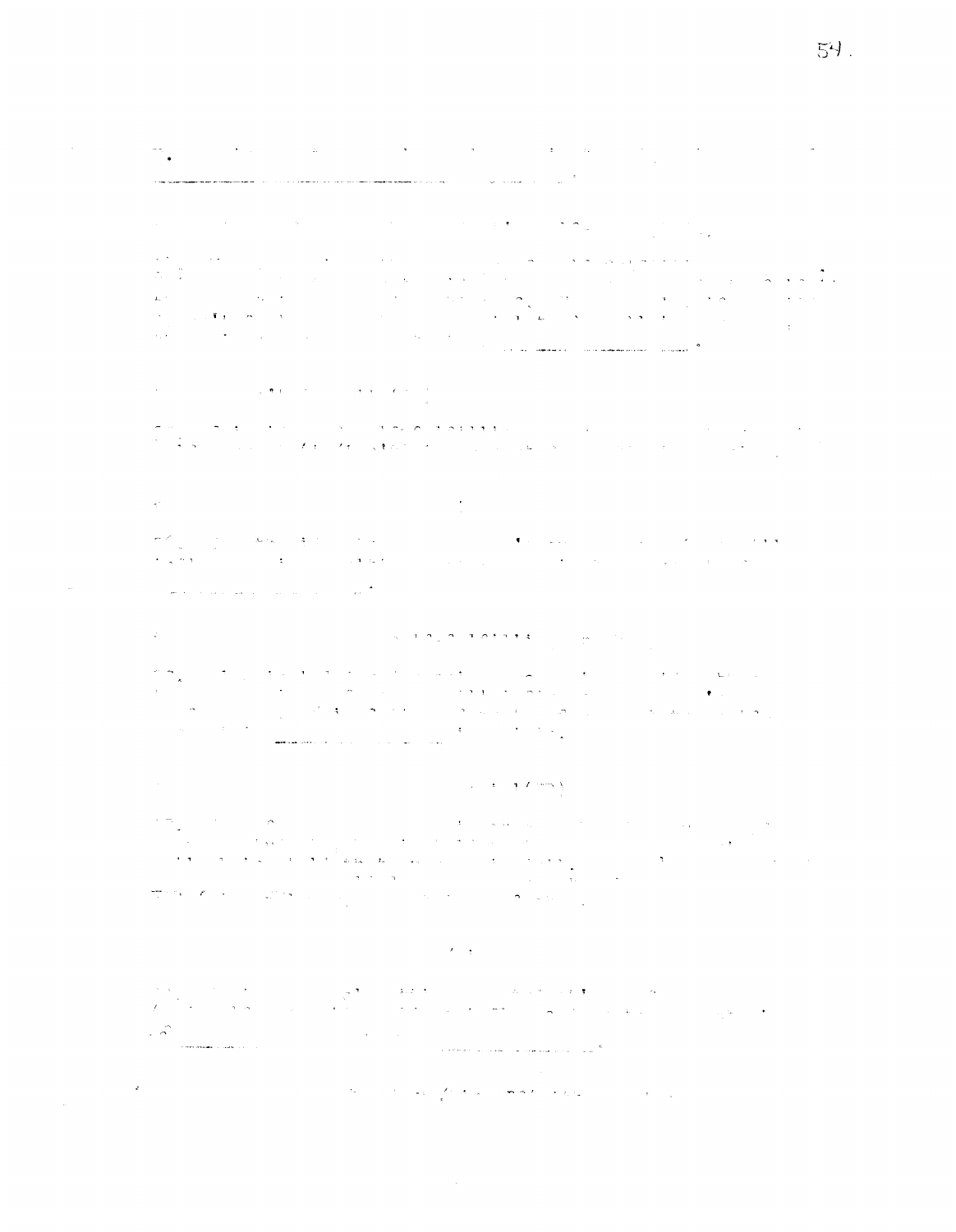$\label{eq:2} \frac{1}{\sqrt{2\pi}}\sum_{\substack{\mathbf{p}\in\mathbb{R}^d\\ \mathbf{p}\in\mathbb{R}^d\\ \mathbf{p}\in\mathbb{R}^d\\ \mathbf{p}\in\mathbb{R}^d\\ \mathbf{p}\in\mathbb{R}^d\\ \mathbf{p}\in\mathbb{R}^d\\ \mathbf{p}\in\mathbb{R}^d\\ \mathbf{p}\in\mathbb{R}^d\\ \mathbf{p}\in\mathbb{R}^d\\ \mathbf{p}\in\mathbb{R}^d\\ \mathbf{p}\in\mathbb{R}^d\\ \mathbf{p}\in\mathbb{R}^d\\ \mathbf$ 

 $\sim$ 

 $\mathcal{L}$ 

 $\hat{\mathcal{H}}$ 

, which we show the same  $\mathcal{L}_{\mathcal{A}}$ 

 $\mathbf{F}^{(n)} = \mathbf{F}^{(n)} \mathbf{F}^{(n)} = \mathbf{F}^{(n)} \mathbf{F}^{(n)} = \mathbf{F}^{(n)} \mathbf{F}^{(n)} = \mathbf{F}^{(n)} \mathbf{F}^{(n)} + \mathbf{F}^{(n)} \mathbf{F}^{(n)} + \mathbf{F}^{(n)} \mathbf{F}^{(n)} + \mathbf{F}^{(n)} \mathbf{F}^{(n)}$  $\frac{1}{2} \sum_{i=1}^n \frac{1}{2} \sum_{j=1}^n \frac{1}{2} \sum_{j=1}^n \frac{1}{2} \sum_{j=1}^n \frac{1}{2} \sum_{j=1}^n \frac{1}{2} \sum_{j=1}^n \frac{1}{2} \sum_{j=1}^n \frac{1}{2} \sum_{j=1}^n \frac{1}{2} \sum_{j=1}^n \frac{1}{2} \sum_{j=1}^n \frac{1}{2} \sum_{j=1}^n \frac{1}{2} \sum_{j=1}^n \frac{1}{2} \sum_{j=1}^n \frac{1}{2} \sum_{j=$  $\mathcal{L}$  $\label{eq:2.1} \mathbf{F}_{\mathbf{r}}^{(n)}(t) = \mathbf{F}_{\mathbf{r}}^{(n)}(t) + \mathbf{F}_{\mathbf{r}}^{(n)}(t) + \mathbf{F}_{\mathbf{r}}^{(n)}(t) + \mathbf{F}_{\mathbf{r}}^{(n)}(t) + \mathbf{F}_{\mathbf{r}}^{(n)}(t) + \mathbf{F}_{\mathbf{r}}^{(n)}(t) + \mathbf{F}_{\mathbf{r}}^{(n)}(t) + \mathbf{F}_{\mathbf{r}}^{(n)}(t) + \mathbf{F}_{\mathbf{r}}^{(n)}(t) + \mathbf{F}_{\mathbf{r$ 

 $\mathcal{L}^{\mathcal{L}}$  and  $\mathcal{L}^{\mathcal{L}}$  . The contribution of the space of the space of the space of the space of the space of the space of the space of the space of the space of the space of the space of the space of the spa  $\frac{1}{2} \frac{1}{2} \left( \frac{1}{2} \right)$ 

where the state of the exception in the compression student. to t ttle on mother, in is likely he (moth/heafa) was described to the control of the control of the control of the control of the control of the control of the control of the control of the control of the control of the c

THE REAL PROPERTY OF FIREST  $\omega_{\rm{eff}}$  .

1972 - John Michael Bank, amerikan piano aktor (amerikan piano) s segrizo, not do figat the political para leasures to f a la construcción de la construcción.<br>La construcción de la construcción de la construcción de la construcción de la construcción de la construcción  $\mathcal{L}(\mathbf{a})$  .

 $\Delta \sim$ 

a se provincia de la companya de la companya de la companya de la companya de la companya de la companya de la<br>A la <sup>co</sup>mpanya de la companya de la companya de la companya de la companya de la companya de la companya de l

 $\chi^2$  .

an sa bagian di kabupatèn Kabupatèn Sulawa Kabupatèn Sulawa Kabupatèn Kabupatèn Kabupatèn Kabupatèn Kabupatèn<br>Kabupatèn Kabupatèn Kabupatèn Kabupatèn Kabupatèn Kabupatèn Kabupatèn Kabupatèn Kabupatèn Kabupatèn Kabupatèn

 $\label{eq:2.1} \frac{1}{2} \sum_{i=1}^n \frac{1}{2} \sum_{j=1}^n \frac{1}{2} \sum_{j=1}^n \frac{1}{2} \sum_{j=1}^n \frac{1}{2} \sum_{j=1}^n \frac{1}{2} \sum_{j=1}^n \frac{1}{2} \sum_{j=1}^n \frac{1}{2} \sum_{j=1}^n \frac{1}{2} \sum_{j=1}^n \frac{1}{2} \sum_{j=1}^n \frac{1}{2} \sum_{j=1}^n \frac{1}{2} \sum_{j=1}^n \frac{1}{2} \sum_{j=1}^n \frac{$ 

್ಲಿ ಸಂಸ್ಥೆಯಲ್ಲಿ ಸ್ವಾಮಿಸಿ ಸಾಧಿಸಿದ್ದಾರೆ. ಇದರ ಸಂಸ್ಥೆಯಲ್ಲಿ ಸಂಸ್ಥೆಯಲ್ಲಿ ಸಂಸ್ಥೆಯಲ್ಲಿ ಸಂಸ್ಥೆಯಲ್ಲಿ ಹೊಸ ಸಂಸ್ಥೆಯಲ್ಲಿ ರಾಜ<br>ಸಂಸ್ಥೆಯಲ್ಲಿ ಸಂಸ್ಥೆಯಲ್ಲಿ<br>ಸಂಸ್ಥೆಯಲ್ಲಿ ಸಂಸ್ಥೆಯಲ್ಲಿ ಸಂಸ್ಥೆಯಲ್ಲಿ ಸಂಸ್ಥೆಯಲ್ಲಿ ಸಂಸ್ಥೆಯಲ್ಲಿ ಸಂಸ್ಥೆಯಲ್ಲಿ ಸಂಸ್ಥೆಯಲ್ಲಿ ಸಂ

 $\label{eq:2.1} \frac{1}{\sqrt{2\pi}}\int_{\mathbb{R}^{2}}\frac{d\mu}{\sqrt{2\pi}}\left(\frac{d\mu}{\mu}\right)^{2\alpha} \left(\frac{d\mu}{\mu}\right)^{\alpha} \left(\frac{d\mu}{\mu}\right)^{\alpha} \left(\frac{d\mu}{\mu}\right)^{\alpha} \left(\frac{d\mu}{\mu}\right)^{\alpha} \left(\frac{d\mu}{\mu}\right)^{\alpha} \left(\frac{d\mu}{\mu}\right)^{\alpha} \left(\frac{d\mu}{\mu}\right)^{\alpha} \left(\frac{d\mu}{\mu}\right)^{\alpha} \left(\frac{d\mu}{\mu}\right)^{\alpha} \$  $\mathcal{L}(\mathcal{A})$  and  $\mathcal{L}(\mathcal{A})$  and  $\mathcal{L}(\mathcal{A})$  $\mathcal{L}_{\text{max}}$  and  $\mathcal{L}_{\text{max}}$  and  $\mathcal{L}_{\text{max}}$ 

and the company of the company of the company of the company of the company of the company of the company of the company of the company of the company of the company of the company of the company of the company of the comp  $\bullet$  . The contract of the contract of the contract of the contract of the contract of the contract of the contract of the contract of the contract of the contract of the contract of the contract of the contract of the co

 $\label{eq:2.1} \mathcal{L}_{\mathcal{A}}(\mathcal{A}) = \mathcal{L}_{\mathcal{A}}(\mathcal{A}) = \mathcal{L}_{\mathcal{A}}(\mathcal{A}) = \mathcal{L}_{\mathcal{A}}(\mathcal{A}) = \mathcal{L}_{\mathcal{A}}(\mathcal{A}) = \mathcal{L}_{\mathcal{A}}(\mathcal{A}) = \mathcal{L}_{\mathcal{A}}(\mathcal{A}) = \mathcal{L}_{\mathcal{A}}(\mathcal{A}) = \mathcal{L}_{\mathcal{A}}(\mathcal{A}) = \mathcal{L}_{\mathcal{A}}(\mathcal{A}) = \mathcal{L}_{\mathcal{A}}(\mathcal{A}) = \math$  $\mathcal{L}^{(1)}$  .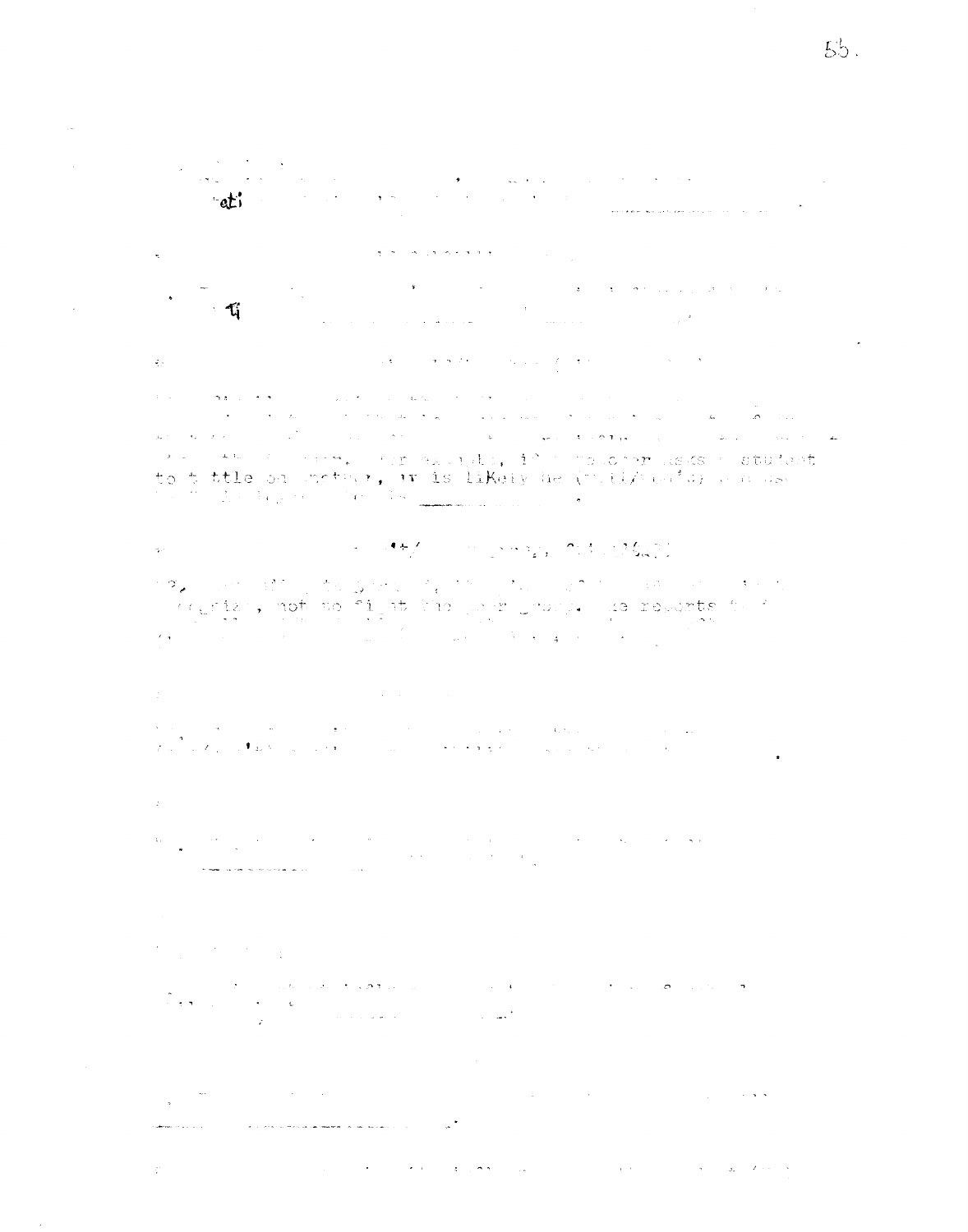|  | the contract of the contract of the contract of the contract of the contract of      |  | the contract of the contract of the contract of the contract of the contract of the contract of |  |  |
|--|--------------------------------------------------------------------------------------|--|-------------------------------------------------------------------------------------------------|--|--|
|  | the control of the company's control of the control of the control of the control of |  |                                                                                                 |  |  |
|  |                                                                                      |  |                                                                                                 |  |  |

- $\begin{array}{l} \displaystyle \frac{1}{\sqrt{2}}\mathbf{1}_{\{1\leq j\leq n\}}\left(\mathbf{1}_{\{1\leq j\leq n\}}\right)^{n}\mathbf{1}_{\{1\leq j\leq n\}}\left(\mathbf{1}_{\{1\leq j\leq n\}}\right)^{n}\mathbf{1}_{\{1\leq j\leq n\}}\left(\mathbf{1}_{\{1\leq j\leq n\}}\right)^{n}\mathbf{1}_{\{1\leq j\leq n\}}\left(\mathbf{1}_{\{1\leq j\leq n\}}\right)^{n}\mathbf{1}_{\{1\leq j\leq n\}}\$
- 

 $\sim$ 

 $\omega_{\rm c}$ 

 $\sim$ 

 $\frac{1}{2}$ 

 $\alpha$  .

 $\sim$   $\sim$ 

a se provincia de la componencia de la componencia de la componencia de la componencia de la componencia de la<br>En la componencia de la componencia de la componencia de la componencia de la componencia de la componencia de 

- 
- 
- 

- -

a de la construcción de la construcción de la construcción de la construcción de la construcción de la construcción<br>Descrito de la construcción de la construcción de la construcción de la construcción de la construcción de ો<br>બંદાર ±

- 
- 
- 
- $\frac{1}{\sqrt{2}}$ 
	-
	-
	-
	-

an di kacamatan Santa Barat di Kabupatén Kabupatén Kabupatén Jawa Kabupatén Jawa Kabupatén Jawa Karé<br>Kabupatén Salamat 

- 
- 
- 
- 
- 
- $\frac{1}{\sqrt{2}}\left(\frac{1}{\sqrt{2}}\right)^{2}=\frac{1}{2}\left(\frac{1}{\sqrt{2}}\right)^{2}=\frac{1}{2}\left(\frac{1}{\sqrt{2}}\right)^{2}=\frac{1}{2}\left(\frac{1}{\sqrt{2}}\right)^{2}=\frac{1}{2}\left(\frac{1}{\sqrt{2}}\right)^{2}=\frac{1}{2}\left(\frac{1}{\sqrt{2}}\right)^{2}=\frac{1}{2}\left(\frac{1}{\sqrt{2}}\right)^{2}=\frac{1}{2}\left(\frac{1}{\sqrt{2}}\right)^{2}=\frac{1}{2}\left(\frac{1}{\sqrt{2}}\right)^{2}$ 
	- $\sim 100$
- -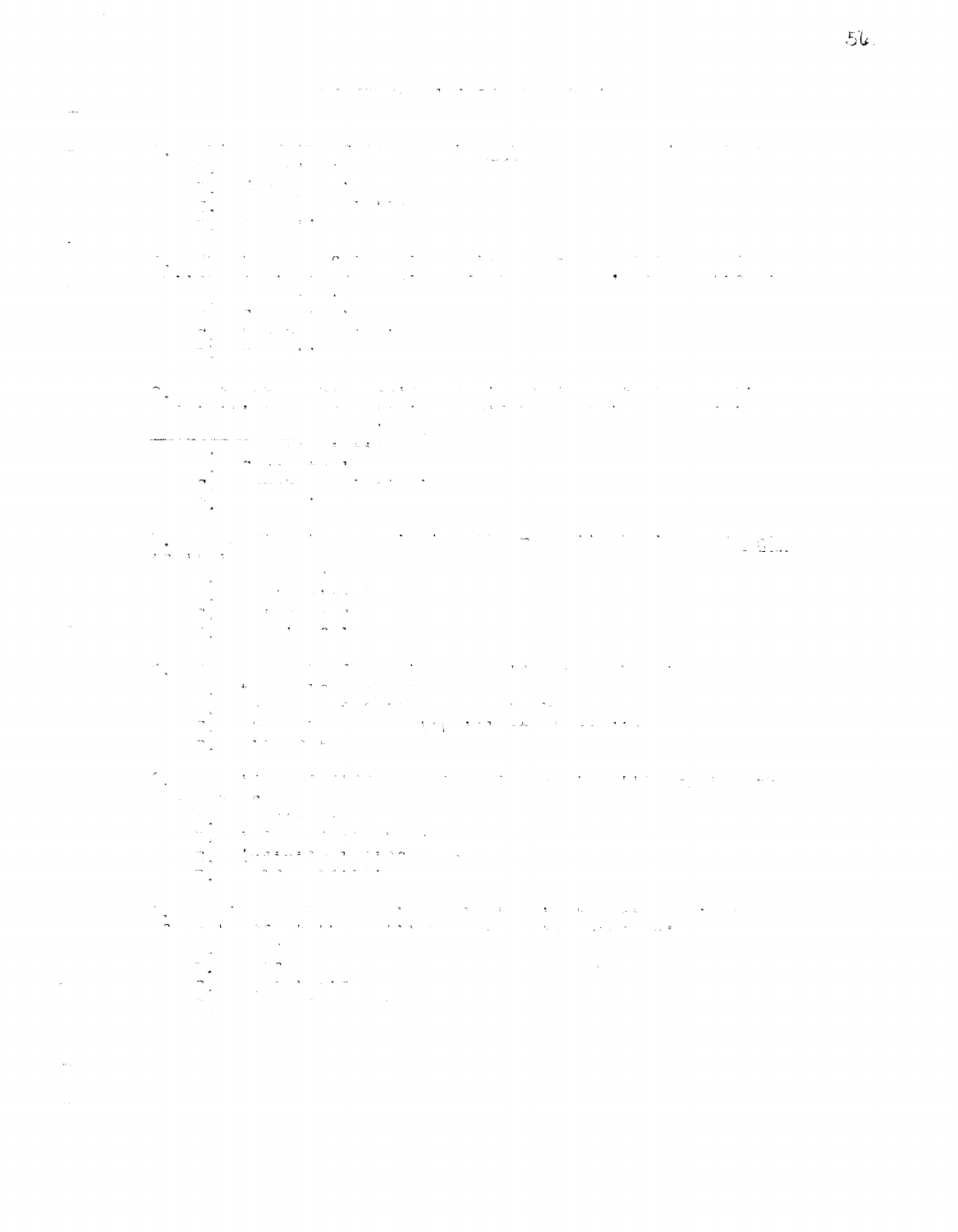$\bar{\mathcal{A}}$ 

57

 $\begin{array}{c} \lambda \\ \lambda \\ \lambda \end{array}$ 

 $\mathcal{D}_{\mathbf{a}}^{\dagger} \left( \mathbf{x}^{(1)} \right) = \mathbf{y}^{\dagger} \left( \mathbf{a}^{(1)} \right) \mathbf{x}^{\dagger}$ 



 $\mathcal{A}^{\mathcal{A}}$ 

 $\frac{1}{2}$  .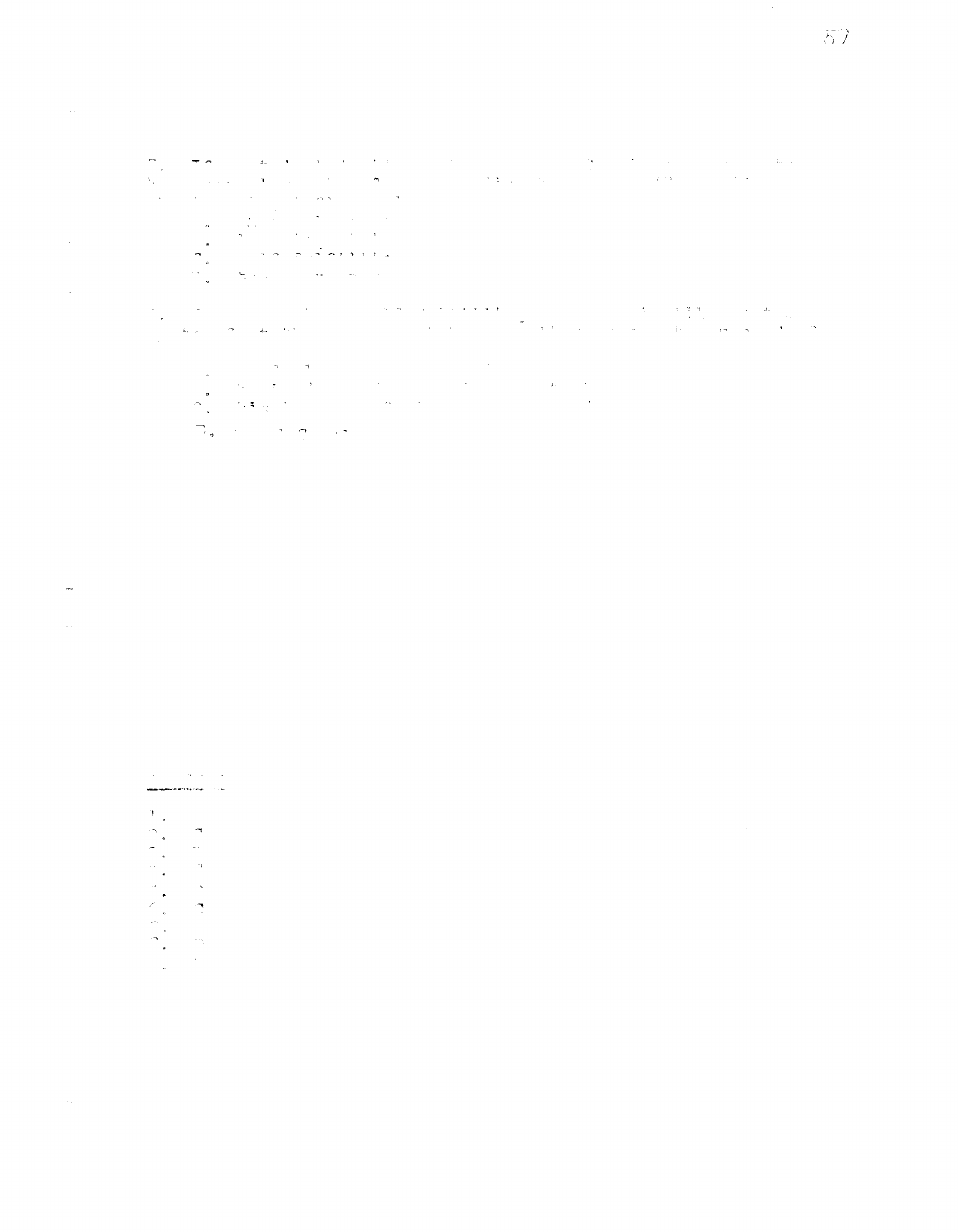### اللياق فالأنباء المستناعين ومومعات العالي وتهاجرها والجاهرة والمعتقل

 $\mathcal{L}^{\mathcal{L}}(\mathcal{L}^{\mathcal{L}})$  and  $\mathcal{L}^{\mathcal{L}}(\mathcal{L}^{\mathcal{L}})$  and  $\mathcal{L}^{\mathcal{L}}(\mathcal{L}^{\mathcal{L}})$  and  $\mathcal{L}^{\mathcal{L}}(\mathcal{L}^{\mathcal{L}})$  $\sim 10^{-11}$ المستقرب والمحارب والمستحيل المستحدث والمستعاد where the contract of the contract of the contract of the contract of the contract of the contract of the contract of the contract of the contract of the contract of the contract of the contract of the contract of the con 

 $\sim$  $\mathcal{L}_{\mathcal{A}}(\mathcal{A})=\mathcal{L}_{\mathcal{A}}(\mathcal{A})=\mathcal{L}_{\mathcal{A}}(\mathcal{A})=\mathcal{A}(\mathcal{A})=\mathcal{A}(\mathcal{A})=\mathcal{A}(\mathcal{A})=\mathcal{A}(\mathcal{A})=\mathcal{A}(\mathcal{A})=\mathcal{A}(\mathcal{A})=\mathcal{A}(\mathcal{A})=\mathcal{A}(\mathcal{A})=\mathcal{A}(\mathcal{A})=\mathcal{A}(\mathcal{A})=\mathcal{A}(\mathcal{A})=\mathcal{A}(\mathcal{A})=\mathcal{A}(\mathcal{A})=\mathcal{A}(\mathcal{$ 

 $\ddot{\cdot}$ 

 $\mathbf{a}^{\prime}$ 

 $\mathcal{M}$  .

 $\label{eq:2.1} \mathcal{L}_{\text{max}} = \mathcal{L}_{\text{max}} \left( \mathcal{L}_{\text{max}} \right) \mathcal{L}_{\text{max}}$ 

#### 数 -

n de la provincia de la partida de la partida de la partida de la partida de la partida de la partida de la pa<br>En 1990, estas de la partida de la partida de la partida de la partida de la partida de la partida de la parti 

#### $(1.27.22)$  $\Delta\phi$  .  $\phi$

و<br>المصري المرتبط بين الحرار من موريون بعدويون

## $\mathbf{X}^{(n)}\mathbf{X}^{(n)}\mathbf{X}^{(n)}=\mathbf{Y}^{(n)}\mathbf{T}^{(n)}\mathbf{X}^{(n)}\mathbf{X}^{(n)}\mathbf{X}^{(n)}\mathbf{X}^{(n)}$

58.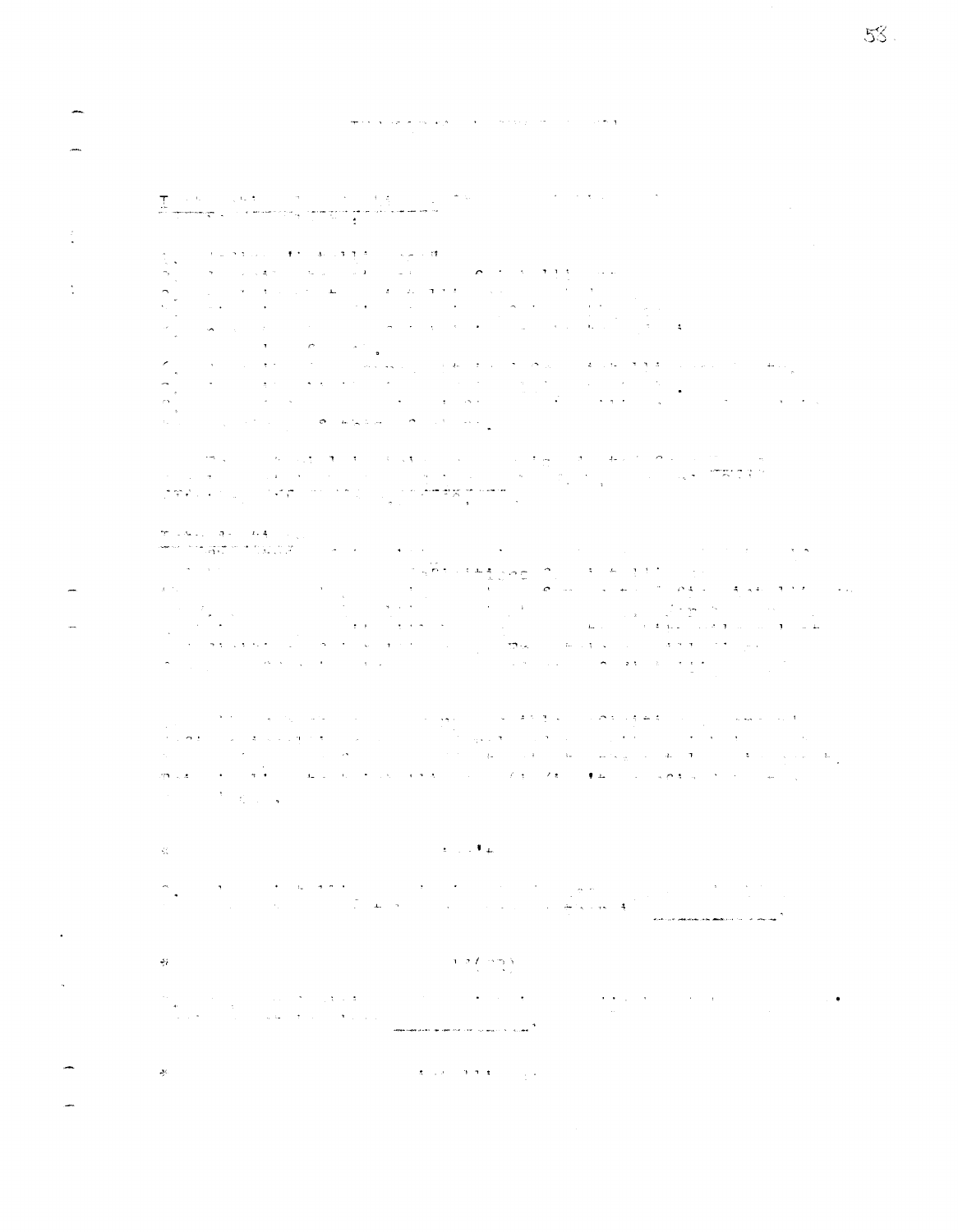$\mathcal{L}(\mathcal{A})$  , and  $\mathcal{A}(\mathcal{A})$ 

 $\frac{1}{2}$ 

 $\frac{1}{\alpha}$ 

 $\Box$ 

 $\omega$ 

 $\sim 500$ 

 $\sim 10^{-10}$ 



Sample not seem and (31)  $\mathcal{G}_{\mathcal{P}}$  ,  $\mathcal{P}$ 

K. Therefore, high school to the 19th of the same significant<br>Institute southerned between an analyzing and the sending search lingua de la constitución de la constitución de la constitución de la constitución de la constitución de la co<br>En 1930, en 1930, en 1930, en 1930, en 1930, en 1930, en 1930, en 1930, en 1930, en 1930, en 1930, en 1930, en

State to String and  $\mathbf{z}_i$ 

n. Somine:<br>S. Somie Sie Community (Single-Unity Homes) (2008) (prome<br>R. Homes forming (prince of information)

 $\label{eq:3} \mathcal{A}^{(1,2,\frac{1}{2})}=\sum_{\alpha\in\mathcal{A}}\mathcal{A}^{(\alpha)}\mathcal{A}^{(\alpha)}\mathcal{A}^{(\alpha)}\mathcal{A}^{(\alpha)}\mathcal{A}^{(\alpha)}$ 

 $5<sup>4</sup>$ .

 $\mathcal{A}$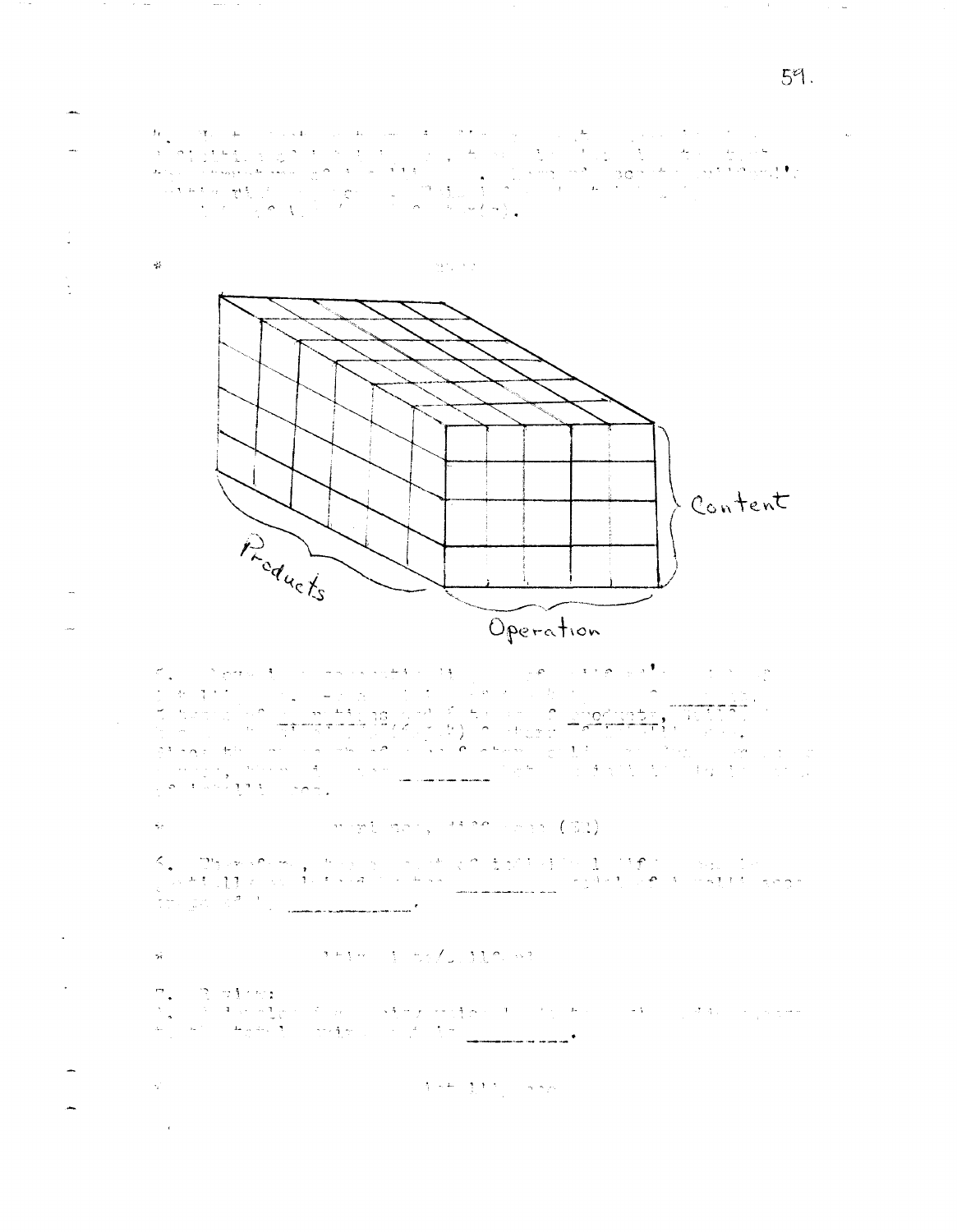$\mathcal{R}(\mathcal{F},\mathcal{D}_{\mathcal{G}}) \cong \mathcal{R}(\mathcal{F}) \cong \mathcal{R}(\mathcal{F},\mathcal{F}) \cong \mathcal{R}(\mathcal{F},\mathcal{F}) \cong \mathcal{R}(\mathcal{F},\mathcal{F}) \cong \mathcal{R}(\mathcal{F},\mathcal{F}) \cong \mathcal{R}(\mathcal{F},\mathcal{F})$  $\mathcal{L}_{\mathcal{F}}$  .

 $\begin{array}{lllllllllllllll} \mathcal{O}_\mathcal{A} & \mathcal{O}_\mathcal{A} & \mathcal{O}_\mathcal{A} & \mathcal{O}_\mathcal{A} & \mathcal{O}_\mathcal{A} & \mathcal{O}_\mathcal{A} & \mathcal{O}_\mathcal{A} & \mathcal{O}_\mathcal{A} & \mathcal{O}_\mathcal{A} & \mathcal{O}_\mathcal{A} & \mathcal{O}_\mathcal{A} & \mathcal{O}_\mathcal{A} & \mathcal{O}_\mathcal{A} & \mathcal{O}_\mathcal{A} & \mathcal{O}_\mathcal{A} & \mathcal{O}_\mathcal{A$ ه .<br>- از این روستان هر موجود پیشنست های .

 $\phi$ .

 $\mathbb{S}^{\mathbb{S}}$ ショー・イキー ややらく こうかくめい

 $\mathcal{O}_{\mathcal{B}(\mathcal{O}_{\mathcal{A}}(\mathcal{A}))}(\mathcal{A}) \cong \mathcal{O}_{\mathcal{B}(\mathcal{A})}(\mathcal{A}) \cong \mathcal{O}_{\mathcal{B}(\mathcal{A})}(\mathcal{A}) \cong \mathcal{O}_{\mathcal{B}(\mathcal{A})}(\mathcal{A})$ 

 $\mathcal{H}^{\pm}$ 

 $\omega_{\rm{min}} = \omega_{\rm{max}}$  . The

 $\frac{1}{\alpha}$ 

 $\ddot{\cdot}$ 

 $\overline{\phantom{a}}$ 

 $\overline{a}$ 

 $\ddot{\phantom{a}}$ 

 $\bar{\star}$ 

 $\overline{\mathcal{M}}$ 

### ਰ ਪਰੀਨ

Summer London 11 (21)  $\mathcal{A}_{\mathcal{K}}$  .

10. Ste i 11 march 11 march 12 march 12 march 13 march 13 march 13 march 13 march 13 march 13 march 13 march 1<br>Sharp Common State 13 march 13 march 13 march 13 march 13 march 13 march 13 march 13 march 13 march 13 march 1<br>

 $\mathcal{G}(\mathcal{C})$ 

 $\mathbb{M}_{\mathbb{R}^2}$  . Freescove, a good totall was that seculd the times  $\sigma_{\rm cusp}$ ים.<br>בנקראה הקיצואית האיכור ביא במאשיקני משימוש שמושבים להיו הקשר איראי אפקטוס ומייקה איכואו או או אישי ששמא שאיש

 $\mathbb{E}\left[\left\{ \mathcal{L}_{\mathcal{M}}\right\} \right] \geq \mathbb{E}\left[\left\{ \mathcal{L}_{\mathcal{M}}\right\} \right] \leq \mathbb{E}\left[\left\{ \mathcal{L}_{\mathcal{M}}\right\} \right] \geq \mathbb{E}\left[\left\{ \mathcal{L}_{\mathcal{M}}\right\} \right] \geq \left\{ \mathcal{L}_{\mathcal{M}}^{\mathcal{M}} \right\}$  $\mathcal{R}_{\text{max}}$ 

nd one

رَ بيجاد سوم الموجب ها: وَاللّهِ اللّهِ اللّهِ اللّهُ اللّهُ اللّهُ اللّهُ اللّهُ اللّهُ اللّهُ اللّ<br>اللّهَ اللّهُ اللّهُ اللّهُ اللّهُ اللّهُ اللّهُ اللّهُ اللّهُ اللّهُ اللّهُ اللّهُ اللّهُ اللّهُ اللّهُ اللّه  $\overline{\phantom{a}}$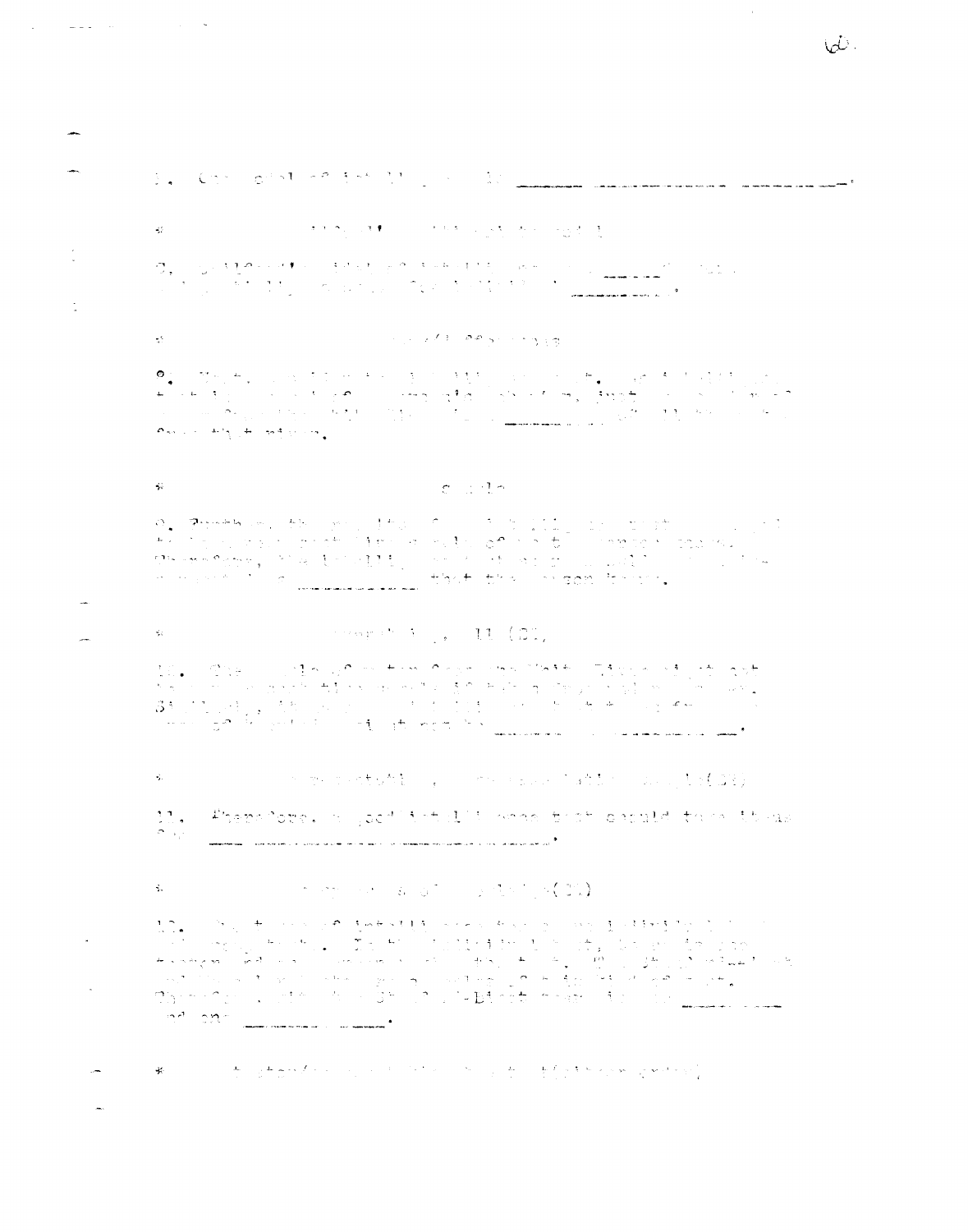10, Solding of Prince President Contract in the Contract of Contract Communications الإطعاميس بنبرمان ألجئ لإصحكم لجا  $\aleph$  $\mathbb{R}^{3\times 2,4}\oplus \mathbb{C}^{3}\oplus \mathbb{C}$ 14. Serbe to chi to the best your best. In this our<br>there is one mange and series that the Charlie Information<br>machine Institute traiter is supported and an except <u> 1900-est alla fratori di Liberatura est </u>  $\mathcal{R}$ Long for the time at the 15. John Andt Stillings in Jury also are forter uto colony **AC**  $\label{eq:1} \frac{\partial \mathbf{w}}{\partial \mathbf{w}} = \frac{\partial \mathbf{w}}{\partial \mathbf{w}}$ is.<br>Ti shekara mwakata 1999 - 1990 - 1990 - 1990 - 1990 - 1990 - 1990 - 1990 - 1990 - 1990 - 1990 - 1990 - 1990 -  $\mathcal{R}_{\mathrm{c}}$  . **Contact** D. In constanting park to this communication is assaint.<br>Interfect a resident and from their communications me near that the Ameny Company  $\mathcal{E}_{\mathbf{S}}$  .  $9.5 - 7.7$  and  $7.7 - 5.7$  and  $1.3 + 1.3 + 1.4$  and  $1.4 + 1.4$  and  $1.4 + 1.4$  and  $1.4 + 1.4$  and  $1.4 + 1.4$  $\overbrace{\phantom{iiiiiiiiiiiiiiiiiiiiiiiiiiiiiiiiiiiiiiiiiii}}$  $\mathcal{M}^{\text{M}}(\mathcal{M}^{\text{M}} \otimes \mathcal{M}^{\text{M}})$  , where  $\mathcal{M}^{\text{M}}(\mathcal{M}^{\text{M}})$  and  $\mathcal{M}^{\text{M}}(\mathcal{M})$  $\phi_{\rm c}$ and provided the company of the first state of the company of the company of the company of the company of the<br>Second company of the company of the company of the company of the company of the company of the company of th  $\overline{\mathbb{C}}$  $\label{eq:1} \nabla^{\mu\nu}_{\mu\nu}(\phi) = \frac{1}{2} \nabla^{\mu\nu}_{\mu\nu}(\phi) \nabla^{\mu\nu}_{\nu\sigma}(\phi) = \frac{1}{2} \nabla^{\mu\nu}_{\mu\nu}(\phi) \nonumber \\ \nabla^{\mu\nu}_{\nu\sigma}(\phi) = \frac{1}{2} \nabla^{\mu\nu}_{\nu\sigma}(\phi) \nabla^{\mu\nu}_{\nu\sigma}(\phi) \nonumber \\ \nabla^{\mu\nu}_{\nu\sigma}(\phi) = \frac{1}{2} \nabla^{\mu\nu}_{\nu\sigma}(\phi) \nabla^{\mu\nu}_{\$  $\mathcal{F}^{(n)} = \mathcal{F}^{(n)} \otimes \mathcal{F}^{(n)} \otimes \mathcal{F}^{(n)} \otimes \mathcal{F}^{(n)}$  , where  $\mathcal{F}^{(n)} \otimes \mathcal{F}^{(n)}$  ,  $\mathcal{F}^{(n)} \otimes \mathcal{F}^{(n)} \otimes \mathcal{F}^{(n)}$  , where  $\frac{1}{2}\left(1+\frac{1}{2}+\sqrt{3}+\frac{1}{2}+\frac{1}{2}\right)$ 

 $\sim 10^{-5}$ 

 $\mathcal{L}$ .

contractor and the

 $\ddot{\cdot}$ 

 $\ddot{\cdot}$ 

 $\mathcal{L}$ 

 $\mathcal{L}$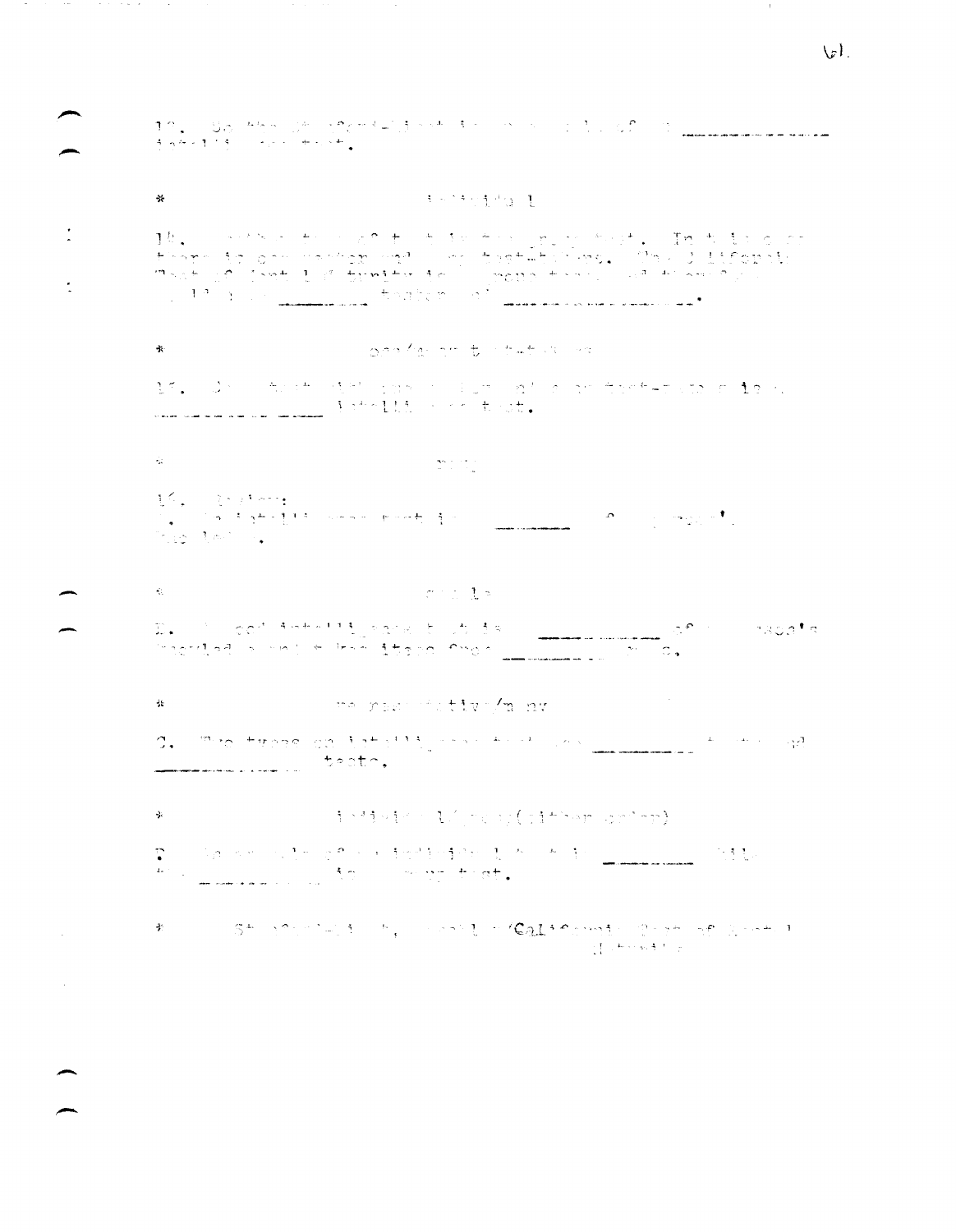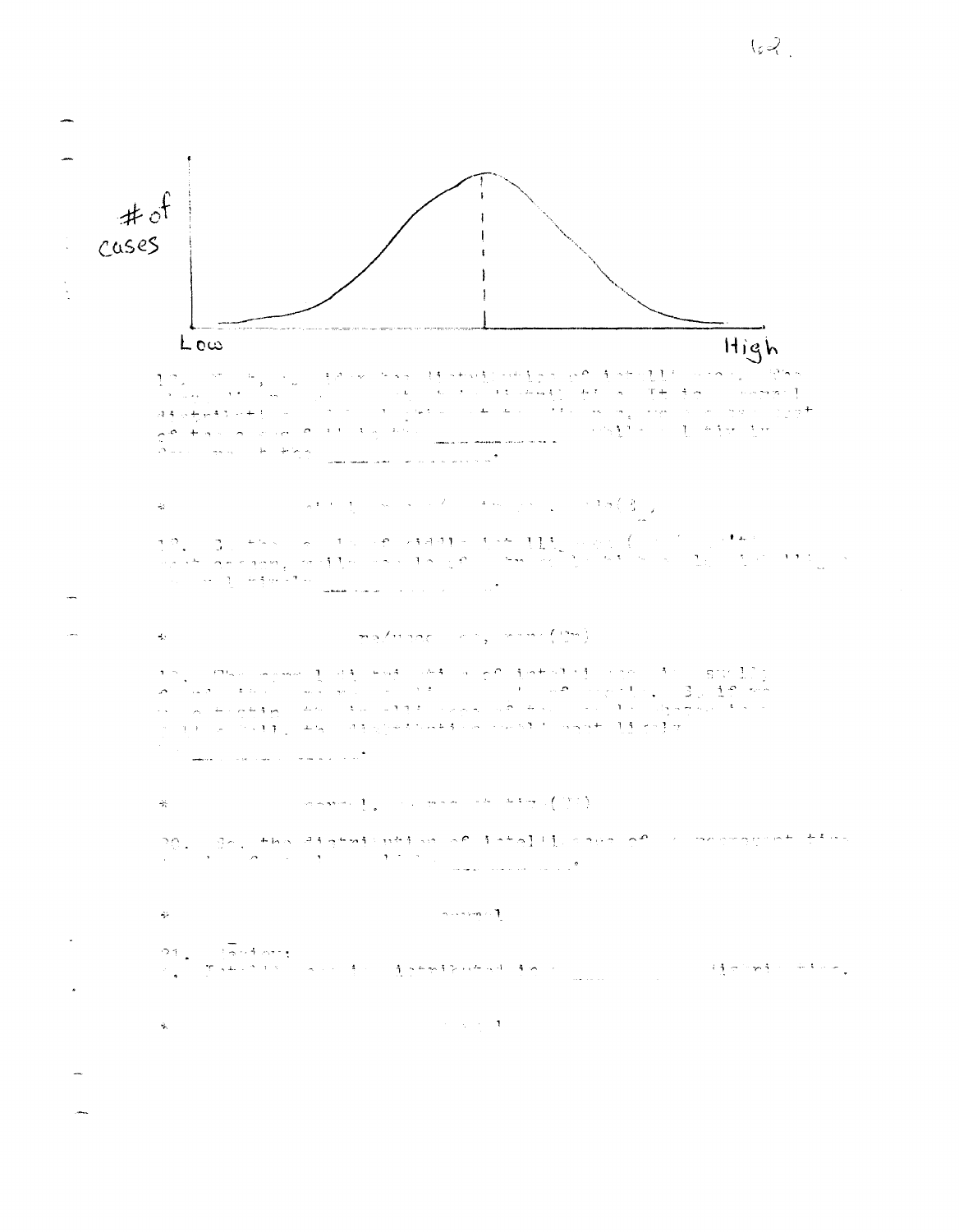المواقع الموقع المتحدث المعادل المرابطة ووارد الراحي العملان العرب فيها العرف العرب المستشرع المستقر المستقر المتحدث ೆ (\* 2008) ಬಂಧಿಸಲು<br>ಸಂಕೋಹಿ ಅಂಟೈ ಹಾಕಿಕಾಲನ್ನು ಕಾರ್ಯ ಹಾಗೂಲು

 $63$ 

### STATISTIC FOR SALE STATISTICS.

niji di standara na mana sa sana na mana na mana na mana na mana na mana. الإنجهجين والمنديات المعملات فتتسوخ لمحمد فتناول والمستقاد والمواريح والمتحر والإوالة nasti the surfests. If a subject passes all of the sub-

### $3 - 125$

20. Turbher, the soujoint regard of the clusted child.<br>he folls an entire past level. Such published passed is strange grain number of months credit. If there are 6 sub- hests at an ge lavel, each sub-test is worth  $\label{eq:2} \tau_{\rm eff} \sim \tau_{\rm eff}^{-1} \frac{1}{\lambda} \frac{1}{\lambda} \frac{1}{\lambda} \frac{1}{\lambda} \frac{1}{\lambda} \frac{1}{\lambda} \frac{1}{\lambda} \frac{1}{\lambda} \frac{1}{\lambda} \frac{1}{\lambda} \frac{1}{\lambda} \frac{1}{\lambda} \frac{1}{\lambda} \frac{1}{\lambda} \frac{1}{\lambda} \frac{1}{\lambda} \frac{1}{\lambda} \frac{1}{\lambda} \frac{1}{\lambda} \frac{1}{\lambda} \frac{1}{\lambda} \frac{1}{\lambda} \frac{1}{\lambda} \frac{1}{\lambda} \frac$ 

#### $\mathcal{L}_{\mathcal{E}}$  .

الجاولين ستبرد والمرجان والمساري والمساري والمراجي

 $\Delta\mu$  .

 $\omega_{\rm{max}}$ 

 $\mathcal{A}^{\mathcal{A}}$ 

 $\mathcal{A}$ 

 $\Delta\omega_{\rm{min}}$ 

್ ಕ್ರಿಯಾಂಡ್ ಮಾಡಿದ್ದಾರೆ.<br>ಇವರು ಕಾರ್ಯಕ್ರಮ ಮೊದಲ ಮಾಡಿದ್ದಾರೆ. ಕಾರ್ಯಕ್ರಮ ಮಾಡಿದ್ದಾರೆ.<br>ಇವರು ಕಾರ್ಯಕ್ರಮ ಮೊದಲ ಮಾಡಿದ್ದಾರೆ. ಕಾರ್ಯಕ್ರಮ ಮಾಡಿದ್ದಾರೆ. ಕಾರ್ಯಕ್ರಮ ಮೊದಲ ಮಾಡಿದ್ದಾರೆ.

 $\label{eq:2} \mathcal{L}_{\text{max}} = \mathcal{L}_{\text{max}} \left( \frac{1}{\sqrt{2}} \right) \mathcal{L}_{\text{max}} \left( \frac{1}{\sqrt{2}} \right)$  $\mathcal{L}(\mathcal{C})$  ,  $\mathcal{C}(\mathcal{C})$  ,

 $\label{eq:2} \mathcal{L} = \mathcal{L} + \mathcal{L} + \mathcal{L} = \mathcal{L} + \mathcal{L} + \mathcal{L}$  $\mathbf{g}_{\mathcal{C}}$  .

ing (Salaman Alban) (1933) (Salaman Alban) (Alban) (1935)<br>mulis for the first (Salaman Salaman Alban) (1933)<br>Karl (Alban) (Salaman) (1936) (1939) (1939) (1939) (1939) (1939) (1939)

 $\sigma \ll \rho_0$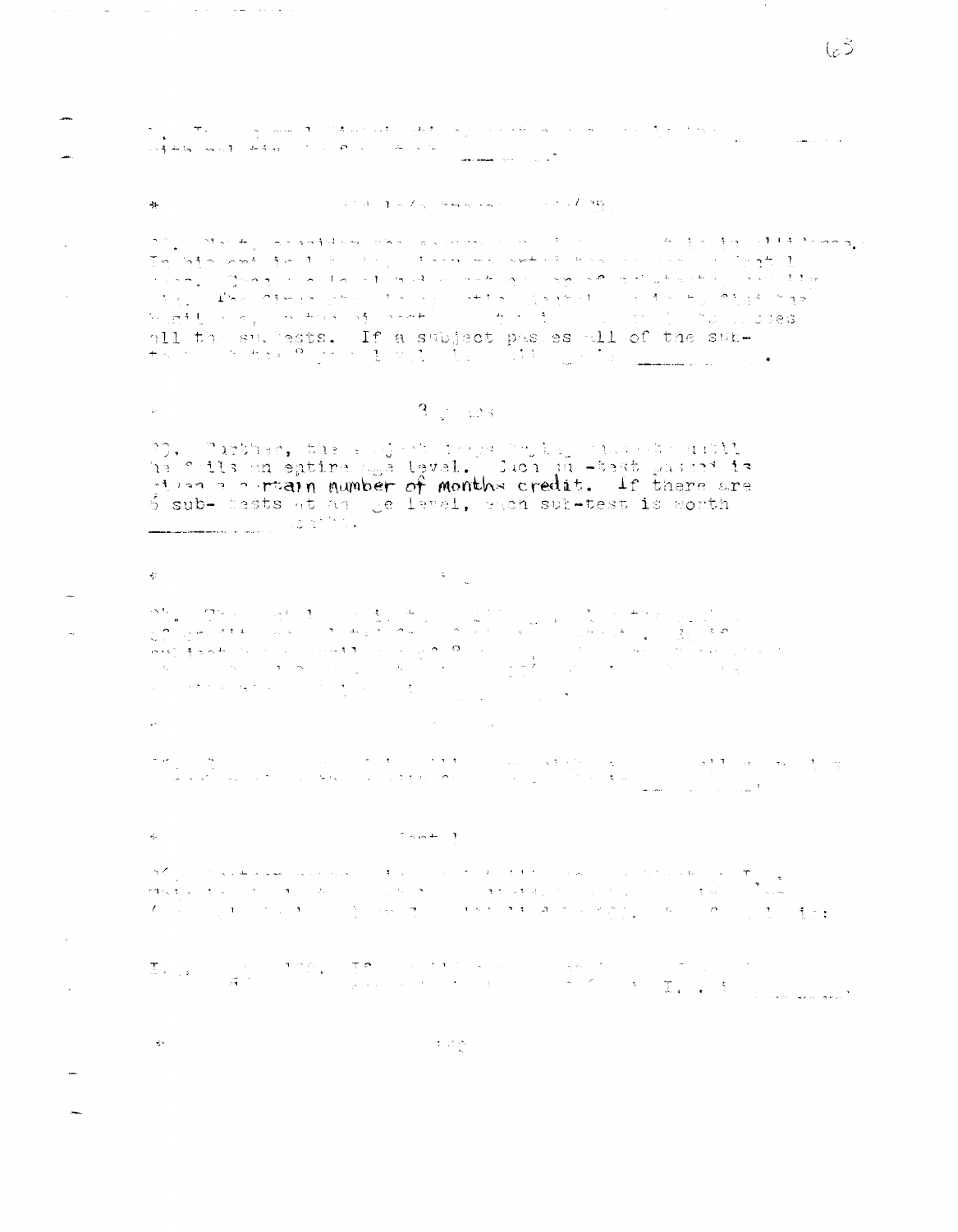$$
\mathcal{F}_{\mathcal{F}}(x) = \mathcal{F}_{\mathcal{F}}(x) \mathcal{F}_{\mathcal{F}}(x) = \mathcal{F}_{\mathcal{F}}(x) \mathcal{F}_{\mathcal{F}}(x) = \mathcal{F}_{\mathcal{F}}(x) \mathcal{F}_{\mathcal{F}}(x) = \mathcal{F}_{\mathcal{F}}(x) \mathcal{F}_{\mathcal{F}}(x) = \mathcal{F}_{\mathcal{F}}(x) \mathcal{F}_{\mathcal{F}}(x) = \mathcal{F}_{\mathcal{F}}(x) \mathcal{F}_{\mathcal{F}}(x) = \mathcal{F}_{\mathcal{F}}(x) \mathcal{F}_{\mathcal{F}}(x) = \mathcal{F}_{\mathcal{F}}(x) \mathcal{F}_{\mathcal{F}}(x) = \mathcal{F}_{\mathcal{F}}(x) \mathcal{F}_{\mathcal{F}}(x) = \mathcal{F}_{\mathcal{F}}(x) \mathcal{F}_{\mathcal{F}}(x) = \mathcal{F}_{\mathcal{F}}(x) \mathcal{F}_{\mathcal{F}}(x) = \mathcal{F}_{\mathcal{F}}(x) \mathcal{F}_{\mathcal{F}}(x) = \mathcal{F}_{\mathcal{F}}(x) \mathcal{F}_{\mathcal{F}}(x) = \mathcal{F}_{\mathcal{F}}(x) \mathcal{F}_{\mathcal{F}}(x) = \mathcal{F}_{\mathcal{F}}(x) \mathcal{F}_{\mathcal{F}}(x) = \mathcal{F}_{\mathcal{F}}(x) \mathcal{F}_{\mathcal{F}}(x) = \mathcal{F}_{\mathcal{F}}(x) \mathcal{F}_{\mathcal{F}}(x) = \mathcal{F}_{\mathcal{F}}(x) \mathcal{F}_{\mathcal{F}}(x) = \mathcal{F}_{\mathcal{F}}(x) \mathcal{F}_{\mathcal{F}}(x) = \mathcal{F}_{\mathcal{F}}(x) \mathcal{F}_{\mathcal{F}}(x) = \mathcal{F}_{\mathcal{F}}(x) \mathcal{F}_{\mathcal{F}}(x) = \mathcal{F}_{\mathcal{F}}(x) \mathcal{F}_{\mathcal{F}}(x) = \mathcal{F}_{\mathcal{F}}(x) \mathcal{F}_{\mathcal{F}}(x) = \mathcal{F}_{\mathcal{F}}(x) \mathcal{F}_{\mathcal{F}}(x) =
$$

 $\sim 80-1$ 

 $\frac{1}{2}$ 

 $\frac{1}{2}$ 

 $\Delta \sim 10^4$ 

 $\mathbf{z}^{(i)}$  .

in.

$$
\mathcal{A}_\mathcal{C} = \{ \mathcal{A}_\mathcal{C} \mid \mathcal{A}_\mathcal{C} \in \mathcal{A}_\mathcal{C} \text{ and } \mathcal{A}_\mathcal{C} \in \mathcal{A}_\mathcal{C} \text{ and } \mathcal{A}_\mathcal{C} \in \mathcal{A}_\mathcal{C} \text{ and } \mathcal{A}_\mathcal{C} \in \mathcal{A}_\mathcal{C} \text{ and } \mathcal{A}_\mathcal{C} \in \mathcal{A}_\mathcal{C} \text{ and } \mathcal{A}_\mathcal{C} \in \mathcal{A}_\mathcal{C} \text{ and } \mathcal{A}_\mathcal{C} \in \mathcal{A}_\mathcal{C} \text{ and } \mathcal{A}_\mathcal{C} \in \mathcal{A}_\mathcal{C} \text{ and } \mathcal{A}_\mathcal{C} \in \mathcal{A}_\mathcal{C} \text{ and } \mathcal{A}_\mathcal{C} \in \mathcal{A}_\mathcal{C} \text{ and } \mathcal{A}_\mathcal{C} \in \mathcal{A}_\mathcal{C} \text{ and } \mathcal{A}_\mathcal{C} \in \mathcal{A}_\mathcal{C} \text{ and } \mathcal{A}_\mathcal{C} \in \mathcal{A}_\mathcal{C} \text{ and } \mathcal{A}_\mathcal{C} \in \mathcal{A}_\mathcal{C} \text{ and } \mathcal{A}_\mathcal{C} \in \mathcal{A}_\mathcal{C} \text{ and } \mathcal{A}_\mathcal{C} \in \mathcal{A}_\mathcal{C} \text{ and } \mathcal{A}_\mathcal{C} \in \mathcal{A}_\mathcal{C} \text{ and } \mathcal{A}_\mathcal{C} \in \mathcal{A}_\mathcal{C} \text{ and } \mathcal{A}_\mathcal{C} \in \mathcal{A}_\mathcal{C} \text{ and } \mathcal{A}_\mathcal{C} \in \mathcal{A}_\mathcal{C} \text{ and } \mathcal{A}_\mathcal{C} \in \mathcal{A}_\mathcal{C} \text{ and } \mathcal{A}_\mathcal{C} \in \mathcal{A}_\mathcal{C} \text{ and } \mathcal{A}_\mathcal{C} \in \mathcal{A}_\mathcal{C} \text{ and } \mathcal{A}_\mathcal{C} \in \mathcal{
$$

്തി<br>ആരംഭിച്ചു പ്രാപ്പിക്കുന്ന പ്രവർത്തിക്കുന്നത്. അതിന്റെ അക്ഷിപ്രാപിച്ചു വിശ്വേശിക്കുന്നു.<br>സ്ത്രീ സ്വാസിക്കുന്ന പ്രവർത്തിക്കുന്ന പ്രാപ്പിക്കുന്നത്. പ്രാപ്പിക്കുന്ന പ്രാപ്പിക്കുന്നത്. പ്രാപ്പിക്കുന്ന പ്

$$
\frac{1}{2} \left( \frac{1}{2} \left( \frac{1}{2} \right) \left( \frac{1}{2} \right) \left( \frac{1}{2} \right) \left( \frac{1}{2} \right) \left( \frac{1}{2} \right) \left( \frac{1}{2} \right) \left( \frac{1}{2} \right) \left( \frac{1}{2} \right) \left( \frac{1}{2} \right) \left( \frac{1}{2} \right) \left( \frac{1}{2} \right) \left( \frac{1}{2} \right) \left( \frac{1}{2} \right) \left( \frac{1}{2} \right) \left( \frac{1}{2} \right) \left( \frac{1}{2} \right) \left( \frac{1}{2} \right) \left( \frac{1}{2} \right) \left( \frac{1}{2} \right) \left( \frac{1}{2} \right) \left( \frac{1}{2} \right) \left( \frac{1}{2} \right) \left( \frac{1}{2} \right) \left( \frac{1}{2} \right) \left( \frac{1}{2} \right) \left( \frac{1}{2} \right) \left( \frac{1}{2} \right) \left( \frac{1}{2} \right) \left( \frac{1}{2} \right) \left( \frac{1}{2} \right) \left( \frac{1}{2} \right) \left( \frac{1}{2} \right) \left( \frac{1}{2} \right) \left( \frac{1}{2} \right) \left( \frac{1}{2} \right) \left( \frac{1}{2} \right) \left( \frac{1}{2} \right) \left( \frac{1}{2} \right) \left( \frac{1}{2} \right) \left( \frac{1}{2} \right) \left( \frac{1}{2} \right) \left( \frac{1}{2} \right) \left( \frac{1}{2} \right) \left( \frac{1}{2} \right) \left( \frac{1}{2} \right) \left( \frac{1}{2} \right) \left( \frac{1}{2} \right) \left( \frac{1}{2} \right) \left( \frac{1}{2} \right) \left( \frac{1}{2} \right) \left( \frac{1}{2} \right) \left( \frac{1}{2} \right) \left( \frac{1}{2} \right) \left( \frac{1}{2} \right) \left( \frac{1}{2} \right) \left( \frac{1}{2} \right) \left( \frac{1}{2} \right) \left
$$

and a construction of the construction of the construction of the state of the construction of the construction of the construction of the construction of the construction of the construction of the construction of the con

$$
\frac{1}{\sqrt{2}}\sum_{i=1}^{\infty} \frac{1}{i} \sum_{i=1}^{\infty} \frac{1}{i} \left( \frac{1}{i} \sum_{i=1}^{\infty} \frac{1}{i} \right)^i \left( \frac{1}{i} \sum_{i=1}^{\infty} \frac{1}{i} \right)^i \left( \frac{1}{i} \sum_{i=1}^{\infty} \frac{1}{i} \right)^i
$$

$$
\mathfrak{M}^{\mathfrak{p}}_{\mathfrak{p}}(\mathfrak{p})=\mathfrak{p}^{\mathfrak{p}}_{\mathfrak{p}}(\mathfrak{p})=\mathfrak{p}^{\mathfrak{p}}_{\mathfrak{p}}(\mathfrak{p})=\mathfrak{p}^{\mathfrak{p}}_{\mathfrak{p}}(\mathfrak{p})=\mathfrak{p}^{\mathfrak{p}}_{\mathfrak{p}}(\mathfrak{p})=\mathfrak{p}^{\mathfrak{p}}_{\mathfrak{p}}(\mathfrak{p})=\mathfrak{p}^{\mathfrak{p}}_{\mathfrak{p}}(\mathfrak{p})=\mathfrak{p}^{\mathfrak{p}}_{\mathfrak{p}}(\mathfrak{p})=\mathfrak{p}^{\mathfrak{p}}_{\mathfrak{p}}(\mathfrak{p})=\mathfrak{p}^{\mathfrak{p}}_{\mathfrak{p}}(\mathfrak{p})=\mathfrak{p}^{\mathfrak{p}}_{\mathfrak{p}}(\mathfrak{p})=\mathfrak{p}^{\mathfrak{p}}_{\mathfrak{p}}(\mathfrak{p})=\mathfrak{p}^{\mathfrak{p}}_{\mathfrak{p}}(\mathfrak{p})=\mathfrak{p}^{\mathfrak{p}}_{\mathfrak{p}}(\mathfrak{p})=\mathfrak{p}^{\mathfrak{p}}_{\mathfrak{p}}(\mathfrak{p})=\mathfrak{p}^{\mathfrak{p}}_{\mathfrak{p}}(\mathfrak{p})=\mathfrak{p}^{\mathfrak{p}}_{\mathfrak{p}}(\mathfrak{p})=\mathfrak{p}^{\mathfrak{p}}_{\mathfrak{p}}(\mathfrak{p})=\mathfrak{p}^{\mathfrak{p}}_{\mathfrak{p}}(\mathfrak{p})=\mathfrak{p}^{\mathfrak{p}}_{\mathfrak{p}}(\mathfrak{p})=\mathfrak{p}^{\mathfrak{p}}_{\mathfrak{p}}(\mathfrak{p})=\mathfrak{p}^{\mathfrak{p}}_{\mathfrak{p}}(\mathfrak{p})=\mathfrak{p}^{\mathfrak{p}}_{\mathfrak{p}}(\mathfrak{p})=\mathfrak{p}^{\mathfrak{p}}_{\mathfrak{p}}(\mathfrak{p})=\mathfrak{p}^{\mathfrak{p}}_{\mathfrak{p}}(\mathfrak{p})=\mathfrak{p}^{\math
$$

and South Communication of the state of the state of the state of the state of the state of the state of the s

$$
\mathcal{A} = \{ \mathcal{A} \mid \mathcal{A} \in \mathcal{A} \text{ such that } \mathcal{A} \subseteq \mathcal{A} \text{ such that } \mathcal{A} \subseteq \mathcal{A} \text{ such that } \mathcal{A} \subseteq \mathcal{A} \text{ such that } \mathcal{A} \subseteq \mathcal{A} \text{ such that } \mathcal{A} \subseteq \mathcal{A} \text{ such that } \mathcal{A} \subseteq \mathcal{A} \text{ such that } \mathcal{A} \subseteq \mathcal{A} \text{ such that } \mathcal{A} \subseteq \mathcal{A} \text{ such that } \mathcal{A} \subseteq \mathcal{A} \text{ such that } \mathcal{A} \subseteq \mathcal{A} \text{ such that } \mathcal{A} \subseteq \mathcal{A} \text{ such that } \mathcal{A} \subseteq \mathcal{A} \text{ such that } \mathcal{A} \subseteq \mathcal{A} \text{ such that } \mathcal{A} \subseteq \mathcal{A} \text{ such that } \mathcal{A} \subseteq \mathcal{A} \text{ such that } \mathcal{A} \subseteq \mathcal{A} \text{ such that } \mathcal{A} \subseteq \mathcal{A} \text{ such that } \mathcal{A} \subseteq \mathcal{A} \text{ such that } \mathcal{A} \subseteq \mathcal{A} \text{ such that } \mathcal{A} \subseteq \mathcal{A} \text{ such that } \mathcal{A} \subseteq \mathcal{A} \text{ such that } \mathcal{A} \subseteq \mathcal{A} \text{ such that } \mathcal{A} \subseteq \mathcal{A} \text{ such that } \mathcal{A} \subseteq \mathcal{A} \text{ such that } \mathcal{A} \subseteq \mathcal{A} \text{ such that } \mathcal{A} \subseteq \mathcal{A} \text{ such that } \mathcal{A} \subseteq \mathcal{A} \text{ such that } \mathcal{A} \subseteq \mathcal{A} \text{ such that } \mathcal{A} \subseteq \mathcal{A} \text{ such that } \mathcal{A} \subseteq \mathcal{A} \text{ such that } \mathcal{A} \subseteq \mathcal{A} \text{ such that } \mathcal{A} \subseteq \mathcal{A} \text{ such that } \mathcal{A} \subseteq \mathcal{A} \text{ such that } \mathcal{A} \subseteq \mathcal{A} \text{ such that } \mathcal{A} \subseteq \mathcal{A} \text{ such that } \mathcal{A} \subseteq \mathcal{A} \text{ such that } \mathcal
$$

$$
\mathcal{L}(\mathbf{x}) = \mathcal{L}(\mathbf{x}) \cdot \mathcal{L}(\mathbf{x}) = \mathcal{L}(\mathbf{x}) \cdot \mathcal{L}(\mathbf{x})
$$

 $\begin{aligned} &\mathcal{D}(\mathcal{D}_{\mathcal{A}}) = \mathcal{D}_{\mathcal{A}}^{\mathcal{A}} \left( \mathcal{D}_{\mathcal{A}} \right) = \mathcal{D}_{\mathcal{A}}^{\mathcal{A}} \left( \mathcal{D}_{\mathcal{A}} \right) = \mathcal{D}_{\mathcal{A}}^{\mathcal{A}} \left( \mathcal{D}_{\mathcal{A}} \right) = \mathcal{D}_{\mathcal{A}}^{\mathcal{A}} \left( \mathcal{D}_{\mathcal{A}} \right) = \mathcal{D}_{\mathcal{A}}^{\mathcal{A}} \left( \mathcal{D}_{\mathcal{A}} \right) = \mathcal{$ 

 $\beta_{\rm eff}^2 = 1$  $\bullet$  . The  $\bullet$  is a set of the  $\mathcal{O}$   $\mathcal{L}$ 

 $\mathcal{L}^{\text{max}}_{\text{max}}$  , where  $\mathcal{L}^{\text{max}}_{\text{max}}$ 

 $\sim 10^{11}$  km s  $^{-1}$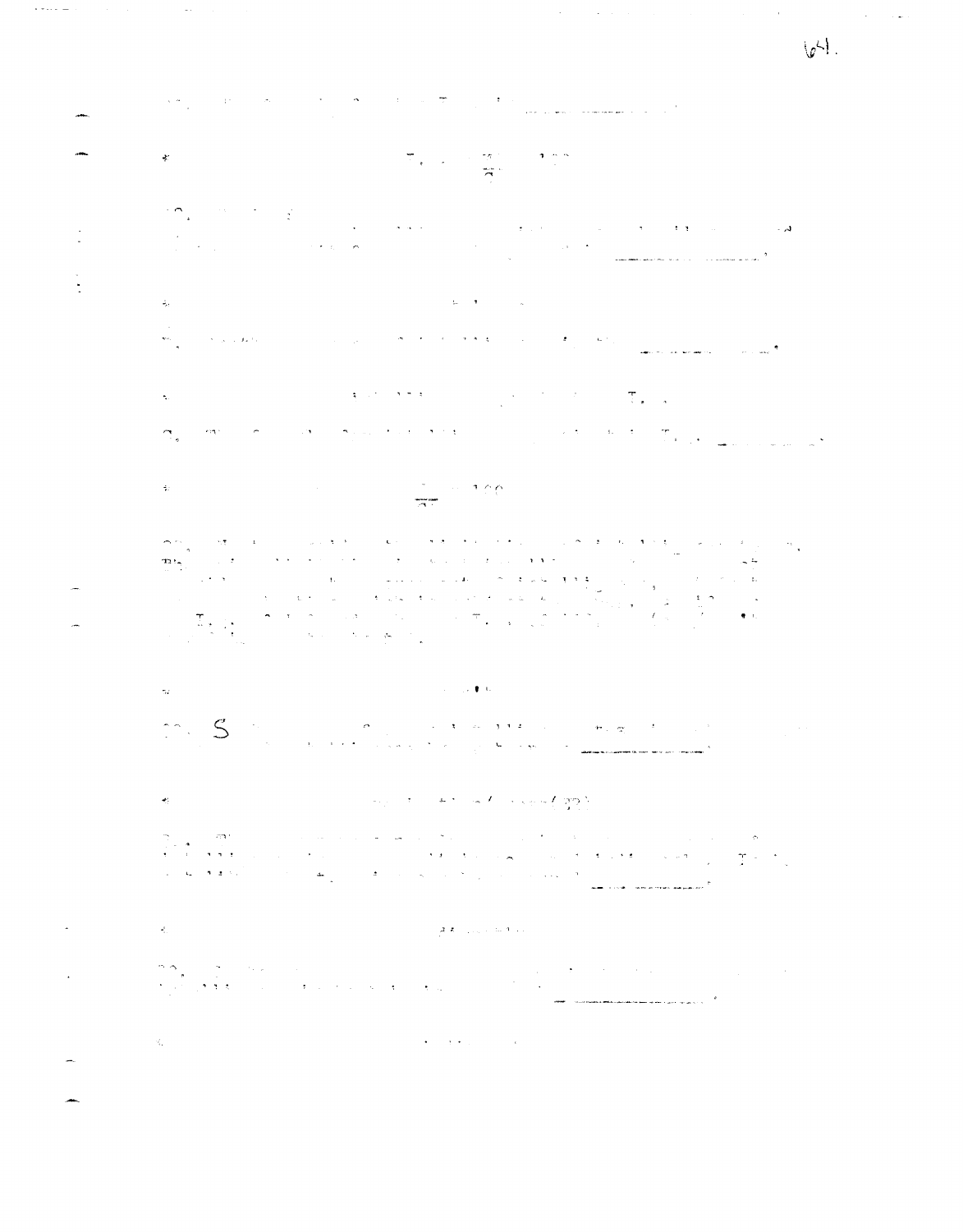#### $\mathcal{C}^{\mathcal{A}}(\mathbf{t})$  is a set of  $\mathcal{A}^{\mathcal{A}}(\mathbf{t})$  . In  $\mathcal{N}_{\mathrm{eff}}$

 $\sim 100$  km s  $^{-1}$  and

 $\mathbf{A}^{(n)}$  and  $\mathbf{A}^{(n)}$  and  $\mathbf{A}^{(n)}$  are the set of the set of  $\mathbf{A}^{(n)}$ 

 $\hat{\xi}$ 

 $\bar{\mathcal{A}}$  $\dot{\Sigma}$ 

 $\overline{a}$ 

 $\frac{1}{2}$ 

 $\Delta \sim 10^4$ 

 $\overline{\phantom{a}}$ 

÷

 $\mathcal{H}_{\mathcal{C}}$ 

 $\mathcal{H}_{\mathbf{G}}$  .

 $\label{eq:3.1} \begin{array}{lllllllllllllllllll} \textbf{P} & \textbf{P} & \textbf{P} & \textbf{P} & \textbf{P} & \textbf{P} & \textbf{P} & \textbf{P} & \textbf{P} & \textbf{P} & \textbf{P} & \textbf{P} & \textbf{P} & \textbf{P} & \textbf{P} & \textbf{P} & \textbf{P} & \textbf{P} & \textbf{P} & \textbf{P} & \textbf{P} & \textbf{P} & \textbf{P} & \textbf{P} & \textbf{P} & \textbf{P} & \textbf{P} & \textbf{P}$ 

#### $\label{eq:2.1} \mathcal{L}^{\mathcal{A}}(\mathbf{x}) = \mathcal{L}^{\mathcal{A}}_{\mathcal{A}}(\mathbf{x}) = \mathcal{L}^{\mathcal{A}}_{\mathcal{A}}(\mathbf{x}) = \mathcal{L}^{\mathcal{A}}_{\mathcal{A}}(\mathbf{x}) = \mathcal{L}^{\mathcal{A}}_{\mathcal{A}}(\mathbf{x}) = \mathcal{L}^{\mathcal{A}}_{\mathcal{A}}(\mathbf{x})$  $\sigma_{\rm p}$

 $3\%$  and  $3\%$  and  $3\%$  are contracted in the set of  $3\%$  and  $3\%$  are contracted in the set of  $3\%$  and  $3\%$  are  $3\%$  and  $3\%$  are contracted in the set of  $3\%$  and  $3\%$  are  $3\%$  and  $3\%$  are contracted in th

#### $\frac{N_{\rm{B}}}{N_{\rm{B}}}$  .  $\label{eq:2.1} \mathcal{A}(\mathcal{A}) = \sum_{i=1}^n \mathbf{A}_i \mathcal{A}_i + \sum_{i=1}^n \mathcal{A}_i \mathcal{A}_i$

ng pagalang pangalang pagkalang pagkalang pagkalang pagkalang pagkalang pagkalang pagkalang pagkalang pagkalan<br>Pagkalang pagkalang pagkalang pagkalang pagkalang pagkalang pagkalang pagkalang pagkalang pagkalang pagkalang a (m. 1974)<br>1905 - Johann Barnett, fransk politiker (m. 1906)<br>1906 - Johann Barnett, fransk politiker (m. 1907)  $\label{eq:convergence} \text{Suppose that } \text{supp}(\text{supp}(\text{supp}(\text{supp}(\text{supp}(\text{supp}(\text{supp}(\text{supp}(\text{supp}(\text{supp}(\text{supp}(\text{supp}(\text{supp}(\text{supp}(\text{supp}(\text{supp}(\text{supp}(\text{supp}(\text{supp}(\text{supp}(\text{supp}(\text{supp}(\text{supp}(\text{supp}(\text{supp}(\text{supp}(\text{supp}(\text{supp}(\text{supp}(\text{supp}(\text{supp}(\text{supp}(\text{supp}(\text{supp}(\$ 

### $\label{eq:2} \mathcal{L}(\mathcal{P}) \geq \sum_{i=1}^n \mathcal{L}(\mathcal{P}) \geq \sum_{i=1}^n \mathcal{L}(\mathcal{P}) \geq \sum_{i=1}^n \mathcal{L}(\mathcal{P})$

1974 – De Bender<br>Sporte British (1988), en seus marchines (1988), en seus propositions (1988)

### $\label{eq:2.1} \frac{1}{2\pi}\int_{\mathbb{R}^{2}}\left|\frac{1}{\sqrt{2\pi}}\right|^{2}dx=\frac{1}{2\pi}\int_{\mathbb{R}^{2}}\left|\frac{1}{\sqrt{2\pi}}\right|^{2}dx=\frac{1}{2\pi}\int_{\mathbb{R}^{2}}\left|\frac{1}{\sqrt{2\pi}}\right|^{2}dx=\frac{1}{2\pi}\int_{\mathbb{R}^{2}}\left|\frac{1}{\sqrt{2\pi}}\right|^{2}dx=\frac{1}{2\pi}\int_{\mathbb{R}^{2}}\left|\frac{1}{\sqrt{2\pi}}\right|^{2}dx$  $\mathcal{P}^{\mathcal{C}}$  .

 $\mathbb{E}_{\mathcal{A}} = \mathbb{E}[\mathcal{A}^{\text{in}} \otimes \mathcal{A}^{\text{in}}] = \mathbb{E}[\mathcal{A}^{\text{in}} \otimes \mathcal{A}^{\text{in}}] = \mathbb{E}[\mathcal{A}^{\text{in}} \otimes \mathcal{A}^{\text{in}}] = \mathbb{E}[\mathcal{A}^{\text{in}} \otimes \mathcal{A}^{\text{in}}] = \mathbb{E}[\mathcal{A}^{\text{in}} \otimes \mathcal{A}^{\text{in}}] = \mathbb{E}[\mathcal{A}^{\text{in}} \otimes \mathcal{A}^{\text{in$  $\sim 10^{11}$  km s  $^{-1}$ 

#### $\label{eq:2.1} \mathcal{L}_{\mathcal{A}}(\mathcal{A})=\frac{1}{2}\left(\mathcal{L}_{\mathcal{A}}\left(\mathcal{A}^{\dagger}\right)\mathcal{A}^{\dagger}\left(\mathcal{A}^{\dagger}\right)\right)+\mathcal{L}_{\mathcal{A}}\left(\mathcal{A}^{\dagger}\right)^{2}\right).$  $58\%$

 $\begin{split} \mathfrak{I}_\bullet \qquad \qquad & \text{where } \mathcal{U} \in \mathbb{R}^n, \quad \text{if } \mathcal{U} \in \mathbb{R}^n, \quad \mathcal{U} \in \mathbb{R}^n, \quad \mathcal{U} \in \mathbb{R}^n, \quad \mathcal{U} \in \mathbb{R}^n, \quad \mathcal{U} \in \mathbb{R}^n, \quad \mathcal{U} \in \mathbb{R}^n, \quad \mathcal{U} \in \mathbb{R}^n, \quad \mathcal{U} \in \mathbb{R}^n, \quad \mathcal{U} \in \mathbb{R}^n, \$ 

### $\label{eq:2.1} \mathcal{L}_{\mathcal{A}}=\mathcal{L}_{\mathcal{A}}\left(\frac{1}{2}\sum_{\mathbf{k}}\left(\mathbf{1}_{\mathcal{A}}\right)^{2}\right)\mathcal{L}_{\mathcal{A}}\left(\frac{1}{2}\sum_{\mathbf{k}}\left(\mathbf{1}_{\mathcal{A}}\right)^{2}\right)\mathcal{L}_{\mathcal{A}}\left(\frac{1}{2}\sum_{\mathbf{k}}\left(\mathbf{1}_{\mathcal{A}}\right)^{2}\right)\mathcal{L}_{\mathcal{A}}\left(\frac{1}{2}\sum_{\mathbf{k}}\left(\mathbf{1}_{\mathcal{A}}\right)^{2}\right).$  $\mathcal{A}^{\mu\nu}$  .

### $\label{eq:1.1} \mathcal{L}_{\mathcal{H}}(\mathcal{L}) = \mathcal{H}(\mathcal{A}_{\mathcal{H}}) = \sup_{\mathcal{H} \in \mathcal{H}} \mathcal{L}_{\mathcal{H}}(\mathcal{L}) = \sup_{\mathcal{H} \in \mathcal{H}} \mathcal{L}_{\mathcal{H}}(\mathcal{L}) = \mathcal{L}_{\mathcal{H}}(\mathcal{A})$

 $\{\circ\}$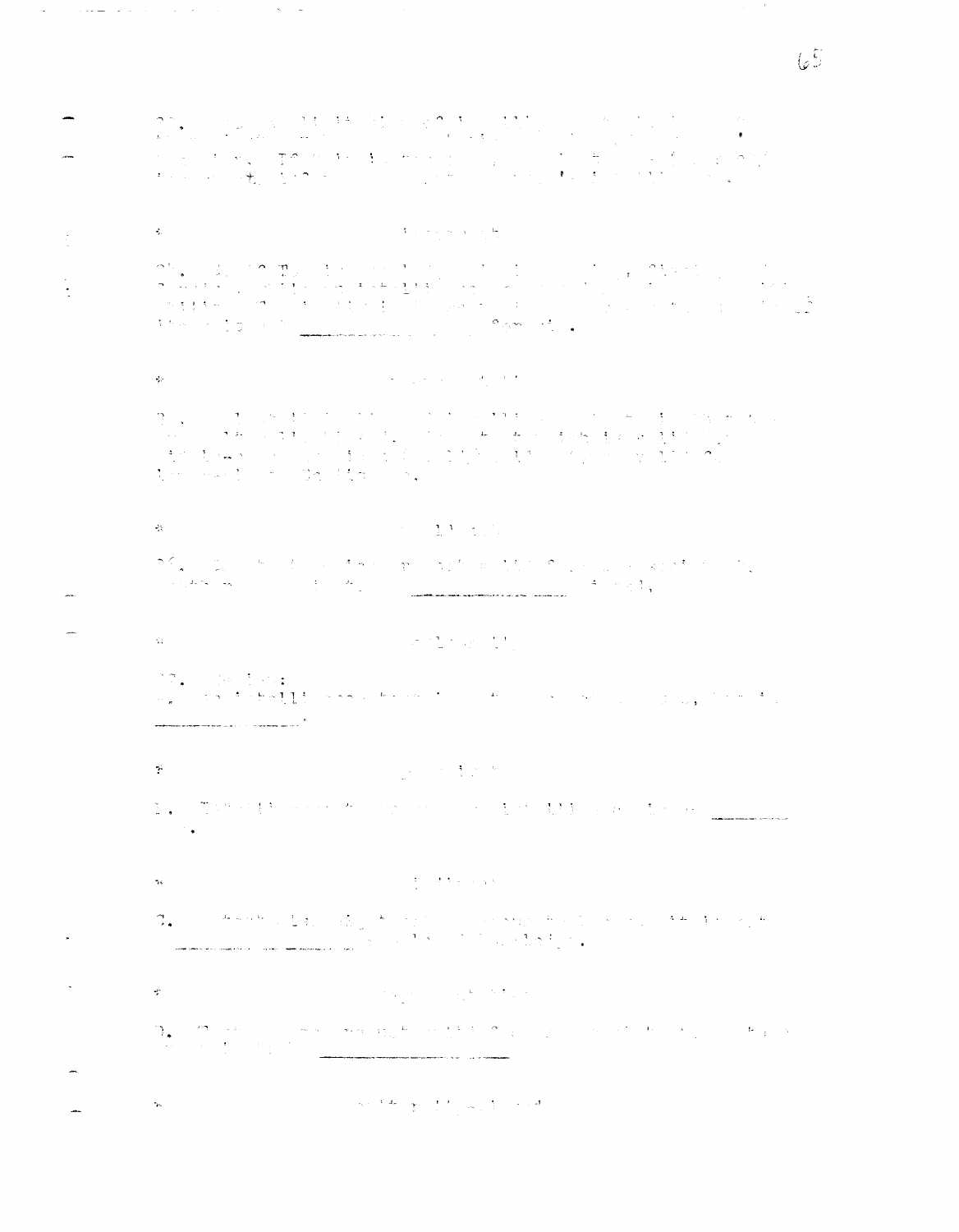. عاعا

### $\sim$

no provincial approach no construction of the second contract of  $\label{eq:2} \begin{split} \mathbf{E}_{\text{max}}(\mathbf{r}) &= \mathbf{r}_{\text{max}}(\mathbf{r}) \mathbf{r}_{\text{max}}(\mathbf{r}) \\ &= \mathbf{r}_{\text{max}}(\mathbf{r}) \mathbf{r}_{\text{max}}(\mathbf{r}) \mathbf{r}_{\text{max}}(\mathbf{r}) \mathbf{r}_{\text{max}}(\mathbf{r}) \mathbf{r}_{\text{max}}(\mathbf{r}) \mathbf{r}_{\text{max}}(\mathbf{r}) \\ &= \mathbf{r}_{\text{max}}(\mathbf{r}) \mathbf{r}_{\text{max}}(\mathbf{r}) \mathbf{r}_{\text{max}}(\mathbf{r$  $\label{eq:4} \begin{minipage}{0.9\textwidth} \begin{minipage}{0.9\textwidth} \centering \begin{tabular}{|l|l|l|} \hline & \multicolumn{1}{|l|l|} \hline & \multicolumn{1}{|l|} \multicolumn{1}{|l|} \multicolumn{1}{|l|} \multicolumn{1}{|l|} \multicolumn{1}{|l|} \multicolumn{1}{|l|} \multicolumn{1}{|l|} \multicolumn{1}{|l|} \multicolumn{1}{|l|} \multicolumn{1}{|l|} \multicolumn{1}{|l|} \multicolumn{1}{|l|} \multicolumn{1}{|l|} \multicolumn$ 

#### $\mathcal{O}(\mathcal{O})$

 $\label{eq:G1} \mathcal{G}(\mathcal{S}_{\mathcal{A}}) = \mathcal{G}(\mathcal{A}) \otimes \mathcal{G}(\mathcal{A}) \otimes \mathcal{G}(\mathcal{A}) \otimes \mathcal{G}(\mathcal{A}) \otimes \mathcal{G}(\mathcal{A}) \otimes \mathcal{G}(\mathcal{A}) \otimes \mathcal{G}(\mathcal{A}) \otimes \mathcal{G}(\mathcal{A}) \otimes \mathcal{G}(\mathcal{A}) \otimes \mathcal{G}(\mathcal{A}) \otimes \mathcal{G}(\mathcal{A}) \otimes \mathcal{G}(\mathcal{A}) \otimes \mathcal{G}(\mathcal{A})$  $\label{eq:2.1} \mathcal{L}(\mathcal{L})=\mathcal{L}(\mathcal{L}(\mathcal{L}))\otimes \mathcal{L}(\mathcal{L}(\mathcal{L}))\otimes \mathcal{L}(\mathcal{L}(\mathcal{L}))\otimes \mathcal{L}(\mathcal{L}(\mathcal{L}))\otimes \mathcal{L}(\mathcal{L}(\mathcal{L}))\otimes \mathcal{L}(\mathcal{L}(\mathcal{L}))\otimes \mathcal{L}(\mathcal{L}(\mathcal{L}))\otimes \mathcal{L}(\mathcal{L}(\mathcal{L}))\otimes \mathcal{L}(\mathcal{L}(\mathcal{L}(\mathcal{L}(\mathcal{L}(\$ a a shekarar 1945).<br>1940 - André Bandina di San Albania (1946), shekarar 1940 (1947).<br>1940 - André Bandina di San Albania (1947), shekarar 1940 (1947).

#### $\label{eq:2.1} \mathcal{L}_{\mathcal{A}}(\mathcal{A})=\mathcal{L}_{\mathcal{A}}(\mathcal{A})\mathcal{L}_{\mathcal{A}}(\mathcal{A})=\mathcal{A}(\mathcal{A})\mathcal{L}_{\mathcal{A}}(\mathcal{A})\mathcal{L}_{\mathcal{A}}(\mathcal{A})\mathcal{L}_{\mathcal{A}}(\mathcal{A})$  $\mathcal{L}^{(1)}$  .

 $\mathbb{R}^n$  $\label{eq:2} \mathcal{G}^{(1)}=\frac{1}{2} \left( \begin{array}{cc} 1 & 0 & 0 \\ 0 & 0 & 0 \\ 0 & 0 & 0 \\ 0 & 0 & 0 \\ 0 & 0 & 0 \\ 0 & 0 & 0 \\ 0 & 0 & 0 \\ 0 & 0 & 0 \\ 0 & 0 & 0 \\ 0 & 0 & 0 \\ 0 & 0 & 0 \\ 0 & 0 & 0 & 0 \\ 0 & 0 & 0 & 0 \\ 0 & 0 & 0 & 0 \\ 0 & 0 & 0 & 0 \\ 0 & 0 & 0 & 0 \\ 0 & 0 & 0 & 0 \\ 0 & 0 & 0 & 0 & 0 \\$ 

#### **1. 中国 中国 化学**  $\sim 10^{-1}$

### 

#### $\mathcal{L}^{\mathcal{L}}(\mathcal{L}^{\mathcal{L}}(\mathcal{L}^{\mathcal{L}}(\mathcal{L}^{\mathcal{L}}(\mathcal{L}^{\mathcal{L}}(\mathcal{L}^{\mathcal{L}}(\mathcal{L}^{\mathcal{L}}(\mathcal{L}^{\mathcal{L}}(\mathcal{L}^{\mathcal{L}}(\mathcal{L}^{\mathcal{L}}(\mathcal{L}^{\mathcal{L}}(\mathcal{L}^{\mathcal{L}}(\mathcal{L}^{\mathcal{L}}(\mathcal{L}^{\mathcal{L}}(\mathcal{L}^{\mathcal{L}}(\mathcal{L}^{\mathcal{L}}(\mathcal{L}^{\mathcal{L$  $\Delta \sim 10^5$

 $\mathcal{F}^{\text{max}}_{\text{max}}$ 

#### $\label{eq:2.1} \mathcal{F}(\mathcal{F})=\mathcal{F}(\mathcal{F})\otimes\mathcal{F}(\mathcal{F})\otimes\mathcal{F}(\mathcal{F})\otimes\mathcal{F}(\mathcal{F})$  $\mathcal{H} = \mathbb{R}$

 $\bar{m}_{\rm{in}}$ 

 $\sim$   $\sim$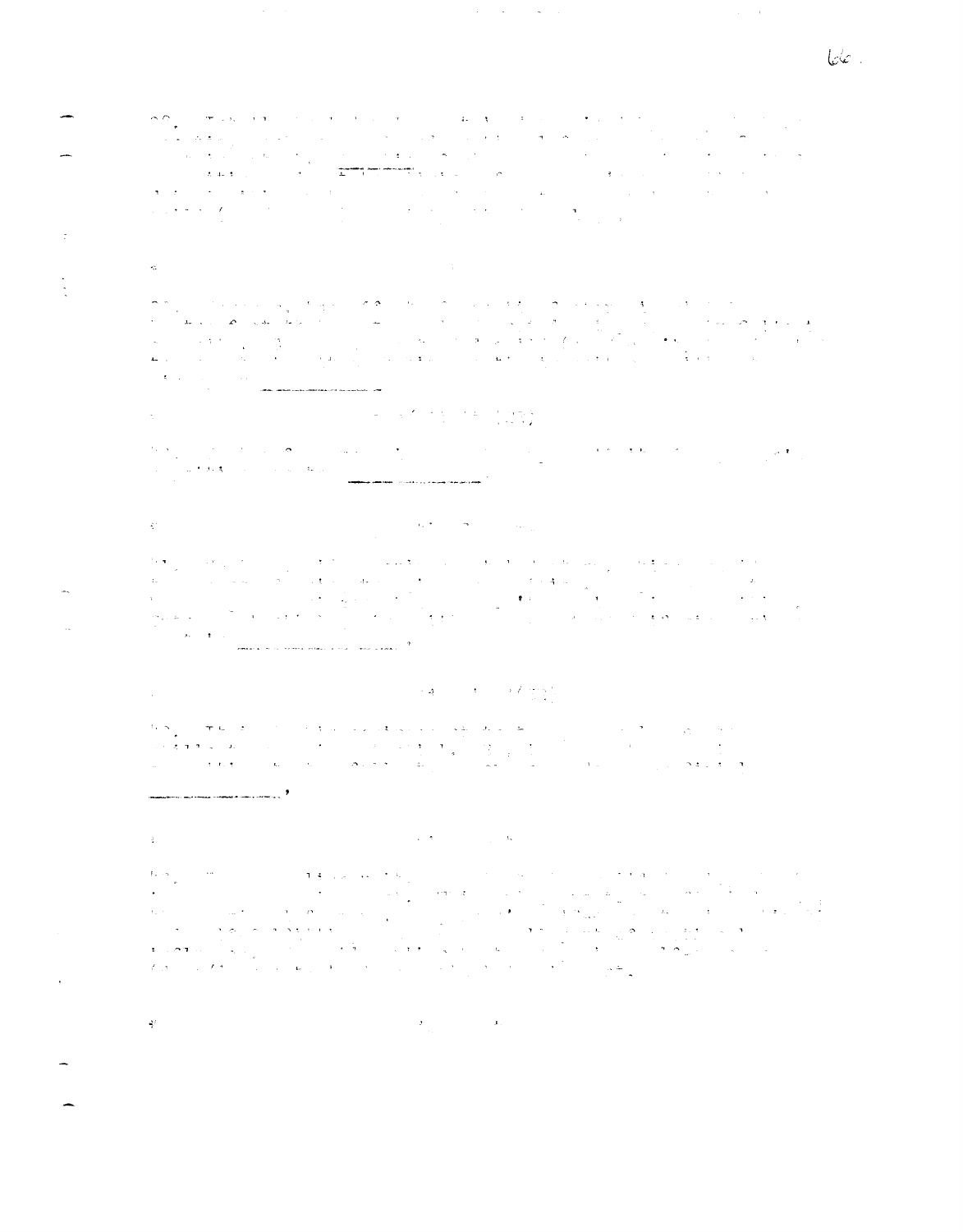$\sim$ 

 $\label{eq:1} \frac{1}{2} \int_{0}^{2\pi} \frac{1}{\sqrt{2\pi} \sqrt{2\pi} \sqrt{2\pi}} \frac{1}{\sqrt{2\pi}} \int_{0}^{2\pi} \frac{1}{\sqrt{2\pi} \sqrt{2\pi}} \frac{1}{\sqrt{2\pi}} \int_{0}^{2\pi} \frac{1}{\sqrt{2\pi}} \frac{1}{\sqrt{2\pi}} \frac{1}{\sqrt{2\pi}} \int_{0}^{2\pi} \frac{1}{\sqrt{2\pi}} \frac{1}{\sqrt{2\pi}} \frac{1}{\sqrt{2\pi}} \int_{0}^{2\pi} \frac{1}{\sqrt{2\pi}} \frac{$ 

#### $\mathbf{q}^{\mathrm{max}}$  $\mathcal{L}(\mathcal{L}^{\mathcal{L}}(\mathcal{L}^{\mathcal{L}}(\mathcal{L}^{\mathcal{L}}(\mathcal{L}^{\mathcal{L}}(\mathcal{L}^{\mathcal{L}}(\mathcal{L}^{\mathcal{L}}(\mathcal{L}^{\mathcal{L}}(\mathcal{L}^{\mathcal{L}}(\mathcal{L}^{\mathcal{L}}(\mathcal{L}^{\mathcal{L}}(\mathcal{L}^{\mathcal{L}}(\mathcal{L}^{\mathcal{L}}(\mathcal{L}^{\mathcal{L}}(\mathcal{L}^{\mathcal{L}}(\mathcal{L}^{\mathcal{L}}(\mathcal{L}^{\mathcal{L}}(\mathcal{L}$

ಹಾರ್ಡ್ ಮಾಡಿದ್ದಾರೆ. ಈ ಮಾಡಿದ್ದರು ಮಾಡಿದ್ದಾರೆ ಮಾಡಿದ್ದಾರೆ. ಅವರು ಕೈಹಾ ಅವರನ್ನು ಮಾಡಿದ್ದಾರೆ ಅವರು ನಿರ್ವಹಿಸಿ ನಡೆದು ಮಾಡುತ್ತ<br>ಮಾಡಿದ್ದಾರೆ ಮಾಡಿದ್ದಾರೆ ಅವರು ನಿರ್ವಹಿಸಿದ್ದಾರೆ. ಮಾಡಿದ್ದಾರೆ ಮಾಡಿದ್ದಾರೆ. ಅವರ ನಿರ್ವಹಿಸಿದ್ದಾರೆ. ಮಾಡಿದ್ದು ಮಾಡಿದ್ದಾರೆ.

#### $\label{eq:Ricci} \mathcal{L}_{\mathcal{A}}(\mathcal{A}) = \mathcal{L}_{\mathcal{A}}(\mathcal{A}) = \mathcal{L}_{\mathcal{A}}(\mathcal{A}) = \mathcal{L}_{\mathcal{A}}(\mathcal{A}) = \mathcal{L}_{\mathcal{A}}(\mathcal{A}) = \mathcal{L}_{\mathcal{A}}(\mathcal{A})$  $\frac{1}{2} \rho_{\rm{max}}$

#### $\label{eq:2.1} \mathcal{F}_{\mathcal{A}}(\mathcal{A})=\mathcal{F}_{\mathcal{A}}(\mathcal{A})\mathcal{F}_{\mathcal{A}}(\mathcal{A})=\mathcal{F}_{\mathcal{A}}(\mathcal{A})\mathcal{F}_{\mathcal{A}}(\mathcal{A})\mathcal{F}_{\mathcal{A}}(\mathcal{A})=\mathcal{F}_{\mathcal{A}}(\mathcal{A})\mathcal{F}_{\mathcal{A}}(\mathcal{A})\mathcal{F}_{\mathcal{A}}(\mathcal{A})$  $\frac{1}{2} \mathcal{F}^{(0)}$  .

 $\mathbf{J}_{E}(\tau) = \left\{ \begin{array}{cc} \infty & \text{if } \mathbf{x} \in \mathbb{R}^n, \; \mathbf{y} \in \mathbb{R}^n, \\ \mathbf{y} \in \mathbb{R}^n, \; \mathbf{y} \in \mathbb{R}^n, \; \mathbf{y} \in \mathbb{R}^n, \; \mathbf{y} \in \mathbb{R}^n, \; \mathbf{y} \in \mathbb{R}^n, \; \mathbf{y} \in \mathbb{R}^n, \; \mathbf{y} \in \mathbb{R}^n, \; \mathbf{y} \in \mathbb{R}^n, \;$ 

 $\overline{a}$ 

 $\bar{\mathcal{A}}$  $\frac{1}{2}$ 

 $\frac{1}{2}$  and  $\frac{1}{2}$  . The  $\frac{1}{2}$ 

 $\mathcal{A}^{\pm}$ 

 $\sim$ 

 $\frac{1}{2}$ 

ال من من المدينة 20 مليون المستقدمات التي يمكن المدينة التي تتم 1995 من التي يتم التي التي تتم التي تتم التي ت<br>الانتهاء المدينة 20 مليون المستقدمات

#### $\sim 10^{11}$  km  $^{-1}$  $\mathcal{L}^{\text{max}}_{\text{max}}$  and  $\mathcal{L}^{\text{max}}_{\text{max}}$  and  $\mathcal{L}^{\text{max}}_{\text{max}}$

in and the state of the state of the state of the state of the state of the state of the state of the state of<br>The state of the state of the state of the state of the state of the state of the state of the state of the st a a componente de la componente de la componente de la componente de la componente de la componente de la comp<br>La componente de la componente de la componente de la componente de la componente de la componente de la compo

فالموالع فتداري المماركة والمتحادث التقارير والمناز  $\mathcal{L} = \frac{1}{2} \sum_{i=1}^{n} \mathcal{L}^{(i)}_{i}$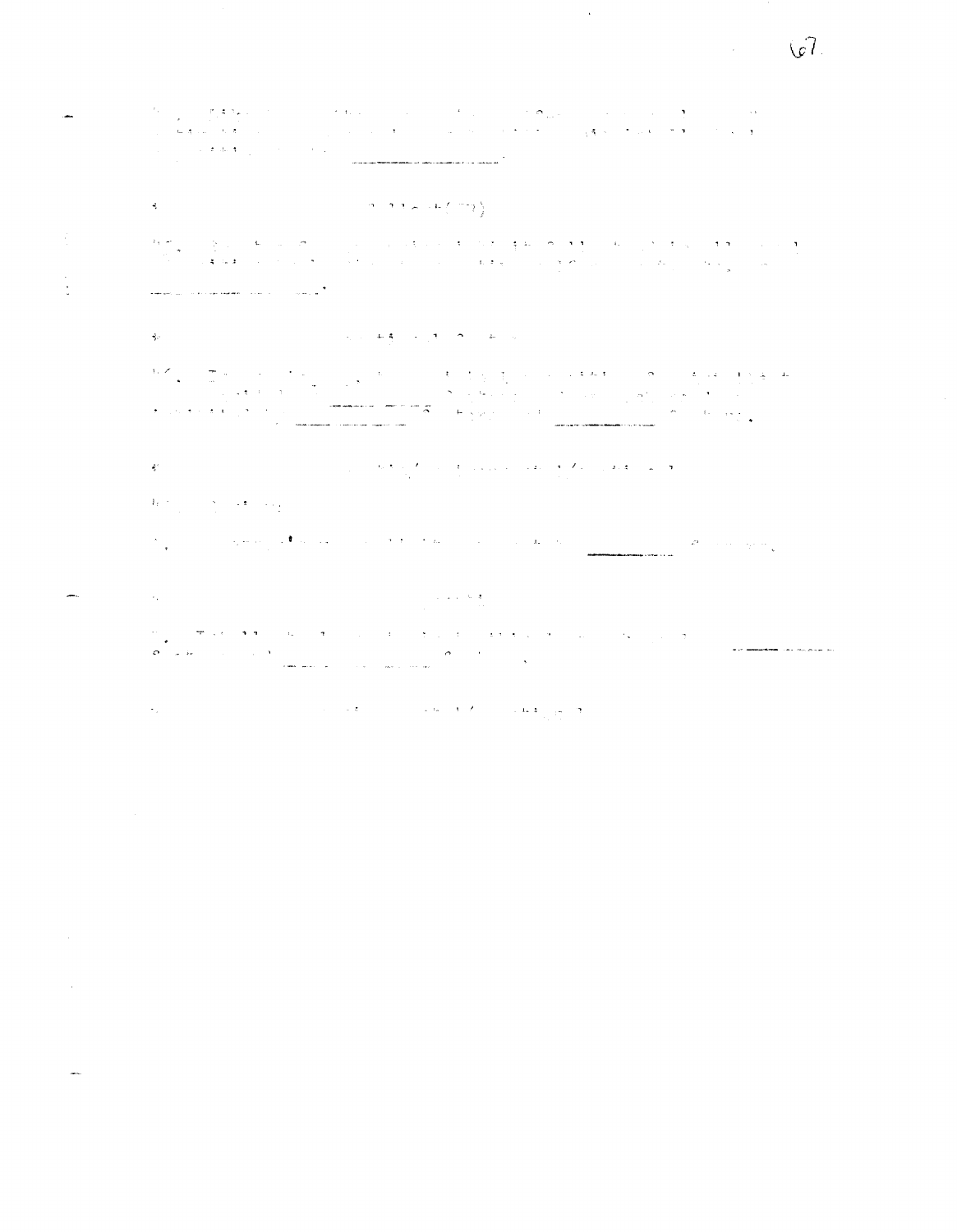$\sim$   $\sim$ 

 $\mathcal{E}_{\mathbf{a}}$ 

س<br>موسیقی از میان میاشتند (میان موسیقی)

 $\frac{1}{2}$ 

 $\ddot{\cdot}$ 

 $\epsilon$ 

 $\mathcal{L}^{\pm}$ 

 $\omega$ 

 $\sigma_{\rm{max}}$  and  $\sigma_{\rm{max}}$  and  $\sigma_{\rm{max}}$  are the second states of the second states of  $\sigma_{\rm{max}}$  and  $\sigma_{\rm{max}}$  $\label{eq:2.1} \begin{split} \mathcal{L}_{\mathcal{M}}(\mathbf{r}) & = \frac{\mathbf{d}\mathbf{r}}{\mathbf{d}\mathbf{r}} \left[ \mathbf{r} \frac{\mathbf{q}}{\mathbf{r}} \right] \mathbf{r}^{\mathsf{T}} \mathbf{r}^{\mathsf{T}} \\ & = \frac{\mathbf{d}\mathbf{r}}{\mathbf{d}\mathbf{r}} \left[ \mathbf{r} \frac{\mathbf{r}}{\mathbf{r}} \mathbf{d}\mathbf{r} - \mathbf{r} \frac{\mathbf{r}}{\mathbf{r}} \mathbf{r}^{\mathsf{T}} \right] \mathbf{r}^{\mathsf{T}} \mathbf$  $\mathcal{A}$  is a sequence of  $\mathcal{A}$  , where  $\mathcal{A}$  $\mathcal{L}_{\text{max}}$  and  $\mathcal{L}_{\text{max}}$  and  $\mathcal{L}_{\text{max}}$ in a company of the second construction of the second state and the second company of the second provided to the<br>The second construction of the second construction of the second construction of the second construction of المعلم المعارض .<br>-<br>- المعلم المعلوم المعلم المع  $\begin{aligned} \mathbf{u}^{\mathcal{A}}_{\mathbf{u}}(\mathbf{x}) &= \mathbf{u}^{\mathcal{A}}_{\mathbf{u}}(\mathbf{x})\mathbf{u}^{\mathcal{A}}_{\mathbf{u}}(\mathbf{x})\\ &= \mathbf{u}^{\mathcal{A}}_{\mathbf{u}}(\mathbf{x})\mathbf{u}^{\mathcal{A}}_{\mathbf{u}}(\mathbf{x})\\ &= \mathbf{u}^{\mathcal{A}}_{\mathbf{u}}(\mathbf{x})\mathbf{u}^{\mathcal{A}}_{\mathbf{u}}(\mathbf{x})\mathbf{u}^{\mathcal{A}}_{\mathbf{u}}(\mathbf{x})\\ &= \mathbf{u}^{\$  $\hat{\mathcal{L}}_{\text{max}}(\hat{\mathbf{z}})$  and  $\hat{\mathcal{L}}_{\text{max}}(\hat{\mathbf{z}})$  and  $\hat{\mathbf{z}}$  $\mathbb{Z}_{\infty}$  $\begin{array}{c} \mathcal{O}_{\mathcal{A}}(x) \\ \mathcal{O}_{\mathcal{A}}(x) \end{array}$  $\mathcal{A}(\mathbf{G}) = \mathcal{A}(\mathbf{G},\mathbf{G}) = \mathcal{A}(\mathbf{G}) = \mathcal{A}(\mathbf{G}) = \mathcal{A}(\mathbf{G}) = \mathcal{A}(\mathbf{G}) = \mathcal{A}(\mathbf{G}) = \mathcal{A}(\mathbf{G}) = \mathcal{A}(\mathbf{G}) = \mathcal{A}(\mathbf{G}) = \mathcal{A}(\mathbf{G}) = \mathcal{A}(\mathbf{G}) = \mathcal{A}(\mathbf{G}) = \mathcal{A}(\mathbf{G}) = \mathcal{A}(\mathbf{G}) = \mathcal{A}(\mathbf{G}) = \mathcal{A}$  $\mathcal{L}(\mathcal{L}^{\mathcal{L}})$  and  $\mathcal{L}(\mathcal{L}^{\mathcal{L}})$  and  $\mathcal{L}^{\mathcal{L}}$  and  $\mathcal{L}^{\mathcal{L}}$  and  $\mathcal{L}^{\mathcal{L}}$  $\sim 2.2$  mag  $\sim 10^{10}$  mag  $\sim 10^{10}$  m  $^{-1}$  km  $\mathcal{H}_{\mathcal{L}_{\mathcal{L}_{\mathcal{L}}}^{(n)}}(\mathcal{L}_{\mathcal{L}_{\mathcal{L}}}^{(n)}(\mathcal{L}_{\mathcal{L}_{\mathcal{L}}}^{(n)})\otimes\mathcal{L}_{\mathcal{L}_{\mathcal{L}}}^{(n)}(\mathcal{L}_{\mathcal{L}_{\mathcal{L}}}^{(n)})\otimes\mathcal{L}_{\mathcal{L}_{\mathcal{L}}}^{(n)}(\mathcal{L}_{\mathcal{L}_{\mathcal{L}}}^{(n)})\otimes\mathcal{L}_{\mathcal{L}_{\mathcal{L}}}^{(n)}(\mathcal{L}_{\mathcal{L}_{\mathcal{L}}}^{(n)})\otimes\mathcal{$  $\label{eq:2.1} \mathbb{E}\left[\mathbb{E}\left\{x_{i}^{(1)},\ldots,\mathbb{E}\left\{x_{i}\right\}\right\}\right]=\mathbb{E}\left[\mathbb{E}\left\{x_{i}\right\}\right]=\mathbb{E}\left[\mathbb{E}\left\{x_{i}\right\}\right]$  $\frac{1}{\sqrt{2}}\frac{1}{\sqrt{2}}$  $\mathcal{A}$  in a set of  $\sigma$  , i.e.  $\sigma$  , and  $\sigma$  , and  $\sigma$  $\mathcal{L}_{\rm{max}}$  and the term in  $\mathcal{L}_{\rm{max}}$  , we have a set that in the  $\mathcal{L}_{\rm{max}}$ . The companion of the contract of the state of the state of the state of the state of the state  $\mathcal{E}_\text{c}$  $\mathcal{C}_{\mathcal{A}}$ ್ನ ತಾನಕ ಮಾಡುತ್ತಿ ಎಲ್ಲಾ ಹಾಗೂ ಹಾಗೂ ಮಾಡುತ್ತಿದೆ.<br>ಬೈಲಕ್ನ ಜಾ ಶ್ರಾವಿಸ್ ಇದು ಪ್ರಾಮಿತಿಯ ಮಾಡುತ್ತಿದೆ. ಬಾರು ತಾನಕ ಮಾಡುತ್ತಿದೆ.  $\frac{1}{\sqrt{2}}\sum_{i=1}^{N} \frac{1}{\sqrt{2}} \left( \frac{1}{\sqrt{2}} \right)^{2} \left( \frac{1}{\sqrt{2}} \right)^{2}$  $\mathbb{R}$  $\sigma(t)$  and  $\sigma$  , and  $\sigma$  , and  $\sigma$ المقابلة الفارق وهوالسوخ  $\mathsf{m}(G) = \mathsf{A}(G) \cup \mathsf{G}(G) = \mathsf{A} \cup \mathsf{G}(G) \cup \mathsf{G}(G) \cup \mathsf{G}(G) \cup \mathsf{G}(G) \cup \mathsf{G}(G) \cup \mathsf{G}(G) \cup \mathsf{G}(G) \cup \mathsf{G}(G) \cup \mathsf{G}(G) \cup \mathsf{G}(G) \cup \mathsf{G}(G) \cup \mathsf{G}(G) \cup \mathsf{G}(G) \cup \mathsf{G}(G) \cup \mathsf{G}(G) \cup \mathsf{G}(G) \cup \mathsf{G}(G) \cup \mathsf{G}(G) \cup \mathsf{$  $\epsilon_{\rm x}$  $\begin{array}{c} \rightarrow \\ \uparrow \\ \uparrow \\ \downarrow \end{array}$  $\frac{1}{2}$  $\label{eq:2} \left\langle \mathbf{a}_{\mathbf{p}}\right\rangle_{\mathbf{p}}+\left\langle \mathbf{a}_{\mathbf{p}}\right\rangle_{\mathbf{p}}=\left\langle \mathbf{a}_{\mathbf{p}}\right\rangle_{\mathbf{p}}\left\langle \mathbf{b}_{\mathbf{p}}\right\rangle_{\mathbf{p}}+\left\langle \mathbf{a}_{\mathbf{p}}\right\rangle_{\mathbf{p}}=\left\langle \mathbf{a}_{\mathbf{p}}\right\rangle_{\mathbf{p}}\left\langle \mathbf{a}_{\mathbf{p}}\right\rangle_{\mathbf{p}}.$  $\sigma_s$  and  $\sigma$  again in expected spectrum the solution 1111 for  $\sigma$ 

contrachio councities is the

A. environtental factor

 $\mathcal{D}_{\left( \bullet \right) }$ social factor

genetic factor  $\mathbb{C}_{\bullet}$ 

 $\bigcap_{\bullet}$ restientl forter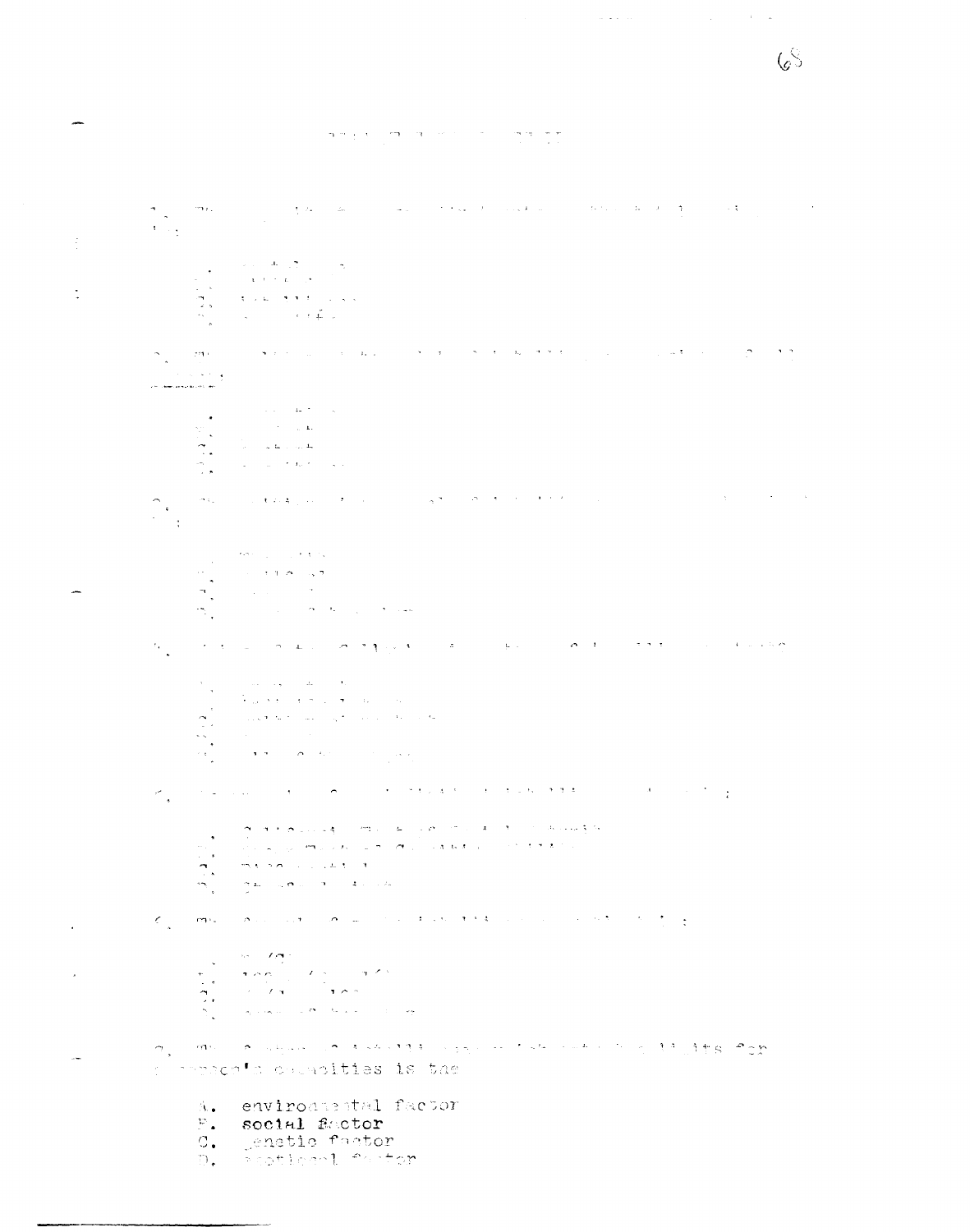9. aptolio – Alemania II., predsjednik pozna<br>20. aptolio – Partin Maria II., politika<br>20. aptolio – Partin Maria II.  $\sum_{\mathbf{q}}\frac{1}{\mathbf{q}}\left[\mathbf{P}(\mathbf{q},\mathbf{q})\mathbf{Q}^{\dagger}\mathbf{q}^{\dagger}\mathbf{q}^{\dagger}\mathbf{q}^{\dagger}\mathbf{q}^{\dagger}\mathbf{q}^{\dagger}\mathbf{q}^{\dagger}\mathbf{q}^{\dagger}\mathbf{q}^{\dagger}\mathbf{q}^{\dagger}\mathbf{q}^{\dagger}\mathbf{q}^{\dagger}\mathbf{q}^{\dagger}\mathbf{q}^{\dagger}\mathbf{q}^{\dagger}\mathbf{q}^{\dagger}\mathbf{q}^{\dagger}\mathbf{q}^{\dagger$  $\mathcal{L}_{\rm{max}}$ 

 $\mathcal{A}^{\mathcal{A}}$  , and  $\mathcal{A}^{\mathcal{A}}$  , and  $\mathcal{A}^{\mathcal{A}}$  , and  $\mathcal{A}^{\mathcal{A}}$  , and  $\mathcal{A}^{\mathcal{A}}$ 

 $64.$ 

 $\frac{1}{\sqrt{2}}\sum_{i=1}^n\frac{1}{\sqrt{2}}\sum_{j=1}^n\frac{1}{\sqrt{2}}\left(\sum_{j=1}^n\frac{1}{\sqrt{2}}\sum_{j=1}^n\frac{1}{\sqrt{2}}\right)^2\left(\sum_{j=1}^n\frac{1}{\sqrt{2}}\sum_{j=1}^n\frac{1}{\sqrt{2}}\sum_{j=1}^n\frac{1}{\sqrt{2}}\sum_{j=1}^n\frac{1}{\sqrt{2}}\sum_{j=1}^n\frac{1}{\sqrt{2}}\sum_{j=1}^n\frac{1}{\sqrt{2}}\sum_{j=1}^n\frac{$ 

 $\sim$  8  $\times$ 

 $\frac{1}{2}$ 

 $\frac{1}{2}$ 

 $\overline{\phantom{a}}$ 

and services and

 $\sim 10^{-10}$ 

| n e p                     | $\boldsymbol{\gamma}$<br>173<br>ţ.<br>$\frac{1}{2}$ . |
|---------------------------|-------------------------------------------------------|
| l.                        | C)                                                    |
|                           |                                                       |
| $\mathcal{L}_{\bullet}$   | ر<br>د                                                |
| $\mathbb{R}^{\mathbb{Z}}$ | Ť.                                                    |
| ŧ,                        | y.                                                    |
| ÷,                        |                                                       |
|                           |                                                       |
| $\frac{1}{2}$             |                                                       |
|                           |                                                       |
| ь,                        | ÷                                                     |
|                           |                                                       |
|                           |                                                       |
|                           |                                                       |
|                           |                                                       |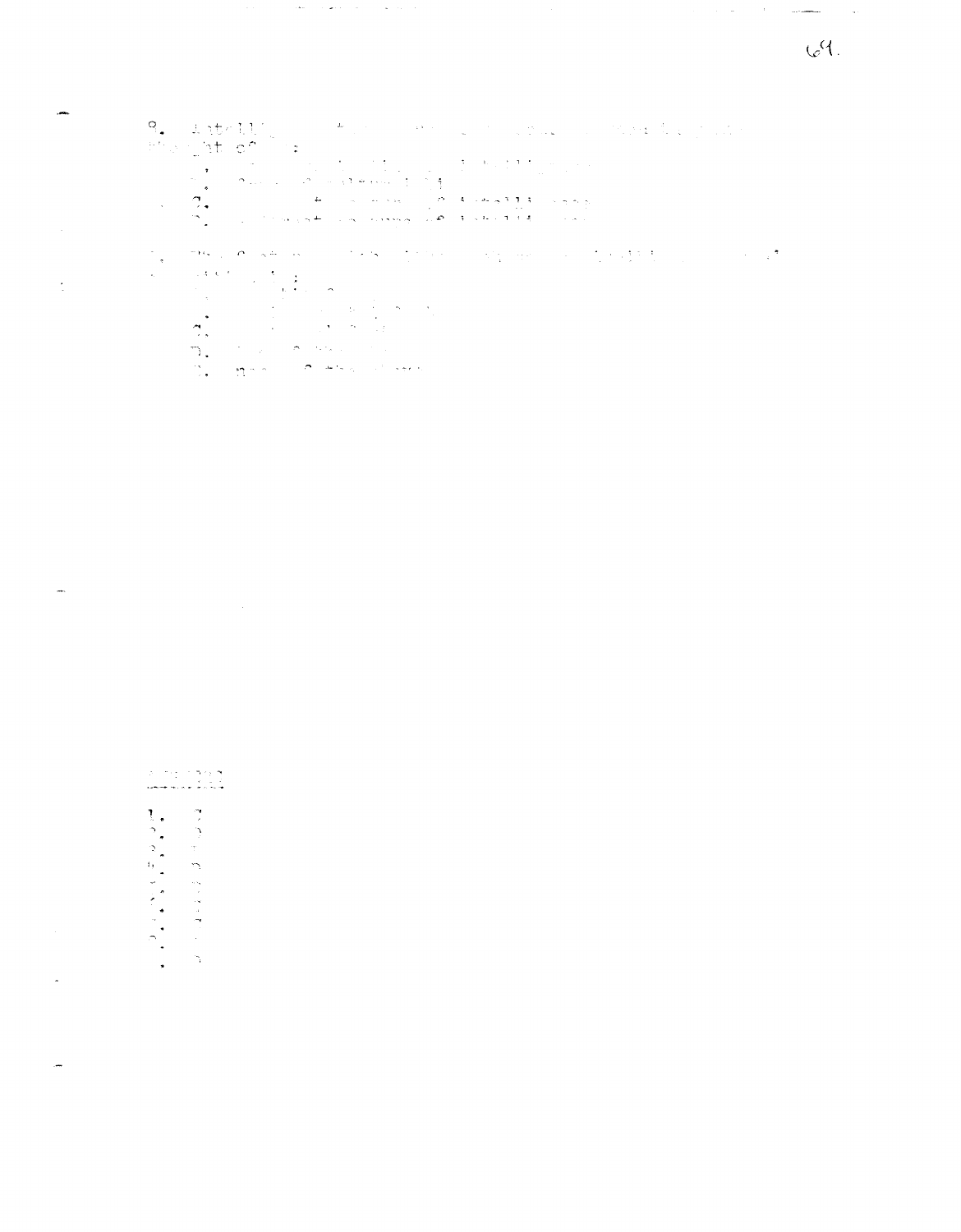| FRAME           | %                | correct         | FRAME             |               | % correct       |
|-----------------|------------------|-----------------|-------------------|---------------|-----------------|
| $\mathbf{l}$ .  |                  | 100             |                   |               | 100             |
| $\frac{2}{3}$ . |                  | 100             | $\frac{31}{32}$ . |               | 100             |
|                 |                  | 100             | 33.               |               | 100             |
| 4.              |                  | 100             | 34.               |               | 100             |
| 5.              |                  | 100             | 35.               |               | 100             |
| $6\,$ .         | А.               | 90              | 36.               | Α.            | 90              |
|                 | В.               | 100             |                   | Β.            | 10 <sub>0</sub> |
| 7.              |                  | 100             |                   | $c_{\bullet}$ | 100             |
| 8.              |                  | 100             | 37.               |               | 80              |
| 9.              |                  | 100             | 38.               |               | 100             |
| 10.             |                  | 90              | 39.               |               | 100             |
| 11.             |                  | 100             | 40.               |               | $100\,$         |
| 12.             |                  | 100             | 41.               |               | 100             |
| 13.             |                  | 100             | 42.               | Α.            | 100             |
| 14.             |                  | 80              |                   | Β.            | 100             |
| 15.             |                  | 10 <sub>0</sub> |                   |               |                 |
| 16.             | Α.               | 100             |                   |               |                 |
|                 | Β.               | 100             | l.                |               | 100             |
|                 | $\mathsf{c}.$    | 100             | 2.                |               | 100             |
|                 | D.               | 100             |                   |               | 100             |
|                 | E.               | 100             | 345               |               | 100             |
| 17.             |                  | 100             |                   |               | 100             |
| 18.             |                  | 10 <sub>0</sub> |                   |               | 100             |
| 19.             |                  | 100             |                   |               | 100             |
| 20.             |                  | 100             | 8.                |               | 100             |
| 21.             |                  | 10 <sub>o</sub> |                   |               |                 |
| 22.             |                  | 100             |                   |               |                 |
| 23.             |                  | 10 <sub>0</sub> |                   |               |                 |
| 24.             |                  | 100             |                   |               |                 |
| 25.             |                  | 90              |                   |               |                 |
| 26.             |                  | 90              |                   |               | Overall correct |
| 27.             | Α.               | 100             |                   |               |                 |
|                 | B.               | 100             |                   |               |                 |
|                 | $\mathsf{C}\,$ . | 100             |                   |               |                 |
|                 | D.               | 90              |                   |               |                 |
| 28.             |                  | 100             |                   |               |                 |
| 29.             |                  | 100             |                   |               |                 |
| 30.             |                  | 90              |                   |               |                 |
|                 |                  |                 |                   |               |                 |

 $\bar{z}$ 

 $\bar{a}$ 

 $\sim$ 

 $\ddot{\phantom{a}}$ 

 $\mathbb{Z}^2$ 

 $response=99.0%$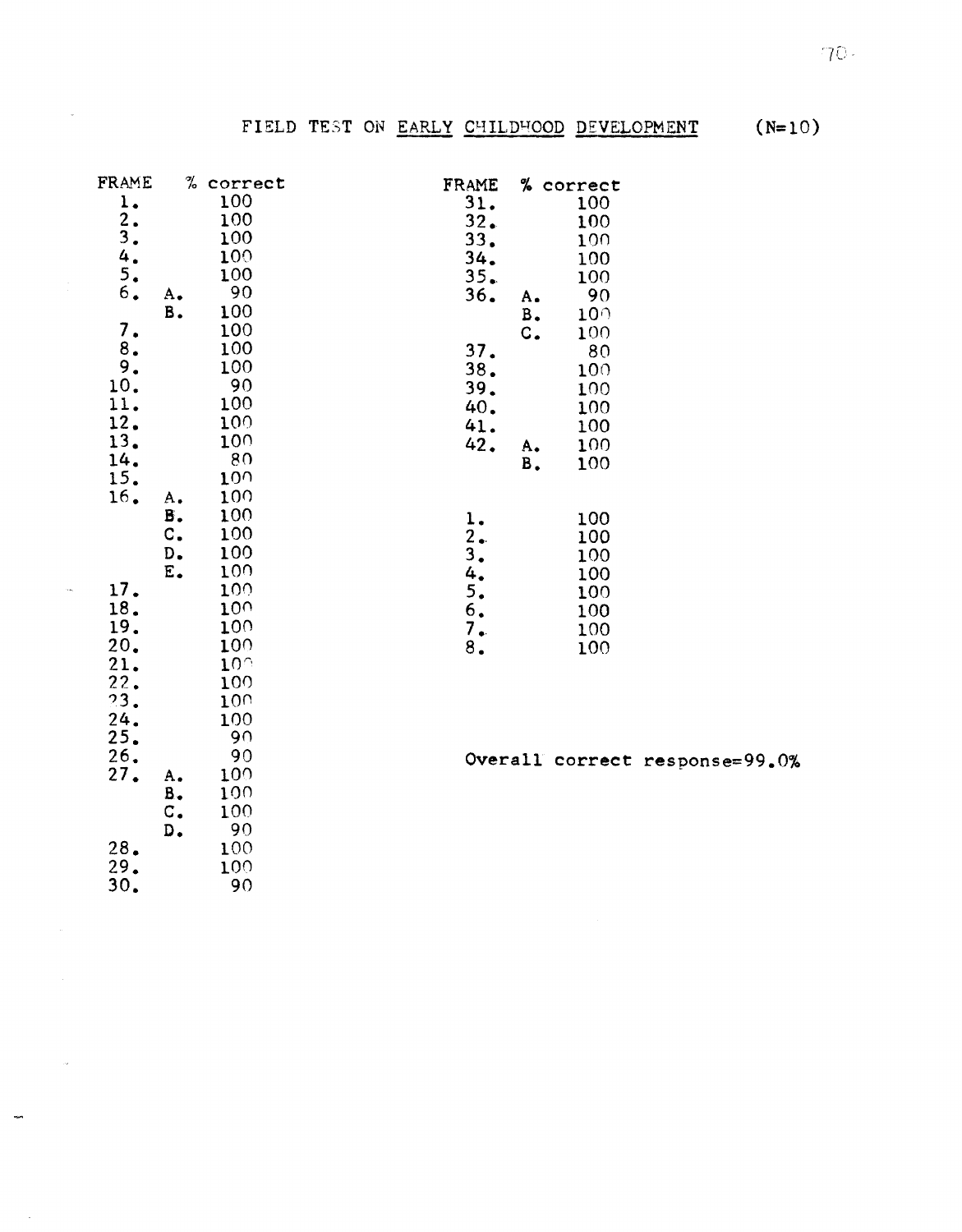# FIELD TEST OF MIDDLE CHILDHOOD DEVELOPMENT (N=13)

| FRAME |                        | % correct     | <b>FRAME</b>           |    | % correct                     |
|-------|------------------------|---------------|------------------------|----|-------------------------------|
| r.    |                        | 100           | 31.                    |    | 92                            |
| 2.    |                        | 100           | 32.                    |    | 100                           |
| З.    |                        | 100           | 33.                    |    | 85                            |
| 4.    |                        | 100           | 34.                    |    | 92                            |
| 5.    |                        | 100           | 35.                    |    | 92                            |
| 6.    |                        | 100           | 36.                    |    | 100                           |
| 7.    |                        | 100           | 37.                    |    | 100                           |
| 8.    |                        | 100           | 38.                    |    | 100                           |
| 9.    |                        | 100           | 39.                    |    | 100                           |
| 10.   | $A_{\bullet}$          | - 77          | 40.                    |    |                               |
|       | В.                     | 100           |                        |    | 85                            |
|       | $\mathbf{C}_{\bullet}$ | 100           | 41.                    |    | 100                           |
|       |                        |               | 42.                    |    | 100                           |
|       | $D_{\bullet}$          | 100           | 43.                    |    | 100                           |
|       | E.                     | 100           | 44.                    |    | 92                            |
| 11.   |                        | 85            | 45.                    | Α. | 92                            |
| 12.   |                        | 92            |                        | B. | 100                           |
| 13.   |                        | 92            |                        |    | $C_{\bullet}$ 100             |
| 14.   |                        | 85            |                        | D. | 100                           |
| 15.   | Α.                     | 77            |                        |    | $E_{*}$ 100                   |
|       | B.                     | 85            |                        |    |                               |
| 16.   |                        | 85            |                        |    |                               |
| 17.   |                        | 100           | Review                 |    |                               |
| 18.   |                        | 100           | Questions              |    |                               |
| 19.   |                        | 92            |                        |    |                               |
| 20.   |                        | 77            |                        |    | 100                           |
| 21.   |                        | 100           | $\mathbf{1}_{\bullet}$ |    |                               |
| 22.   |                        | 100           | 2.<br>3.               |    | 92                            |
| 23.   |                        | 100           | 4.                     |    | 100                           |
| 24.   | Α.                     | 100           | 5.                     |    | 100                           |
|       | B.                     | 100           |                        |    | 100                           |
|       | $\mathbf{C}_{\bullet}$ | - 72          | 6.                     |    | 100                           |
| 25.   |                        | 100           | 7.                     |    | 100                           |
| 26.   |                        | $^{\circ}$ 92 | 8.                     |    | 92                            |
| 27.   |                        | 100           |                        |    |                               |
| 28.   |                        | 100           |                        |    |                               |
| 29.   |                        | 92            |                        |    | Over-all correct response=93% |
| 30.   |                        | 100           |                        |    |                               |
|       |                        |               |                        |    |                               |

÷.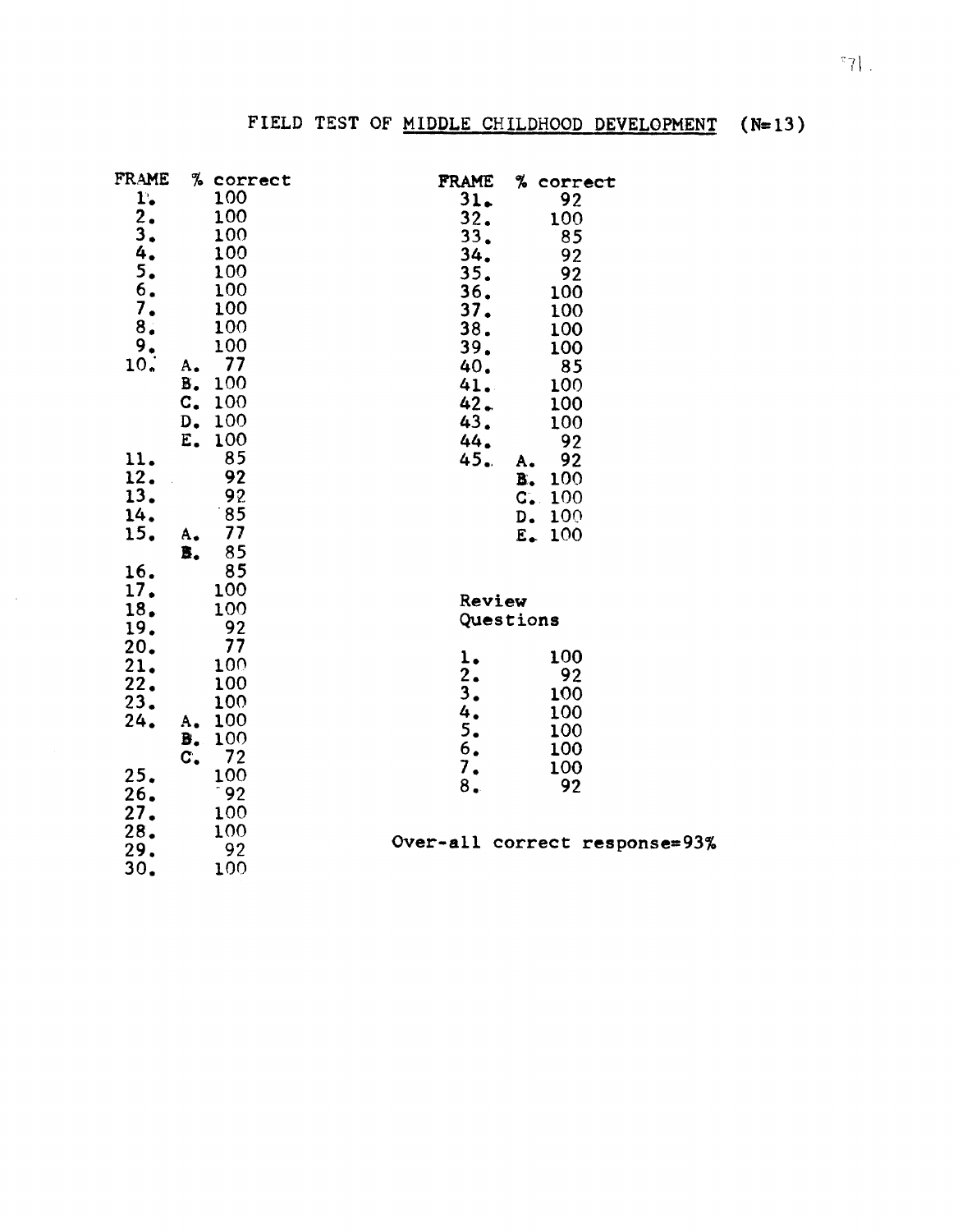## FIELD TEST OF DEVELOPMENTAL INFLUENCES OF THE FAMILY (N=10)

| FRAME |                | % correct       | FRAME     | % correct            |
|-------|----------------|-----------------|-----------|----------------------|
| ı.    |                | 100             | 30.       | 100                  |
| 2.    |                | 90              | 31.       | 100                  |
| 3.    |                | 100             | 32.       | 100                  |
| 4.    |                | 100             | 33.       | 90                   |
| 5.    |                | 90              | 34.       | 90                   |
| б.    |                | 90              | 35.       | 100                  |
| 7.    |                | 100             | 36.       | 100                  |
| 8.    |                | 100             | 37.       | 90                   |
| 9.    |                | $100\,$         | 38.<br>Α. | 100                  |
| 10.   |                | 100             |           | 100<br>$B_{\bullet}$ |
| 11.   |                | 100             |           | $c_{\bullet}$<br>100 |
| 12.   |                | -80             |           |                      |
| 13.   | Α.             | 100             |           |                      |
|       | В.             | 100             | Review    |                      |
|       | $\mathsf{c}$ . | 100             | Questions |                      |
|       | D.             | 10 <sub>0</sub> |           |                      |
|       | Ε.             | 100             | 1.        | 100                  |
| 14.   |                | 100             | 2.        | 100                  |
| 15.   |                | 90              | 3.        | 100                  |
| 16.   |                | 100             | 4.        | 100                  |
| 17.   |                | 100             | 5.        | 100                  |
| 18.   |                | 100             | 6.        | 100                  |
| 19.   |                | 90              | 7.        | 100                  |
| 20.   |                | 100             | 8.        | 100                  |
| 21.   |                | 100             | 9.        | 100                  |
| 22.   | А.             | 100             |           |                      |
|       | В.             | 100             |           |                      |
|       | $\mathsf{c}$ . | 100             |           |                      |
| 23.   |                | 100             |           |                      |
| 24.   |                | 100             |           |                      |
| 25.   |                | 100             |           |                      |
| 26.   |                | 80              |           |                      |
| 27.   |                | 100             |           |                      |
| 28.   |                | 90              |           |                      |
| 29.   | Α.             | 700             |           | Over-all correct     |
|       | B.             | 100             |           |                      |
|       | C.             | 100             |           |                      |
|       | D.             | $100\,$         |           |                      |
|       |                |                 |           |                      |

 $\bar{\omega}$ 

 $\bar{\omega}$ 

 $reson **se**=98%$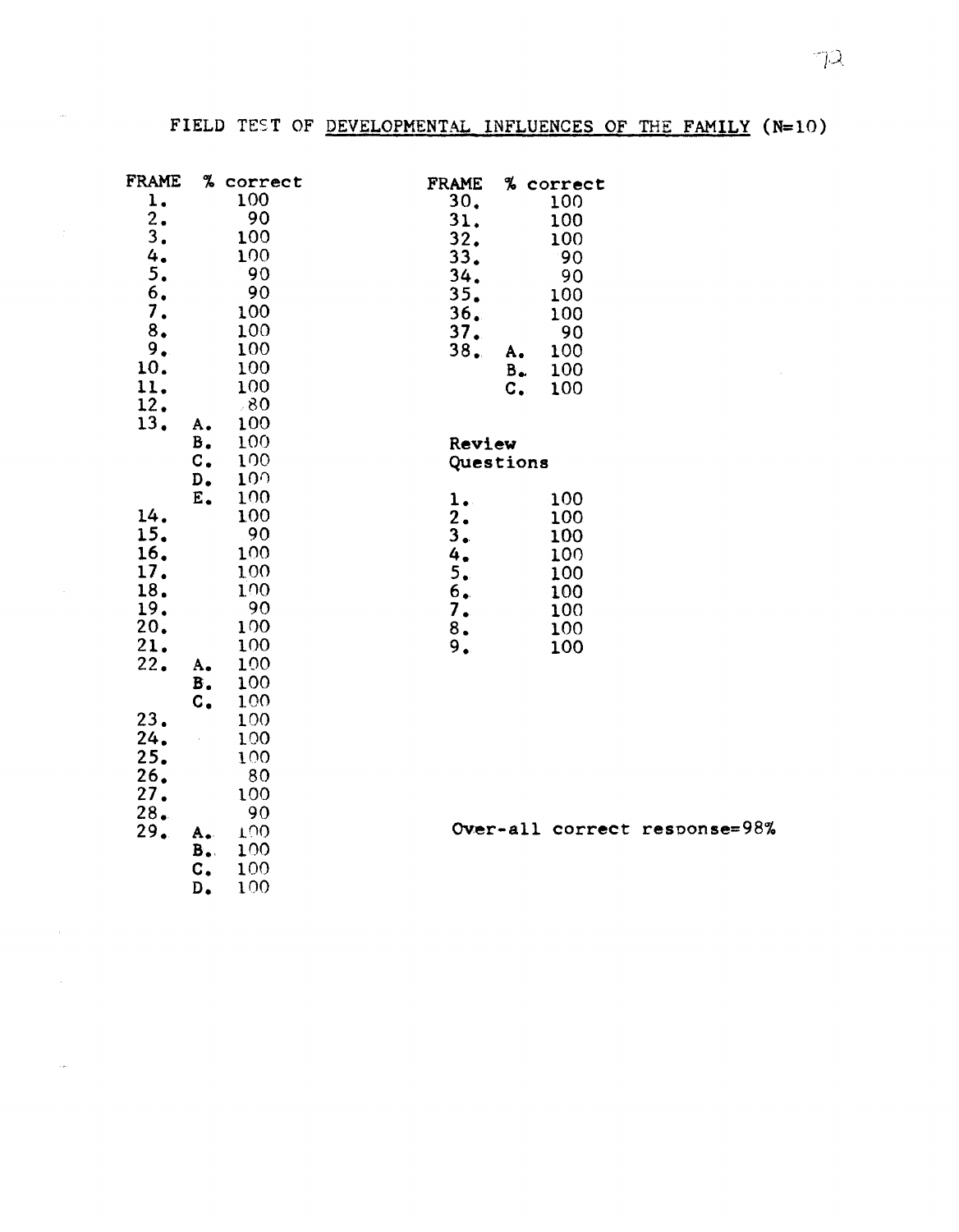# FIELD TEST OF DEVELOPMENTAL INFLUENCES OF TEACHING (N=10)

| FRAME                 |                 | % correct        | <b>FRAME</b><br>℅ | correct |
|-----------------------|-----------------|------------------|-------------------|---------|
| $\frac{1}{2}$ .<br>3. |                 | 100              | 31.               | 90      |
|                       |                 | 90               | 32.               | 100     |
|                       |                 | $\frac{1}{2}$ 90 | 33.<br>Α.         | 100     |
|                       |                 | 80               | В.                | 70      |
|                       |                 | 100              | $c_{\bullet}$     | 100     |
| $-45.$                |                 | 90               | D.                | 70      |
| 7.                    |                 | 100              | 34.               | 100     |
| 8.                    | Α.              | 100              | 35.               | 100     |
|                       | В.              | 80               | 36.               | $100\,$ |
| 9.                    |                 | 90               | 37.               | 100     |
| 10.                   |                 | 100              | 38.               | 90      |
| 11.                   |                 | 70               | 39.               | 70      |
| 12.                   |                 | 100              | 40.<br>Α.         | 80      |
| 13.                   |                 | 100              | В.                | 90      |
| 14.                   |                 | 100              | 41.               | 100     |
| 15.                   |                 | $100\,$          | 42.               | 100     |
| 16.                   |                 | 100              | 43.               | 100     |
| 17.                   | А.              | 100              | 44.               | 90      |
|                       | В.              | 100              | 45.<br>А.         | 100     |
|                       | $C_{\bullet}$ . | 90               | $B_{\bullet}$     | $100\,$ |
| 18.                   |                 | 100              |                   |         |
| 19.                   |                 | 80               | Review            |         |
| 20.                   |                 | 100              | Questions         |         |
| 21.                   |                 | 100              |                   |         |
| 22.                   |                 | 90               | ı.                | 100     |
| 23.                   |                 | 100              | 2.                | 100     |
| 24.                   |                 | 100              | 3.                | 100     |
| 25.                   |                 | 90               | 4.                | 100     |
| 26.                   | Α.              | 100              | 5.                | 100     |
|                       | Β.              | $100\,$          | 6.                | 100     |
|                       | $\mathsf{c}.$   | 100              | 7.                | 100     |
|                       | D.              | 100              | 8.                | 100     |
| 27.                   |                 | $100\,$          | 9.                | 100     |
| 28.                   |                 | 100              |                   |         |
| 29.                   |                 | 100              |                   |         |
| 30.                   |                 | 100              |                   |         |

 $\sim$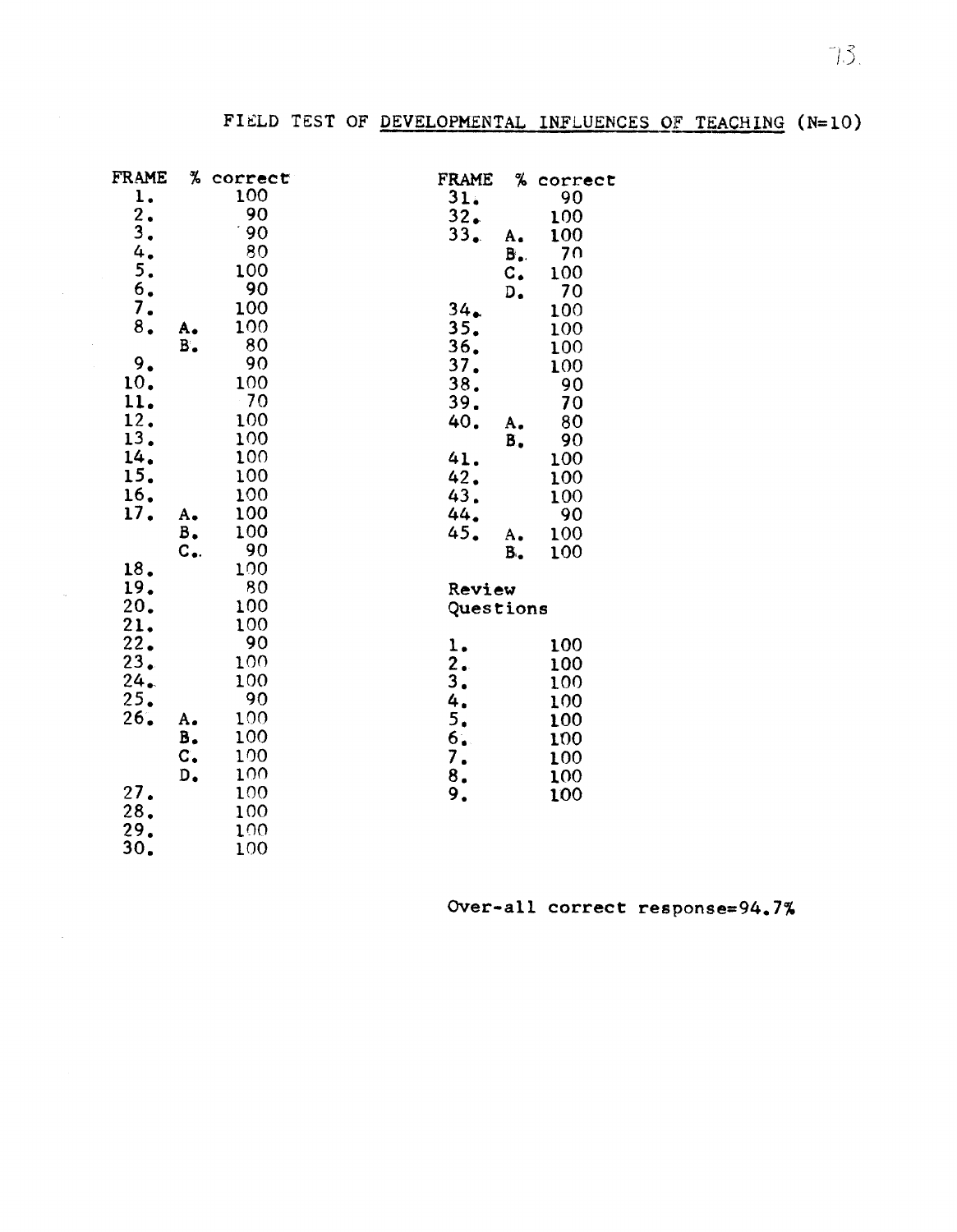# FIELD TEST ON INTELLECTUAL DEVELOPMENT (N=12)

| FRAME           |                        | % correct | <b>FRAME</b> |        |                          | % correct |
|-----------------|------------------------|-----------|--------------|--------|--------------------------|-----------|
| 1.              |                        | 100       | 31.          |        |                          | 91        |
| 2.              |                        | 100       | 32.          |        |                          | 100       |
| 3.              |                        | 75        | 33.          |        |                          | 100       |
| 4.              |                        | 100       | 34.          |        |                          | 75        |
|                 |                        | 100       | 35.          |        |                          | 100       |
| $\frac{5}{6}$ . |                        | 83        | 36.          |        |                          | 100       |
| 7.              | Α.                     | 100       | 37.          |        | Α.                       | 100       |
|                 | B.                     | 100       |              |        | В.                       | 91        |
|                 | $\mathsf{C}_{\bullet}$ | 91        |              |        | $\mathtt{C}_{\bullet}$ . | 83        |
| 8.              |                        | 100       |              |        | D.                       | 100       |
| 9.              |                        | 100       | 38.          |        |                          | 100       |
| 10.             |                        | 83        | 39.          |        |                          | 100       |
| 11.             |                        | 91        | 40.          |        |                          |           |
| 12.             |                        | 100       |              |        |                          | 100       |
|                 |                        |           | 41.          |        |                          | 100       |
| 13.             |                        | 100       | 42.          |        |                          | 100       |
| 14.             |                        | 100       | 43.          |        |                          | 100       |
| 15.             |                        | 100       | 44.          |        |                          | 100       |
| 16.             | Α.                     | 100       | 45.          |        |                          | 100       |
|                 | В.                     | 100       | 46.          |        |                          | 100       |
|                 | $\mathsf{C}\,$         | $100\,$   | 47.          |        | A.                       | 100       |
|                 | D.                     | 83        |              |        | В.                       | 100       |
| 17.             |                        | 100       |              |        |                          |           |
| 18.             |                        | 100       |              |        |                          |           |
| 19.             |                        | 83        |              | Review |                          |           |
| 20.             |                        | 75        |              |        | Questions                |           |
| 21.             | Α.                     | 83        |              |        |                          |           |
|                 | $B_{\bullet}$          | 100       | 1.           |        |                          | 100       |
| 22.             |                        | 100       | 2.           |        |                          | 83        |
| 23.             |                        | 100       | 3.           |        |                          | 100       |
| 24.             |                        | 91        | 4.           |        |                          | 75        |
| 25.             |                        | 100       | 5.           |        |                          | 100       |
| 26.             |                        | 83        | 6.           |        |                          | 100       |
| 27.             |                        | 91        | 7.           |        |                          | 100       |
| 28.             | Α.                     | 100       | 8.           |        |                          | 83        |
|                 | Β.                     | 100       | ٩.           |        |                          | 91        |
|                 | C.                     | 100       |              |        |                          |           |
| 29.             |                        | 100       |              |        |                          |           |
| 30.             |                        | 100       |              |        |                          |           |
|                 |                        |           |              |        |                          |           |

 $\frac{1}{2}$ 

 $\frac{1}{2}$  .

 $\sim$   $\omega$ 

Over-all correct response=96%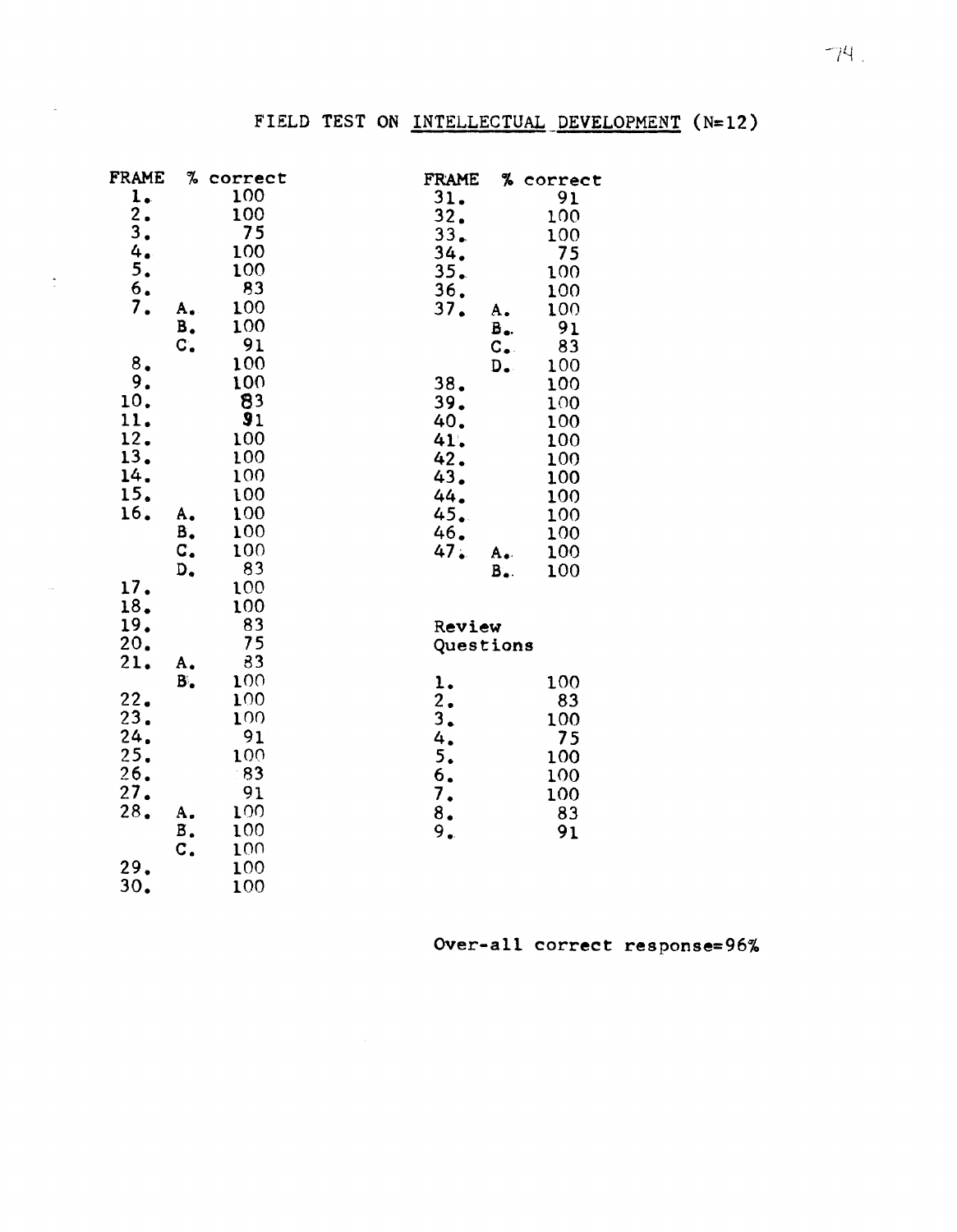# Appendix B

|  | Test results for Experimental group77  |  |
|--|----------------------------------------|--|
|  | Test results for Control group78       |  |
|  | Student response to programmed units79 |  |

 $\bar{\mathbf{r}}$ 

 $\sim$   $\sim$ 

 $\bar{\gamma}$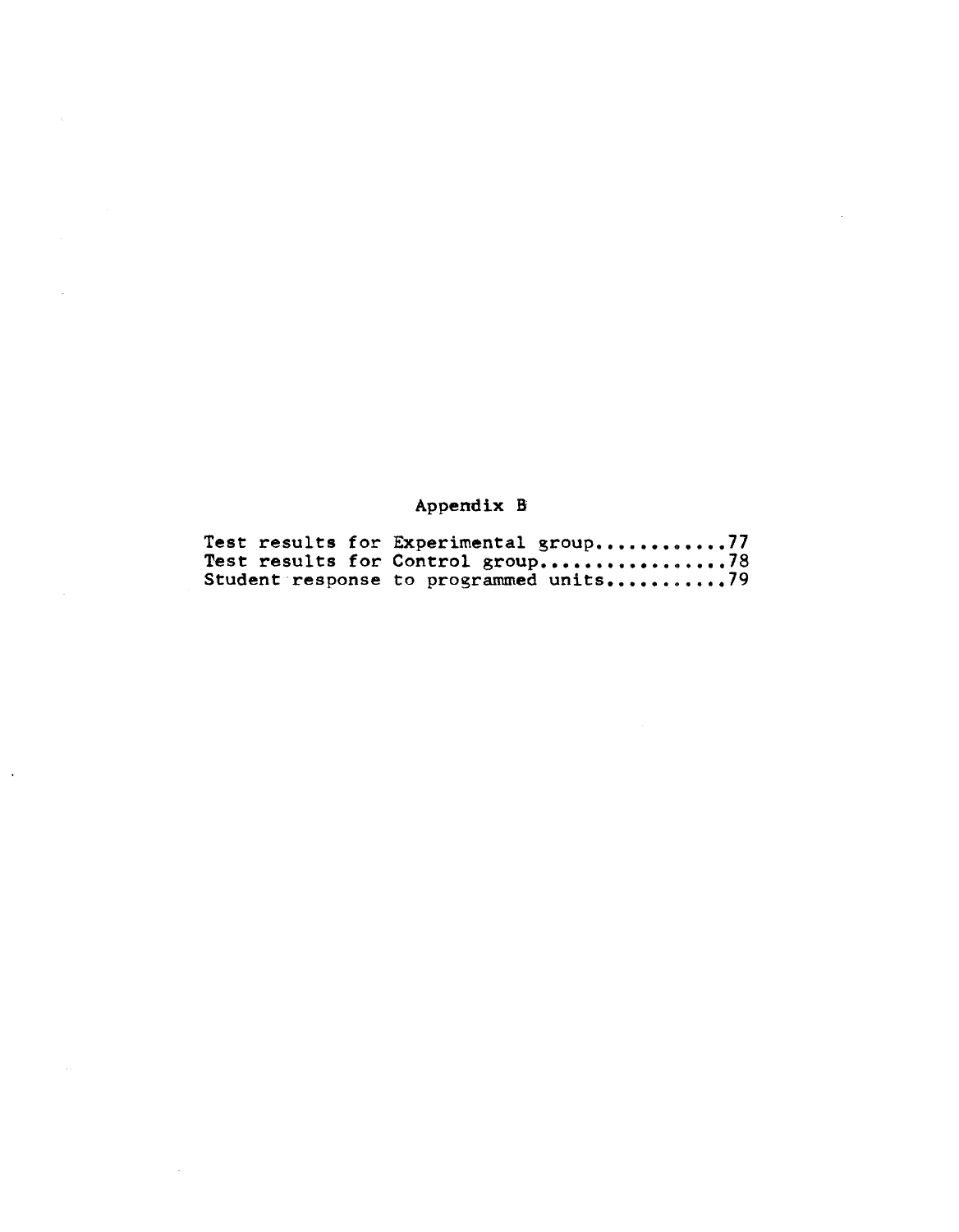### TEST RESULTS FOR EXPERIMENTAL GROUP

| Student                            | <b>Test</b><br>I | 11<br>Test |
|------------------------------------|------------------|------------|
| $\mathbf{l}$ .                     | 45               | 46         |
|                                    | 45               | 50         |
|                                    | 63               | 67         |
|                                    | 55               | 53         |
|                                    | 56               | 57         |
|                                    | 53               | 48         |
|                                    | 51               | 46         |
|                                    | 59               | 60         |
|                                    | 48               | 49         |
|                                    | 54               | 49         |
| 2, 3, 4, 5, 6, 7, 8, 9, 10, 11, 11 | 51               | 50         |
| 12.                                | 58               | 49         |
| 13.                                | 63               | 68         |
| 14.                                | 71               | 68         |
|                                    | 63               | 55         |
| $\frac{15}{16}$ .                  | 60               | 57         |
| 17.                                | 56               | 62         |
| $\frac{18}{19}$ .                  | 40               | 38         |
|                                    | 57               | 51         |
| 20.                                | 62               | 64         |
| $\frac{21}{22}$ .<br>23.           | 53               | 56         |
|                                    | 53               | 45         |
|                                    | 37               | 41         |
| 24.                                | 49               | 44         |
| $\frac{25}{26}$<br>26<br>27        | 63               | 55         |
|                                    | 45               | 52         |
|                                    | 49               | 51         |
| 28.                                | 45               | 52         |
| 29.                                | 58               | 59         |
| $30_{\bullet}$                     | 55               | 49         |
| 31.                                | 59               | 42         |
| 32.                                | 56               | 39         |

 $\sim 10^{-1}$ 

 $\sim 10^{-1}$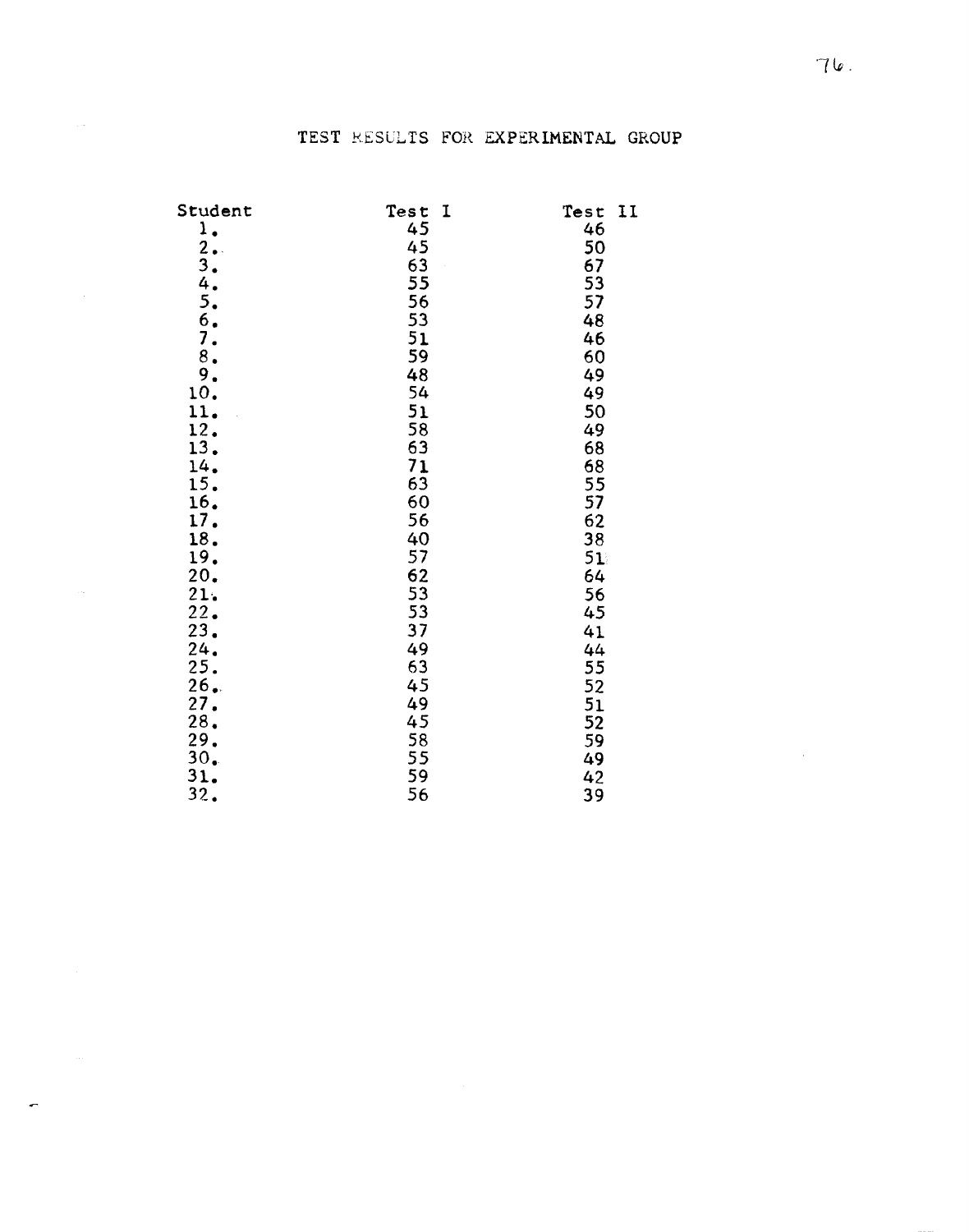## TEST RESULTS FOR CONTROL GROUP

| Student                                | Test<br>$\mathbf{I}$ | $\mathbf{I}$<br>Test |
|----------------------------------------|----------------------|----------------------|
| $\frac{1}{2}$ .<br>$\frac{2}{3}$ .     | 65                   | 65                   |
|                                        | 62                   | 56                   |
|                                        | 66                   | 62                   |
|                                        | 60                   | 54                   |
|                                        | 42                   | 42                   |
| $4567890$<br>$1112$<br>$134$           | 60                   | 54                   |
|                                        | 60                   | 50                   |
|                                        | 58                   | 64                   |
|                                        | 60                   | 44                   |
|                                        | 45                   | 49                   |
|                                        | 54                   | 52                   |
|                                        | 54                   | 52                   |
|                                        | 52                   | 52                   |
|                                        | 62                   | 62                   |
| 15.<br>16.<br>17.<br>18.<br>19.<br>20. | 56                   | 52                   |
|                                        | 62                   | 50                   |
|                                        | 48                   | 53                   |
|                                        | 64                   | 58                   |
|                                        | 58                   | 66                   |
|                                        | 60                   | 63                   |
| $\frac{21}{22}$ .                      | 63                   | 59                   |
|                                        | 63                   | 59                   |
|                                        | 47                   | 40                   |
|                                        | 64                   | 53                   |
|                                        | 55                   | 52                   |
|                                        | 67                   | 66                   |
| $23.24$<br>$225.6$<br>$27.8$<br>$28.$  | 63                   | 60                   |
|                                        | 49                   | 46                   |
| 29.                                    | 63                   | 61                   |
| 30 <sub>•</sub>                        | 68                   | 68                   |
| 31.                                    | 51                   | 49                   |
| $\frac{32}{33}$ .                      | 51                   | 49                   |
|                                        | 57                   | 49                   |
| 34.                                    | 59                   | 46                   |
| $\frac{35}{36}$                        | 57                   | 58                   |
|                                        | 46                   | 48                   |
| 37.                                    | 44                   | 44                   |

 $\lambda$ 

 $\label{eq:2.1} \frac{1}{\sqrt{2}}\sum_{i=1}^n\frac{1}{\sqrt{2}}\sum_{i=1}^n\frac{1}{\sqrt{2}}\sum_{i=1}^n\frac{1}{\sqrt{2}}\sum_{i=1}^n\frac{1}{\sqrt{2}}\sum_{i=1}^n\frac{1}{\sqrt{2}}\sum_{i=1}^n\frac{1}{\sqrt{2}}\sum_{i=1}^n\frac{1}{\sqrt{2}}\sum_{i=1}^n\frac{1}{\sqrt{2}}\sum_{i=1}^n\frac{1}{\sqrt{2}}\sum_{i=1}^n\frac{1}{\sqrt{2}}\sum_{i=1}^n\frac$ 

 $\mathcal{L}^{\text{max}}_{\text{max}}$  , where  $\mathcal{L}^{\text{max}}_{\text{max}}$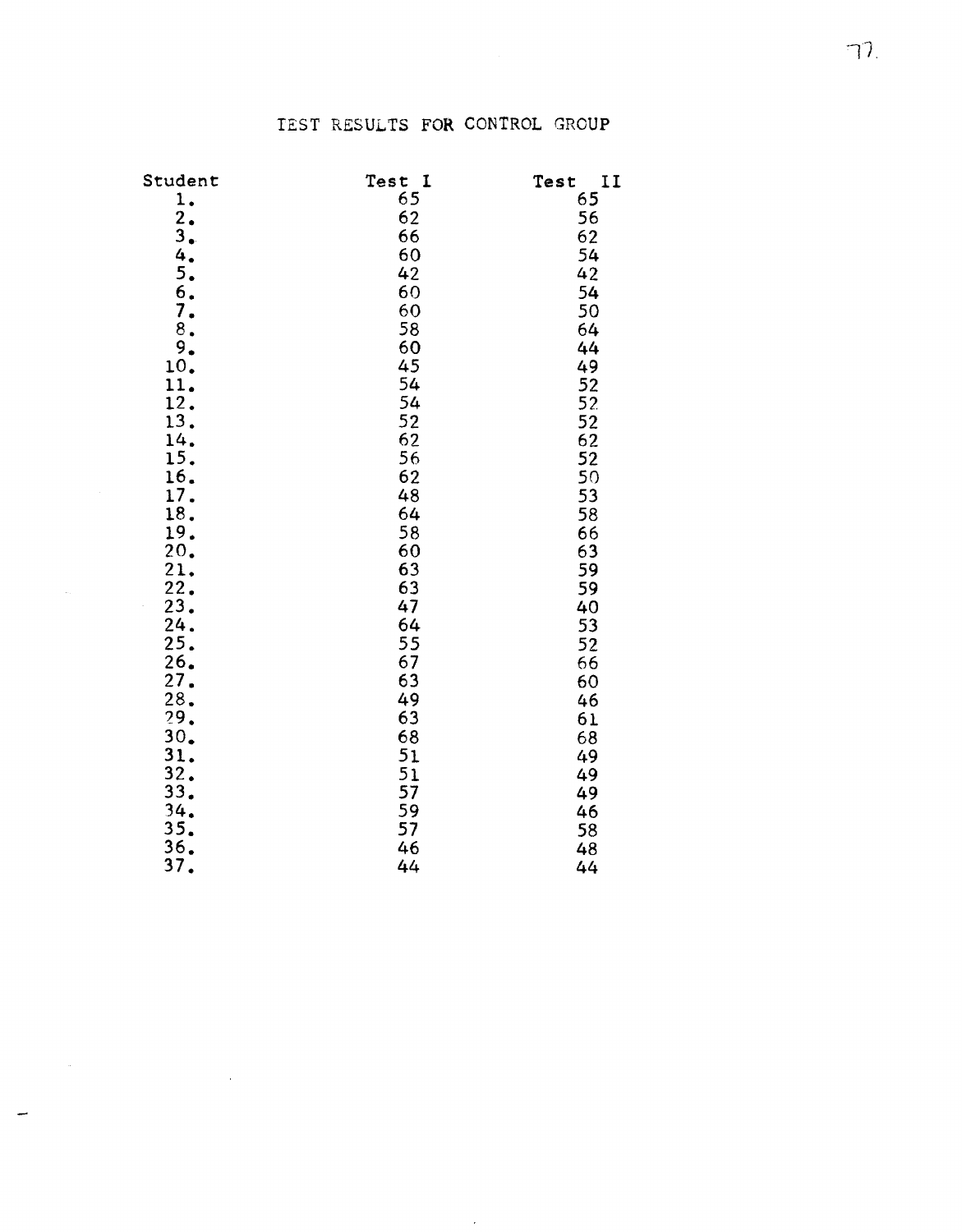### STUDENT RESPONSE TO PROGRAMMED UNITS

Student 1: I scored low on the tests, but still may have scored lower without programs.

-

÷

- Student 2: I can't answer yes or no at this time. I thought they would help. I did every one as I got them and went over them before the test. Besides that I reviewed other materials and got a C- on the test.
- Student 3: I would like to commend you on your work on the programs. I was fascinated how anyone could do such a good and thorough job of making out the programs. I feel they helped me greatly in understanding parts of the chapters which I otherwise would have probably read over. I wish you could make out programs for our last five chapters **--** very helpful.
- Student 4: Usually programming helps me in testing however for some reason-my second test score was much lower than the first test.
- Student 5: My test score improved and I feel as though the programs made studying easier as it seemed to show the natural organization of the chapter. For my own interest I was wondering what you plan to do as a control for the Hawthorn effect?
- Student 6: The chapters for the second test were easier to understand than the chapters for the first with or without the programs.
	- Student 7: They did help some but they didn't cover a lot of the points that were on the test.
	- Student  $8:$  My test score improved. However, I still missed quite a few on the text part of the exam. The improvement came in the part that covered the lecture notes.
	- Student 9: The grade doesn't seem to agree. I scored a letter grade lower on this second test than I did on the first test and the day I took the first one I was sick. I could have guessed as well as I did on this second test. It's rather discussing because I wasted a substantial amount of time studying for it.
	- Student 10: It might have been more beneficial if I had studied and looked over them for the test.
	- Student 11: The programmed units should be available to students in all classes. Although my score was not raised appreciably, I felt the test was easier to work through because I understood more.
	- Student 12: I got the feeling that sometimes you called for answers which you had not sufficiently prepared for in the previous explanatory material.
	- Student 13: I felt that the programs weren't as complete as they should have been. In some instances certain details were omitted in the program that were important on the test. I felt that the Chapter 6 program was exceptional.